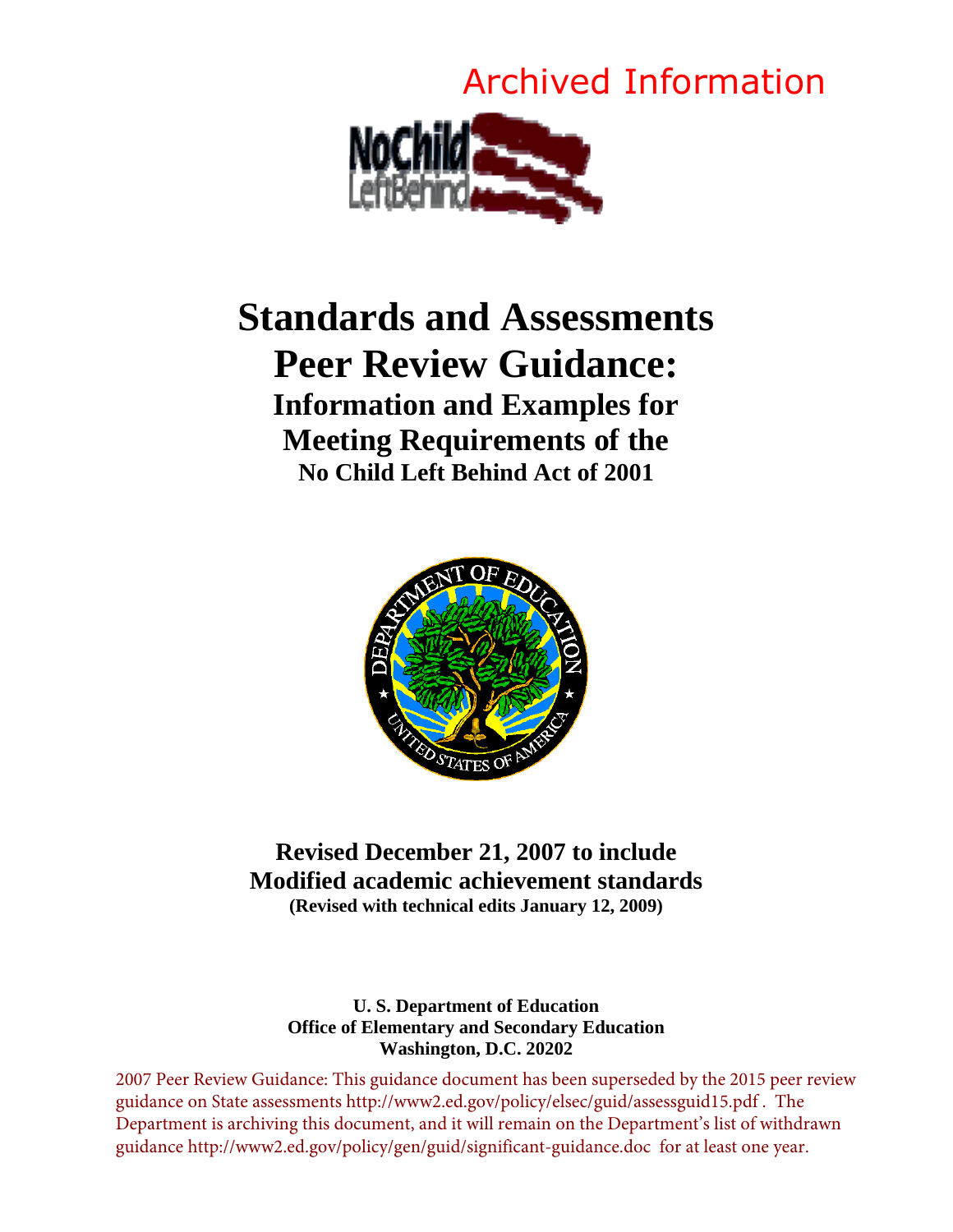## **TABLE OF CONTENTS**

# **I. INTRODUCTION**

# **II. SECTION 1**

## **A SINGLE STATEWIDE SYSTEM OF CHALLENGING ACADEMIC CONTENT STANDARDS APPLIED TO ALL PUBLIC SCHOOLS AND LEAS ..............10**

# **III. SECTION 2**

| A SINGLE STATEWIDE SYSTEM OF CHALLENGING ACADEMIC       |  |
|---------------------------------------------------------|--|
| ACHIEVEMENT STANDARDS APLLIED TO ALL PUBLIC SCHOOLS AND |  |
|                                                         |  |

# **IV. SECTION 3**

**A SINGLE STATEWIDE SYSTEM OF ANNUAL HIGH-QUALITY ASSESSMENTS...........................................................................................................................29** 

# **V. SECTION 4**

| A SYSTEM OF ASSESSMENTS WITH HIGH TECHNICAL QUALITY 39 |  |
|--------------------------------------------------------|--|
|--------------------------------------------------------|--|

## **VI. SECTION 5**

**ALIGNMENT OF ACADEMIC CONTENT STANDARDS, ACADEMIC ACHIEVEMENT STANDARDS, AND ASSESSMENTS .......................................................50**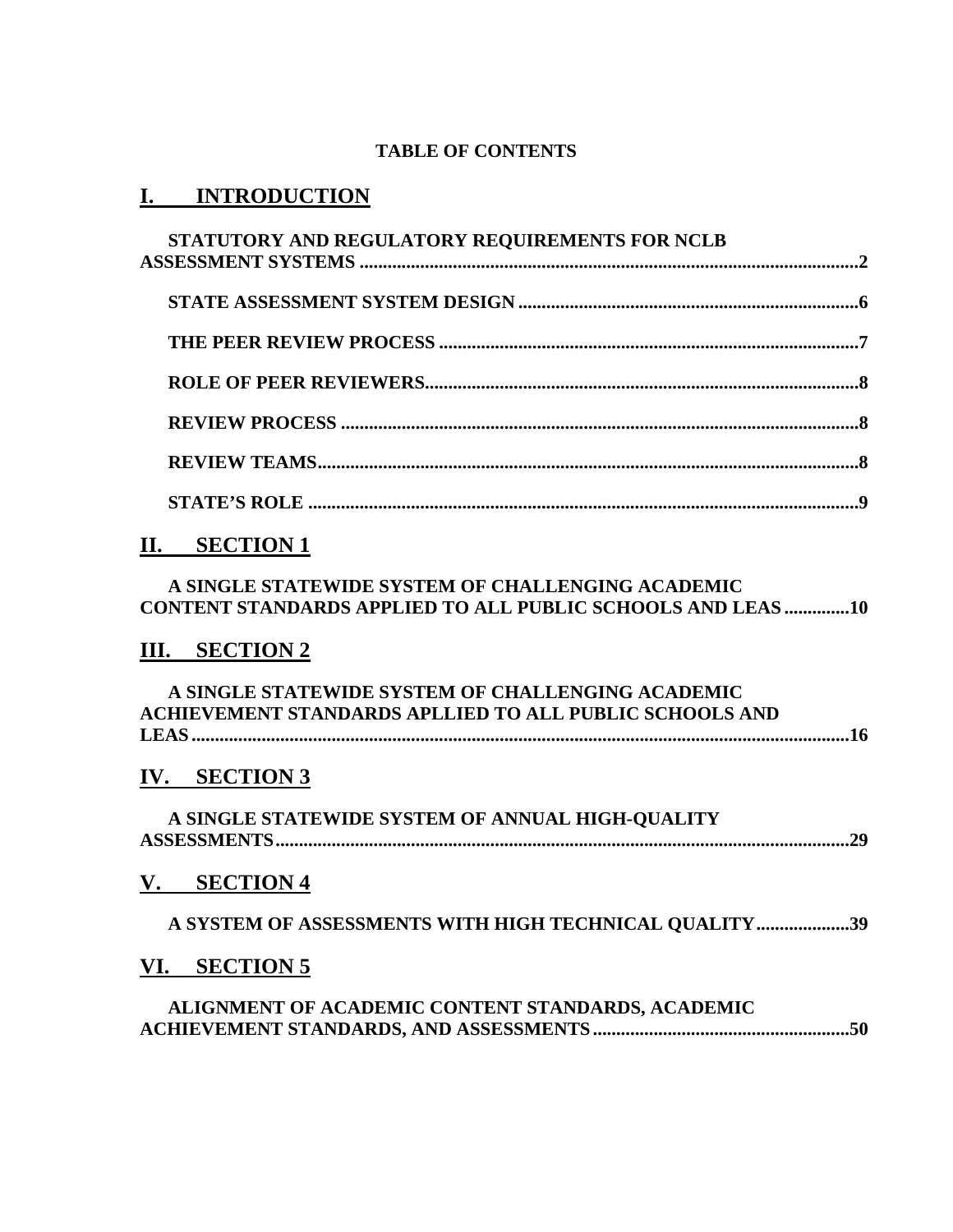# **VII. SECTION 6**

| <b>VIII. SECTION 7</b> |
|------------------------|
|                        |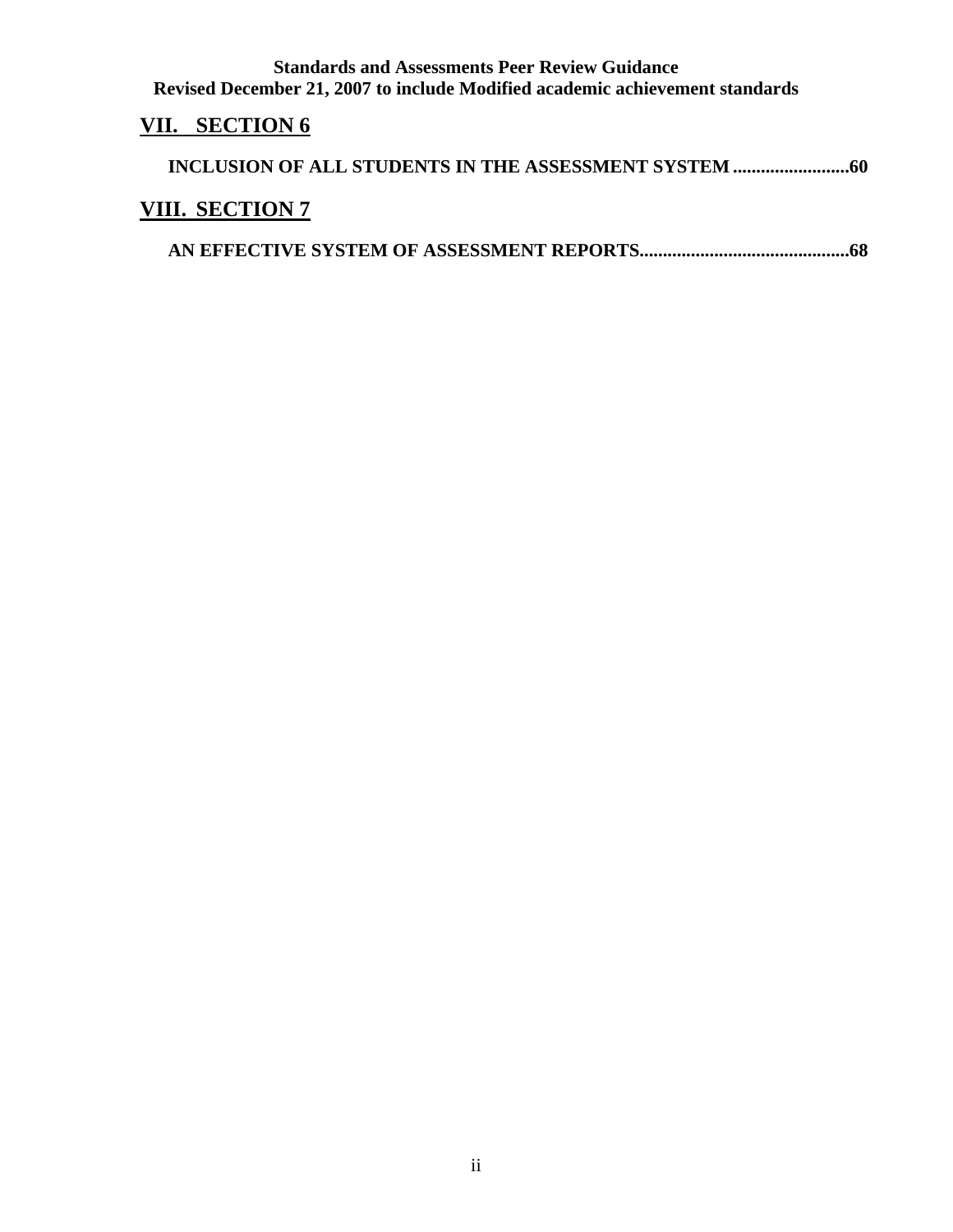## **INTRODUCTION**

Raising academic standards for all students and measuring student achievement to hold schools accountable for educational progress are central strategies for promoting educational excellence and equity in our schools. The *No Child Left Behind Act of 2001* (NCLB) reformed Federal educational programs to support State efforts to establish challenging standards, to develop aligned assessments, and to build accountability systems for districts and schools that are based on educational results. In particular, NCLB includes explicit requirements to ensure that students served by Title I are given the same opportunity achieve to high standards and are held to the same high expectations as all other students in each State.

Building on the foundation of standards and assessments required of States by the Improving America's Schools Act of 1994 (IASA), NCLB requires high-quality academic assessments, accountability systems, and teacher preparation and training aligned with challenging State academic standards so that students, teachers, parents, and administrators can measure progress against common expectations for students' academic achievement. NCLB extends IASA's assessment requirements to include, by school year 2005-06, annual assessments in reading/ language arts and mathematics in all grades 3 through 8 and assessments administered at least once in grades 10 through 12. In addition, NCLB requires States to develop academic content standards in science by 2005-06 and aligned assessments based on those standards by 2007-08. The science assessments must be administered at least once in each of three grade spans: 3-5, 6-9, and 10-12.

The Office of Elementary and Secondary Education issues this guidance (1) to inform States about what would be useful evidence to demonstrate that they have met NCLB standards and assessments requirements; and (2) to guide teams of peer reviewers who will examine the evidence submitted by States and advise the Department as to whether a State has met the requirements. The intent is to help States develop comprehensive assessment systems that provide accurate and valid information for holding districts and schools accountable for student achievement against State standards. Although this document addresses each requirement separately, reviewers and States should recognize that the requirements are interrelated and that decisions about whether a State has met the requirements will be based on a comprehensive examination of the evidence submitted.

This draft guidance represents the Department's current thinking on this topic. It does not create or confer any rights for or on any person. This guidance does not impose any requirements beyond those required under applicable law and regulations.

This draft guidance revises the Department's guidance, entitled **"**Standards and Assessments Peer Review Guidance: Information and Examples for Meeting Requirements of the No Child Left Behind Act of 2001," issued on April 28, 2004. The only substantive changes made are in the language added to reflect the State's option to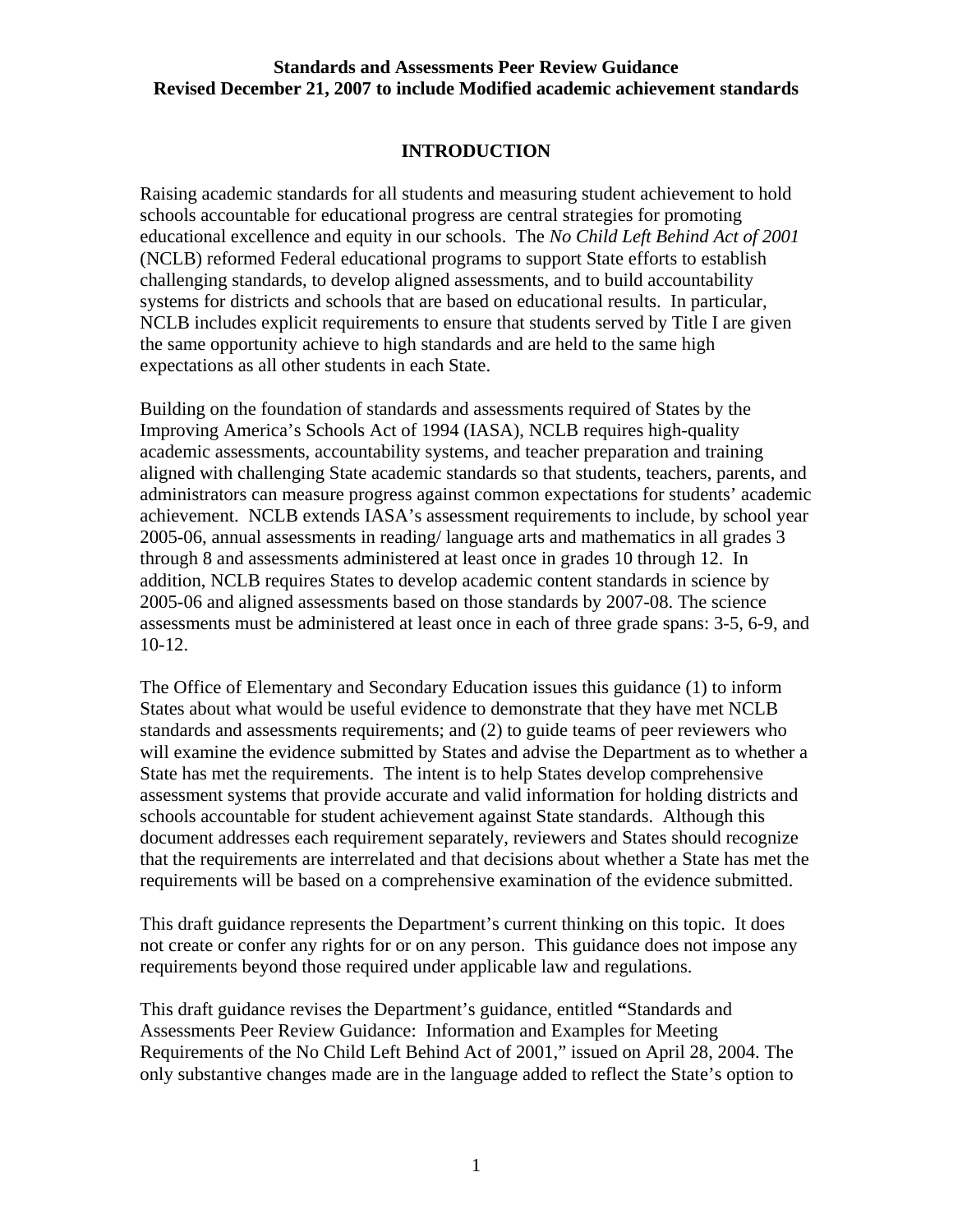develop modified academic achievement standards and an alternate assessment aligned with those standards, now permitted under regulation.

If you are interested in commenting on this guidance, please email us your comment at oese@ed.gov.

## Purpose of Guidance

The Office of Elementary and Secondary Education issues this guidance to provide States with information to prepare for the Department's peer review of compliance with the State assessment systems requirements under the Elementary and Secondary Education Act of 1965, as amended, and implementing regulations.

This guidance represents the Department's current thinking on this topic. It does not create or confer any rights for or on any person. This guidance does not impose any requirements beyond those required under applicable law and regulations.

This guidance supersedes the Department's guidance, entitled Standards and Assessments Peer Review Guidance: Information and Examples for Meeting Requirements of the No Child Left Behind Act of 2001, issued on April 28, 2004.

## **Statutory and Regulatory Requirements for NCLB State Assessment Systems**

Under NCLB, States must develop challenging academic standards that have the following characteristics:

- o Be the same academic standards that the State applies to all public schools and public school students in the State;
- o Include the same knowledge, skills, and levels of achievement expected of all students; and
- o Include at least mathematics, reading/language arts, and, beginning in the 2005-2006 school year, science.

Academic **content** standards must specify what all students are expected to know and be able to do; contain coherent and rigorous content; and encourage the teaching of advanced skills. A State's academic content standards may either be grade-specific or may cover more than one grade if grade-level content expectations are provided for each of grades 3 through 8. At the high school level, the academic content standards must define the knowledge and skills that all high school students are expected to have in at least reading/language arts, mathematics, and, beginning in the 2005-06 school year, science, irrespective of course titles or years completed.

Academic **achievement** standards must be aligned with the State's academic content standards. For each content area, a State's academic achievement standards must include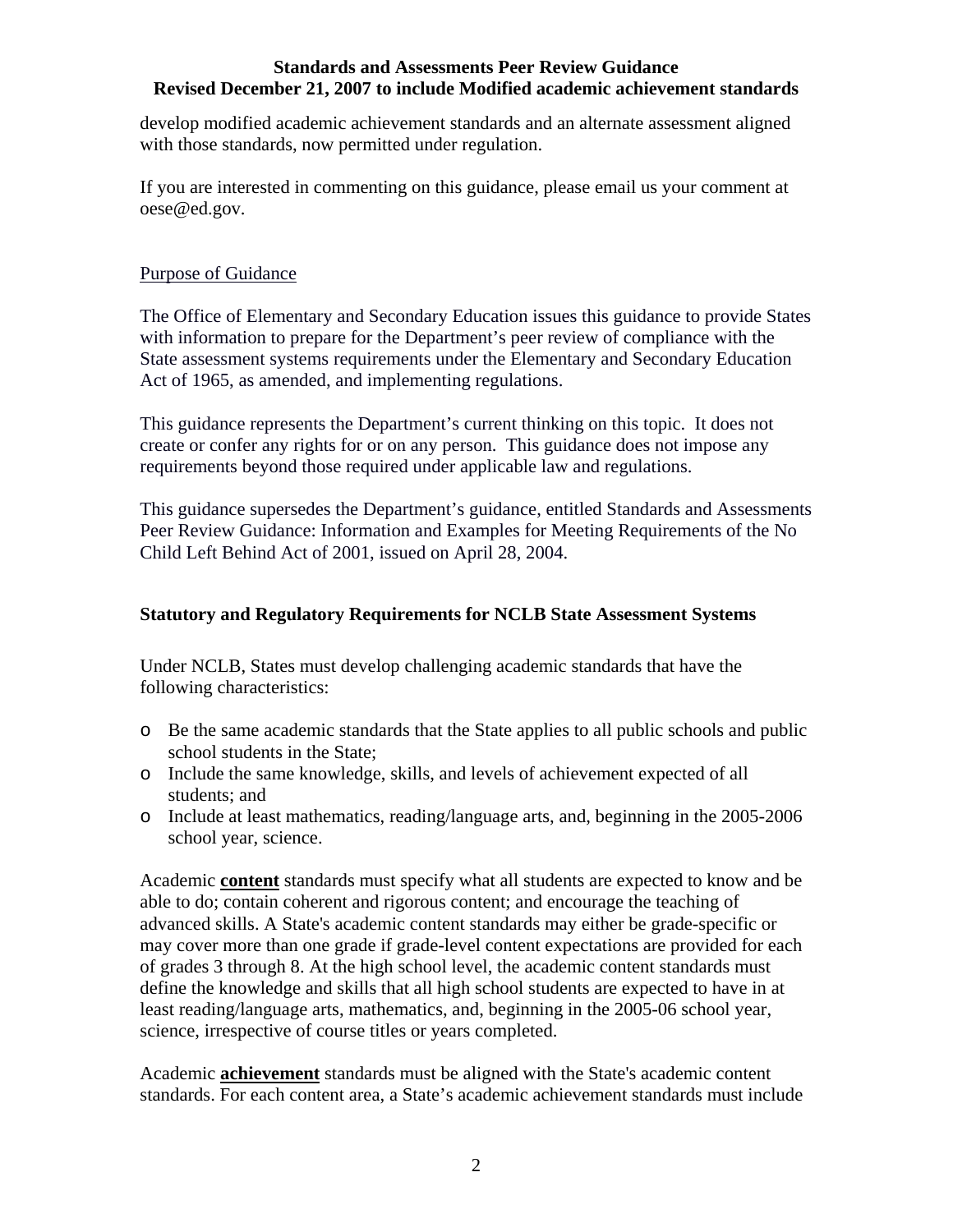at least two levels of achievement (proficient and advanced) that reflect mastery of the material in the State's academic content standards, and a third level of achievement (basic) to provide information about the progress of lower-achieving students toward mastering the proficient and advanced levels of achievement.

For each achievement level, a State must provide descriptions of the competencies associated with that achievement level and must determine the assessment scores ("cut scores") that differentiate among the achievement levels. The State must also provide a description of the rationale and procedures used to determine each achievement level. Unlike content standards, which may address a cluster of grade levels, academic achievement standards must be developed for each grade and subject assessed, even if the State's academic content standards cover more than one grade.

For certain students with disabilities, the Department's regulations afford a State the option to develop alternate and modified academic achievement standards as follows:

For students with the most significant cognitive disabilities, a State may develop, through a documented and validated standards-setting process, alternate academic achievement standards that—

- o Are aligned with the State's academic content standards;
- o Promote access to the general curriculum; and
- o Reflect professional judgment of the highest achievement standards possible.

For students with disabilities whose progress in response to appropriate instruction, including special education and related services designed to address the students' individual needs, is such that, even if significant growth occurs, the students' IEP Teams are reasonably certain that the students will not achieve grade-level proficiency within the year covered by their IEPs, a State may develop modified academic achievement standards that—

- o Are aligned with the State's academic content standards for the grade in which the student is enrolled;
- o Are challenging for eligible students, but may be less difficult than the grade-level academic achievement standards;
- o Include at least three achievement levels; and
- o Are developed through a documented and validated standards-setting process that includes broad stakeholder input, including persons knowledgeable about the State's academic content standards and experienced in standards setting and special educators who are most knowledgeable about students with disabilities.

Under NCLB, the State assessment system must have the following characteristics:

o Assessments must be aligned with State academic content and achievement standards, and they must provide coherent information about student attainment of State standards in at least mathematics and reading/language arts. Beginning in 2007-08, the system must also include assessments in science.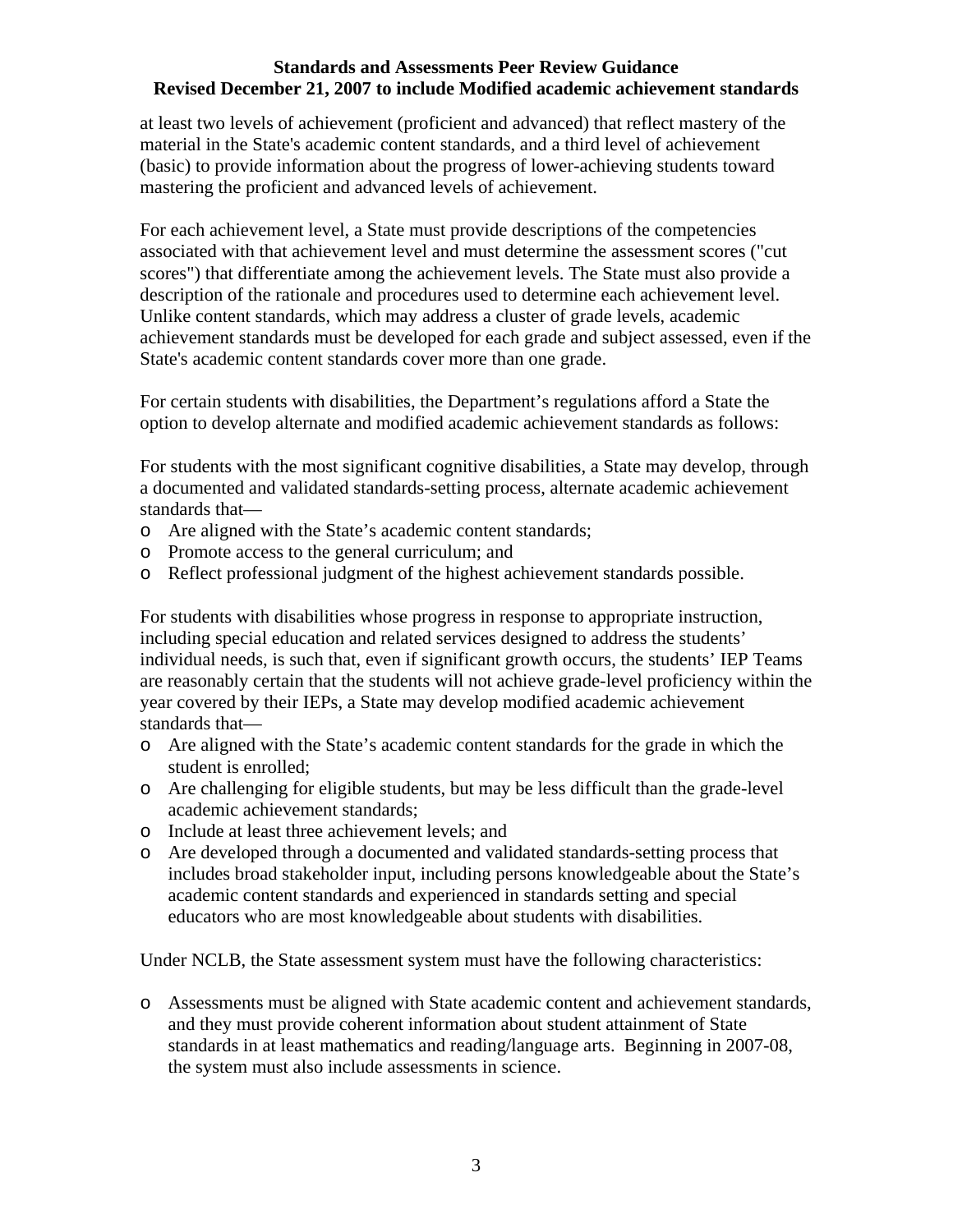- o The same assessment system must be used to measure the achievement of all students.
- o The assessment system must be designed to be valid and accessible for use by the widest possible range of students, including students with disabilities and students with limited English proficiency (LEP).
- o Initially, assessments had to be administered annually to students in at least one grade in each of three grade ranges--grades 3 through 5, grades 6 through 9, and grades 10 through 12. Beginning in 2005-06, the mathematics and reading/language arts assessments must be administered annually to students in each of grades 3 through 8 in addition to one of the grades 10 through 12. Beginning in 2007-08, science assessments must be administered annually to students in at least one grade in each of three grade ranges—grades 3 through 5, grades 6 through 9, and grades 10 through 12.
- o The assessment system must provide for--
	- Participation of all students in the grades being assessed;
	- Reasonable adaptations and appropriate accommodations for students with diverse learning needs, where such adaptations or accommodations are necessary to measure the achievement of those students relative to State standards; and
	- Inclusion of LEP students, who must be assessed in a valid and reliable manner and provided reasonable accommodations including, to the extent practicable, assessments in the language and form most likely to yield accurate and reliable information on what they know and can do in academic content areas, until such students have achieved English language proficiency; except that the reading/language arts achievement of any student who has attended school in the United States for three consecutive years must be tested in English.
- o The assessment system must involve multiple approaches with up-to-date measures of student achievement, including measures that assess higher-order thinking skills and understanding of challenging content.
- o Assessments must be valid and reliable for the purposes for which the assessment system is used and be consistent with relevant, nationally recognized professional and technical standards.
- o The assessment system must be supported by evidence from test publishers or other relevant sources that the assessment system is of adequate technical quality for each purpose required under the Act.
- o The assessment system must objectively measure academic achievement, knowledge, and skills without evaluating or assessing personal or family beliefs and attitudes, except that this provision does not preclude the use of constructed-response, short answer, or essay questions, or items that require a student to analyze a passage of text or to express opinions.
- o Assessment results must be disaggregated within each school and district by gender, major racial and ethnic groups, English proficiency status, migrant status, students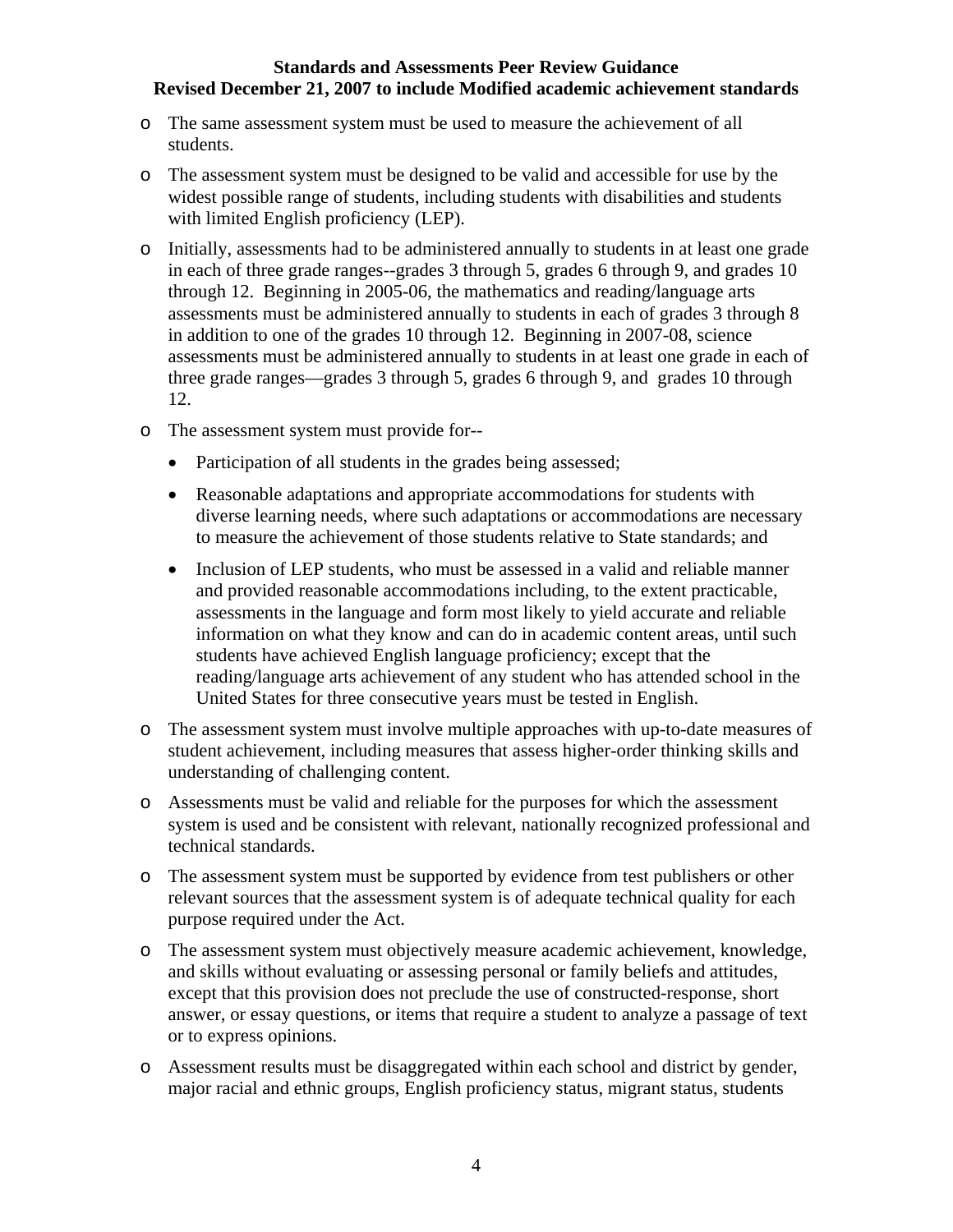with disabilities as compared to students without disabilities, and economically disadvantaged students as compared to students who are not economically disadvantaged. Such disaggregation is not required when the number of students in a category is insufficient to yield statistically reliable information or if the results would reveal personally identifiable information about an individual student.

o The assessment system must provide individual student interpretive, descriptive, and diagnostic reports that include individual scores or other information on the attainment of student achievement standards and help parents, teachers, and principals to understand and address the specific academic needs of students. These reports must be provided as soon as practicable after the assessment is given and in an understandable and uniform format.

A State's assessment system must provide for one or more alternate assessments for a child with a disability who cannot participate in all or part of the State assessments, even with appropriate accommodations. A State's alternate assessment must—

- o Yield results for the grade in which the student is enrolled in at least reading/language arts, mathematics, and, beginning in 2007-08, science; **or**
- o If a State develops alternate academic achievement standards for students with the most cognitive disabilities, yield results that measure the achievement of those students relative to the alternate achievement standards; **or**
- o If a State develops modified academic achievement standards for eligible students with disabilities,
	- Be aligned with the State's grade-level academic content standards;
	- Yield results that measure the achievement of those students separately in reading/language arts and mathematics relative to the modified achievement standards;
	- Meet the requirements of the State's regular assessments, including those relating to validity, reliability, and high technical quality; and
	- Fit coherently in the State's overall assessment system.

Students may be assessed based on modified academic achievement standards in one or more subjects for which assessments are administered. A State may develop a new alternate assessment or adapt an assessment based on grade-level academic achievement standards.

Under NCLB, the statewide assessment system is the primary means for determining whether schools and school districts are making adequate yearly progress (AYP) toward educating students to high standards. In determining the progress of schools, States must include scores of all students enrolled in the school for at least a full academic year. In determining the progress of school districts, States must include scores of all students enrolled in schools in the district for a full academic year, even if they have attended several different schools.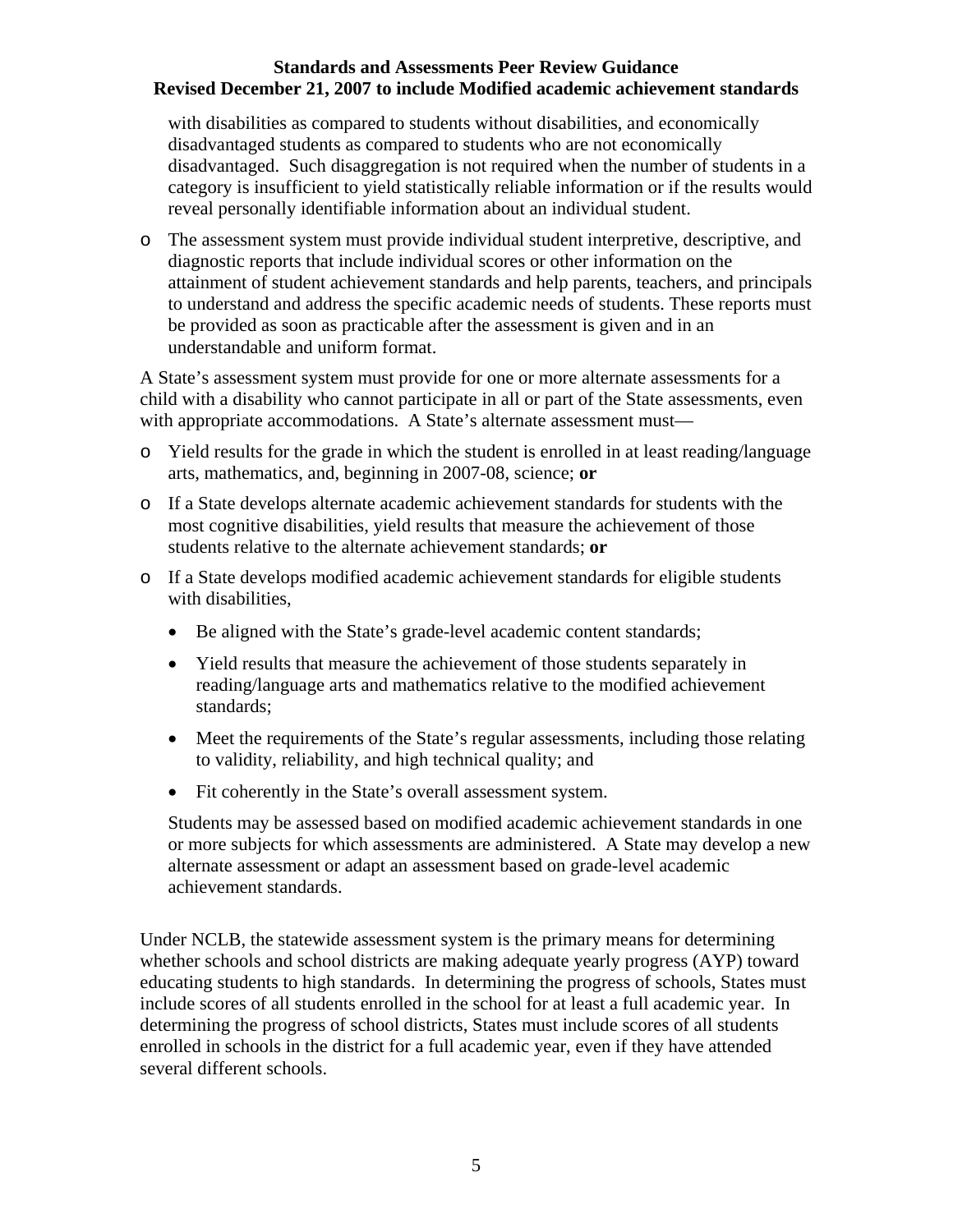Because NCLB makes the State assessment system central to holding schools and districts accountable, this document focuses on the uses of the State assessment system at the school and district levels. Nevertheless, peer reviewers should note that the State assessment system is also required to report results at the level of individual students.

## **State Assessment System Design**

A State may include in its academic assessment system either (or both) criterionreferenced assessments and assessments that yield national norms, provided that, if the State uses only assessments referenced against national norms at a particular grade, those assessments are augmented with additional items as necessary to measure accurately the depth and breadth of the State's student academic achievement standards.

A State that includes a combination of criterion and norm-referenced assessments in its assessment system must demonstrate that the system has a rational and coherent design that:

- o Identifies the assessments to be used;
- o Indicates the relative contribution of each assessment towards ensuring alignment with the State's academic content standards and toward determining the adequate yearly progress of each school and local educational agency (LEA); and
- o Provides information regarding the progress of students relative to the State's academic standards.

A State's assessment system may employ either a uniform set of assessments statewide or a combination of State and local assessments. States using a combination of State and local tests must address issues of comparability and equivalency. For example, will proficiency on one local assessment be comparable to proficiency on another local assessment? Additionally, States must consider how they will aggregate to the State level the results from local assessments, as is required by NCLB.

States that choose to include a combination of State and local assessments will need to demonstrate that their system has a rational and coherent design that--

- o Identifies the assessments to be used at the State and local levels;
- o Indicates the relative contribution of each assessment toward ensuring alignment with the State's academic content standards and toward determining the adequate yearly progress of each school and LEA; and
- o Provides information regarding the progress of students relative to the State's academic standards.

Further, a State that includes local assessments must also--

o Establish technical criteria to ensure that each local assessment addresses the depth and breadth of the State's academic standards; is valid, reliable, and of high technical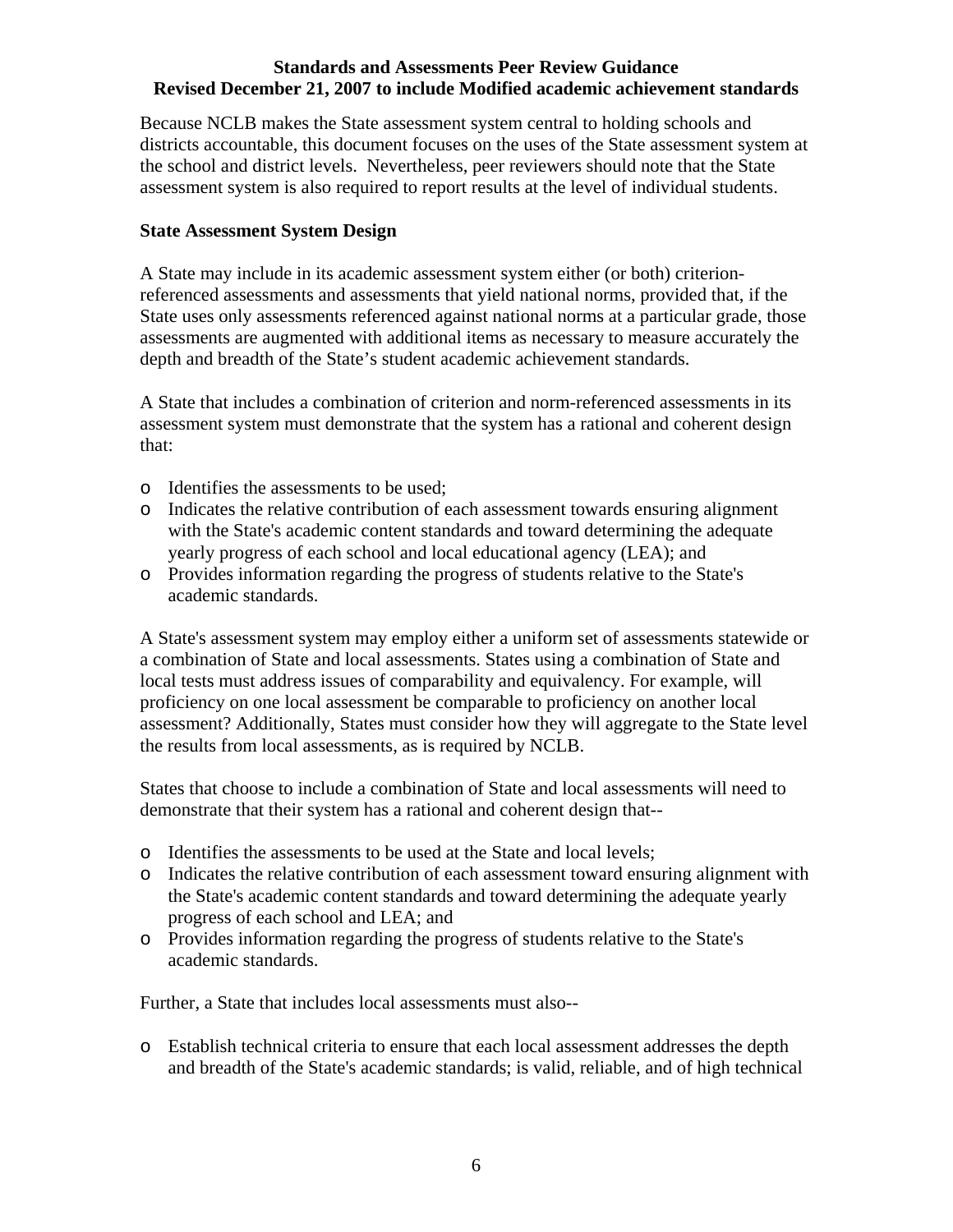quality; expresses student results in terms of the State's academic achievement standards; and is designed to provide a coherent system across grades and subjects.

- o Demonstrate that all local assessments are equivalent in their content coverage, difficulty, and quality to one another and to State assessments; have comparable validity and reliability with respect to groups of students described in section  $1111(b)(2)(C)(v)$ ; and provide unbiased, rational, and consistent determinations of the annual progress of schools and LEAs within the State.
- o Review and approve each local assessment to ensure that it meets or exceeds the State's technical quality for assessments.
- o Be able to aggregate, with confidence, data from local assessments to determine whether the State has made adequate yearly progress.

In implementing their assessment system, States have two main responsibilities: (1) they must develop, score, and report findings from State assessments, and (2) they must promulgate rules and procedures for local assessment systems if the State has such systems, as well as monitor them, to ensure technical quality and compliance with Title I requirements. The second function is particularly significant in assessment systems with strong local responsibility.

## **The Peer Review Process**

To determine whether States have met NCLB standards and assessments requirements, the U.S. Department of Education (ED) will use a peer review process involving experts in the fields of standards and assessments. The review will evaluate States' assessment systems only against NCLB requirements. In other words, reviewers will examine characteristics of a State's assessment system that will be used to hold schools and school districts accountable under NCLB. They will not assess compliance of States' assessment systems with other Federal laws such as Title VI of the Civil Rights Act of 1964, Section 504 of the Rehabilitation Act of 1973, or provisions of the Individuals with Disabilities Education Act (IDEA). The fact that an assessment system meets NCLB assessment requirements does not necessarily mean that it complies with other laws. For guidance on compliance with Federal civil rights laws, States may consult with the Department of Education's Office for Civil Rights. For guidance on compliance with the IDEA, States may consult with the Office of Special Education Programs.

Furthermore, the peer review process will not directly examine a State's academic standards, assessment instruments, or specific test items. Rather, it will examine *evidence* compiled and submitted by each State that is intended to show that its assessment system meets NCLB requirements. Such evidence may include, but is not limited to, results from alignment studies; results from validation studies; written policies, if appropriate, on providing accommodations for students with disabilities and LEP students; written policies on native-language testing of LEP students (if applicable); and score reports showing disaggregation of student achievement data by the statutorily specified student subgroups. Peer reviewers will advise the Department on whether a State assessment system meets a particular requirement based on the totality of evidence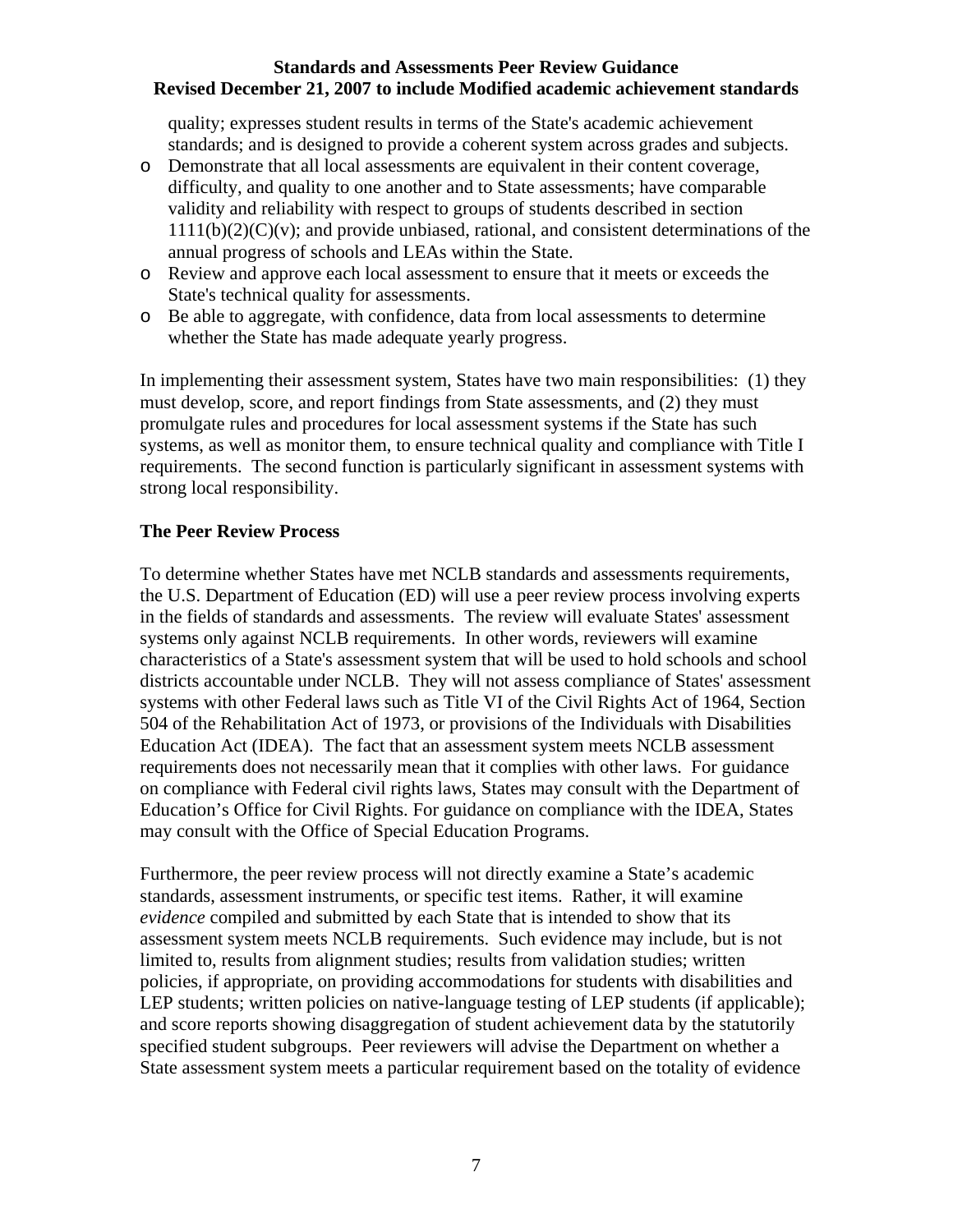submitted. Peer reviewers will also provide constructive feedback to help States strengthen their assessment systems.

## **Role of Peer Reviewers**

Using this *Guidance* as a framework, the peer reviewers will provide their expert professional judgment, based on evidence supplied by the State, of the degree to which the State's final assessment system complies with the requirements of Title I. Their evaluation of the final assessment system will serve two purposes. First, the peer reviewers' comments will be sent to the State as a technical assistance tool to support improvements in the system. Second, the peer reviewers' comments will inform the decision of the Assistant Secretary for Elementary and Secondary Education regarding approval of each State assessment system.

## **Review Process**

The materials submitted to the Department by the State are sent to each member of the peer review team in advance of a review meeting to allow for a thorough independent review based on the *Guidance*. At the review meeting, the team of at least three peer reviewers discusses a State's system, as represented by the evidence provided by the State, and records their opinions.

For the Final Assessment Review, evidence means documents such as actual State statutes, State regulations, test administration manuals, board resolutions, or assessment reports. Sufficient evidence must be provided to convince an experienced professional that the assessment system is being implemented in a manner that meets NCLB requirements.

This *Guidance* is a framework used to make a series of analytic judgments. Reviewers will address each of the peer reviewer questions in the *Guidance*, evaluating the status of each component of the system on the basis of the documentation provided by the State. A brief statement of the degree to which the assessment system meets the NCLB requirements and the changes needed, if any, summarizes this analytic examination of the assessment system.

## **Review Teams**

The peer review team prepares a report based on its examination of the materials submitted by the State. In each team, one person will be designated team leader; this person is responsible for seeing that peer notes are clear, complete, and delivered to ED staff at the end of the review meeting. The peer reviewers are responsible for providing feedback to each State that is informative and is consistent with professional standards and best practice. Generally, if changes in a State assessment system are required in order to meet Title I requirements, peer reviewers will present options rather than prescriptive instructions.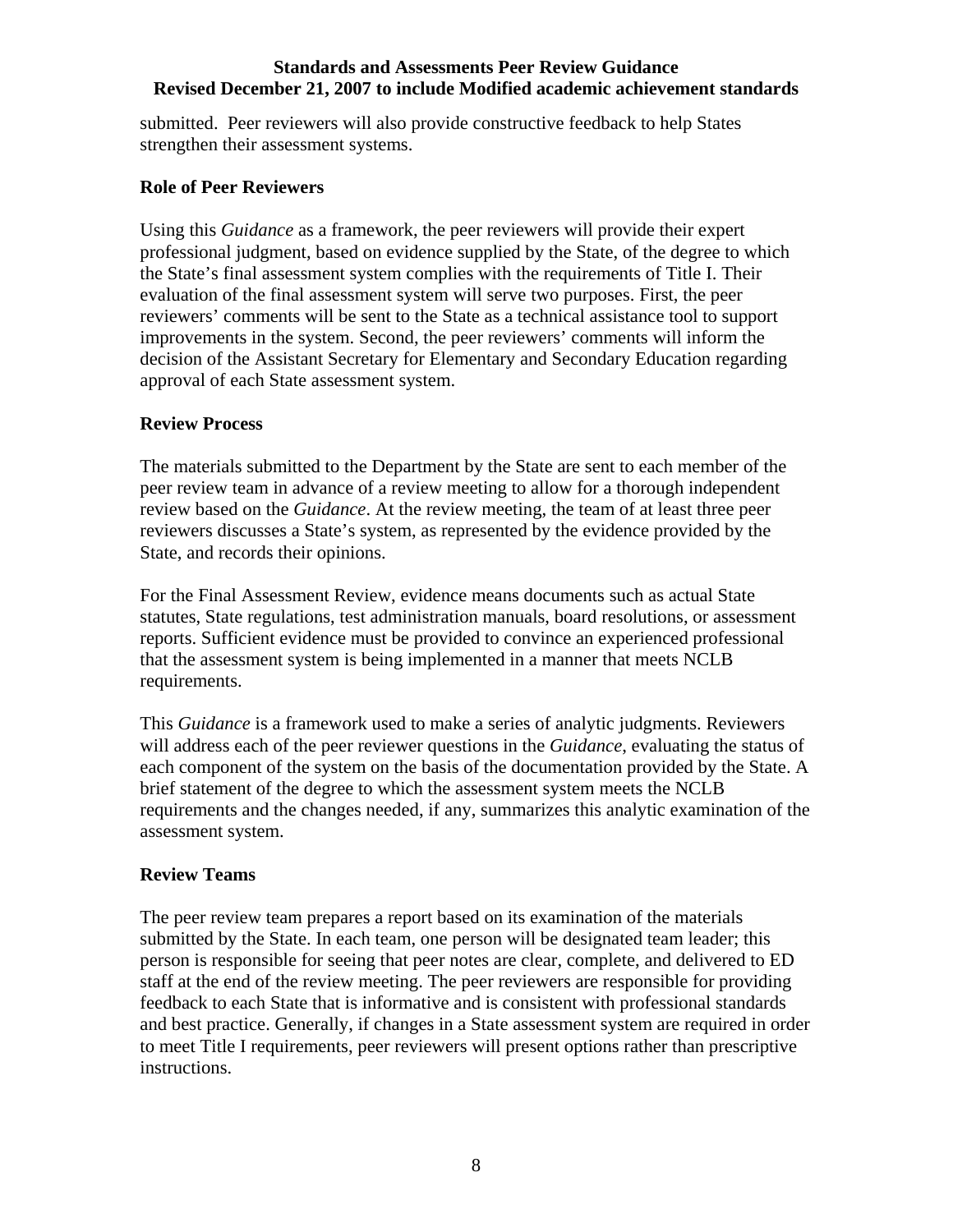An ED staff person, assigned as a resource to each team, is responsible for assisting the review team in obtaining adequate and appropriate information from the State prior to the review meeting; contacting the State during the review meeting to obtain clarification or additional information needed by the reviewers; securing resources needed to support the team during the meeting; and accurately reporting the review team's deliberations as ED determines the State's compliance status. ED staff may question, or even challenge, the peer reviewers in order to promote clarity and consistency with the *Guidance*; they will not, however, impose their views or require substantive changes in the peer reviewers' report.

States are invited to submit evidence of NCLB compliance consistent with the peer review schedule announced by the Department.

## **State's Role**

To facilitate the peer review process, a State should organize its evidence with a brief narrative response to each of the "peer reviewer questions" in the *Guidance*. The Department will provide a template to the State to help organize supporting documents that constitute evidence of meeting the assessment requirements. The State will be asked to designate staff who can be contacted by phone during the review to provide clarification.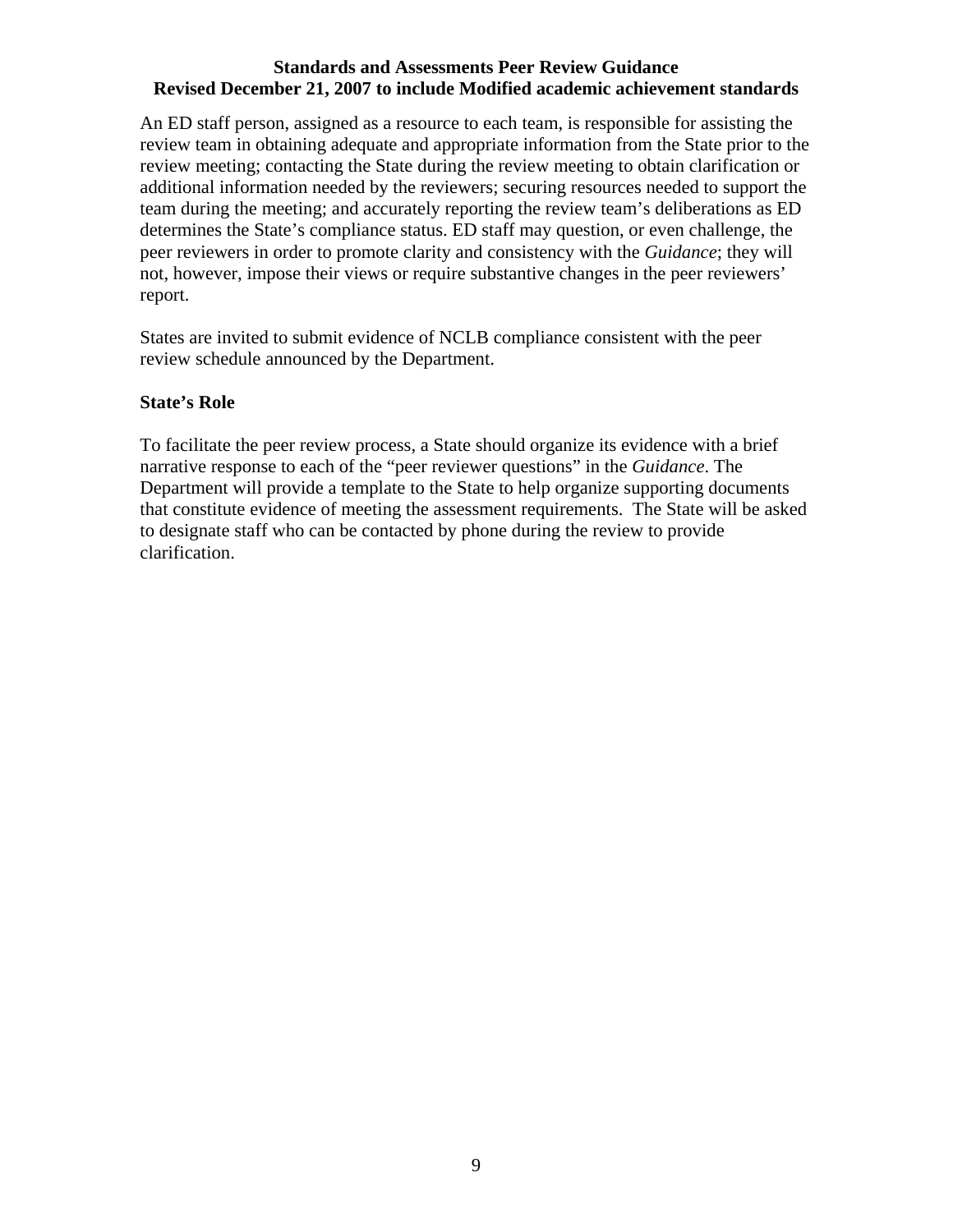## **Section 1**: **A single statewide system of challenging academic content standards applied to all public schools and LEAs**.

| Reference in NCLB legislation:  | Sec. $1111(b)(1)$ |
|---------------------------------|-------------------|
| Reference in final regulations: | Sec. 200.1        |

## **Overview**

As the starting point for establishing a high quality assessment and accountability system under NCLB, States must develop a set of challenging academic content standards that define what all public school students in the State are expected to know and be able to do. A State's academic content standards are to be applied to all public elementary and secondary school students.

The table below provides a summary of the content, grade level, and timeline requirements for the academic content standards.

| <b>Content Area</b>   | <b>Grade levels</b>                                                     | Due                                  | <b>Notes</b>                                                                                                                                                                                                                                                     |
|-----------------------|-------------------------------------------------------------------------|--------------------------------------|------------------------------------------------------------------------------------------------------------------------------------------------------------------------------------------------------------------------------------------------------------------|
| Reading/language arts | Each grade: $3 - 8$ ;<br>$\bullet$<br>and<br>Grade range: 10 - 12       | May 2003                             | If a State's standards cover grade ranges<br>$\bullet$<br>$(e.g., 3 - 5 and 6 - 8)$ rather than the<br>specific grades, 3 - 8, the State must<br>develop grade-specific expectations in<br>addition to its standards.                                            |
| <b>Mathematics</b>    | Each grade: 3-8;<br>$\bullet$<br>and<br>Grade range: 10-12<br>$\bullet$ |                                      | At the high school level, standards must<br>$\bullet$<br>define the knowledge and skills that are<br>expected of all students prior to<br>graduation. They may be linked to<br>specific courses if all students must take<br>these courses in order to graduate. |
| Science               | Grade ranges:<br>$\bullet$<br>$3 - 5: 6 - 9: 10 - 12$                   | By the 2005 -<br>2006 school<br>year | At the high school level, standards<br>must define the knowledge and skills<br>that are expected of all students prior to<br>graduation. They may be linked to<br>specific courses if all students must<br>take these courses in order to graduate.              |

These standards must be rigorous and encourage the teaching of advanced skills. This means that a State should not adopt "minimum competency" standards or otherwise encourage low expectations for any students. Further, these standards must be coherent. That is, they must include only content that is meaningful with regard to the "domain", that is appropriate for the grade level specified, and that reflects clearly articulated progressions across grade levels.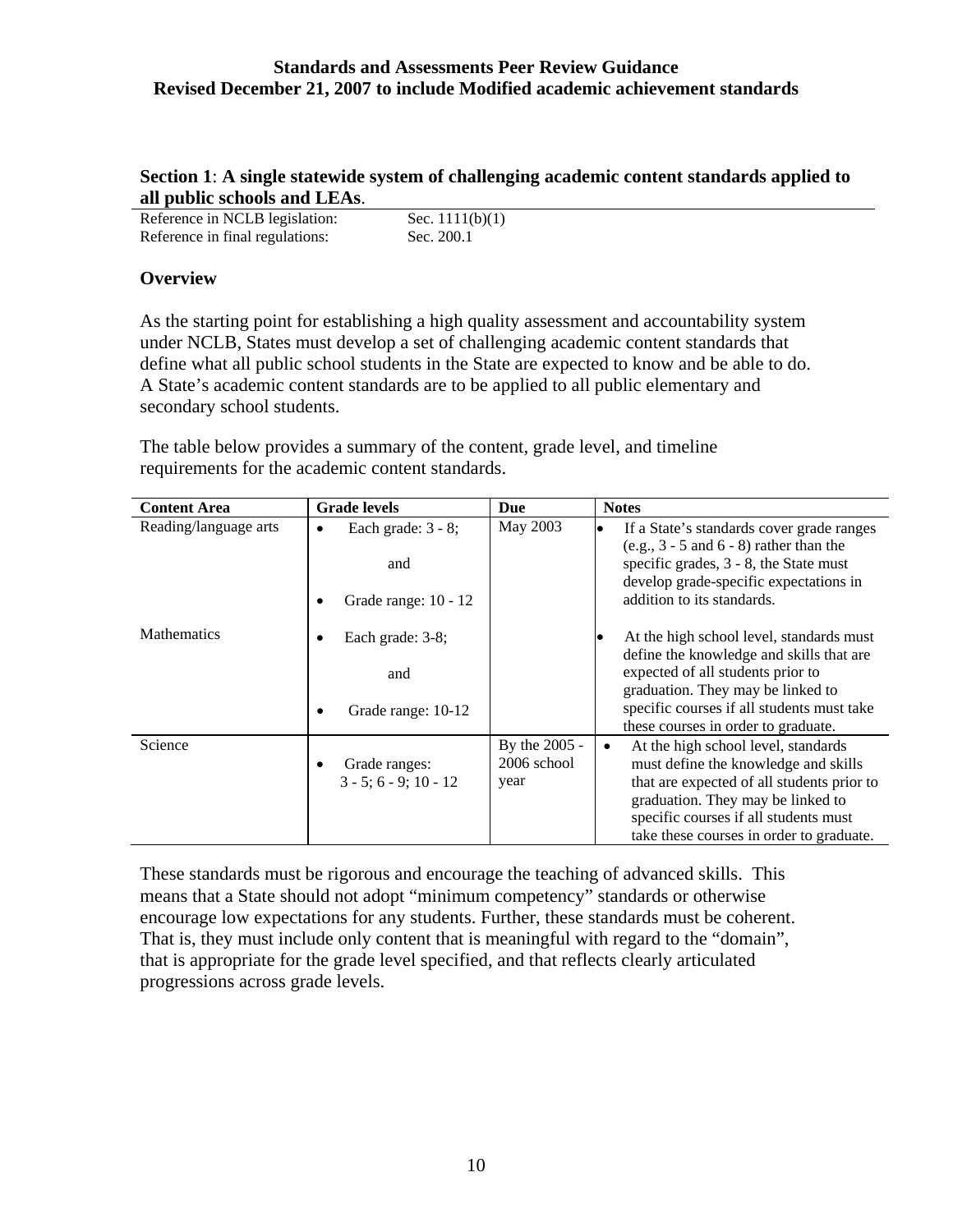#### **SECTION 1: CONTENT STANDARDS**

| <b>Critical Element</b>                                                                                                                                                                                                                                                                                                                                                                                                                                                               | <b>Examples of Acceptable Evidence</b>                                                                                                                                                                                                                                                                                                                                                                                                                                                                                                                                                                                                                                                                                                                                                                                                                                                       | <b>Examples of Incomplete Evidence</b>                                                                                                                                                                                                                                                                                                                                                                                                                                                                                                                                                                                                                                                                                                                                                                                                               |
|---------------------------------------------------------------------------------------------------------------------------------------------------------------------------------------------------------------------------------------------------------------------------------------------------------------------------------------------------------------------------------------------------------------------------------------------------------------------------------------|----------------------------------------------------------------------------------------------------------------------------------------------------------------------------------------------------------------------------------------------------------------------------------------------------------------------------------------------------------------------------------------------------------------------------------------------------------------------------------------------------------------------------------------------------------------------------------------------------------------------------------------------------------------------------------------------------------------------------------------------------------------------------------------------------------------------------------------------------------------------------------------------|------------------------------------------------------------------------------------------------------------------------------------------------------------------------------------------------------------------------------------------------------------------------------------------------------------------------------------------------------------------------------------------------------------------------------------------------------------------------------------------------------------------------------------------------------------------------------------------------------------------------------------------------------------------------------------------------------------------------------------------------------------------------------------------------------------------------------------------------------|
| 1.1<br>Has the State formally approved/adopted, by<br>(a)<br>May 2003, challenging academic content<br>standards in reading/language arts and<br>mathematics that -<br>cover each of grades 3-8 and the 10-12<br>grade range, or<br>if the academic content standards relate to<br>grade ranges, include specific content<br>expectations for each grade level?<br><b>AND</b><br>(b) Are these academic content standards applied to<br>all public schools and students in the State? | The State has formally approved/adopted academic<br>content standards for all students in reading/<br>language arts and mathematics that are specific to<br>each grade level 3 through 8 and for the 10-12<br>grade range, and represent the full range of<br>knowledge and skills that students should be<br>expected to know and be able to do by the time<br>they graduate.<br>The State has formally approved/adopted academic<br>content standards or frameworks in<br>reading/language arts and mathematics for the 3-5,<br>6-9, and 10-12 grade ranges. These standards or<br>frameworks include grade-specific content<br>expectations for all students in each grade level<br>between 3 and 8 and for specific reading/language<br>arts and mathematics courses, or combinations of<br>courses that all students must take in the 10-12<br>grade range.<br><b>Possible Evidence</b> | The State has developed academic content<br>standards but these standards have not been<br>formally approved/adopted by the State.<br>The State has formally approved/adopted academic<br>content standards in reading/language arts but not<br>in mathematics.<br>The State has formally approved/adopted academic<br>content standards in both reading/language arts<br>and mathematics but these standards do not<br>include grade-specific content expectations.<br>At the high school level, the State's formally<br>approved/adopted standards provide only course<br>descriptions for courses that some, but not all,<br>students take in the 10-12 grade range. These<br>descriptions do not represent the full range of<br>knowledge and skills that students should be<br>expected to know and be able to do by the time<br>they graduate. |
|                                                                                                                                                                                                                                                                                                                                                                                                                                                                                       | Written documentation in the form of State<br>$\bullet$<br>Board of Education minutes, regulations,<br>official reports, letters or memoranda from the<br>State to the LEAs, or other existing documents<br>(i.e., not written by the State only to fulfill the<br>requirements of the peer review process). Or,<br>in States where the Chief State School Officer<br>has the power to approve standards, written<br>documentation of the formal approval of the<br>final form of the reading/language arts and<br>mathematics standards.                                                                                                                                                                                                                                                                                                                                                    | The State does not clearly state how its academic<br>content standards are to be applied to charter<br>schools and other special purpose schools, such as<br>detention centers, residential centers, and schools<br>that serve students with special needs such as<br>students with disabilities or students with limited<br>English proficiency.<br>The State's statutes, policies, and guidance<br>documents do not specifically state that its<br>academic content standards apply to all public<br>school students, including students with                                                                                                                                                                                                                                                                                                      |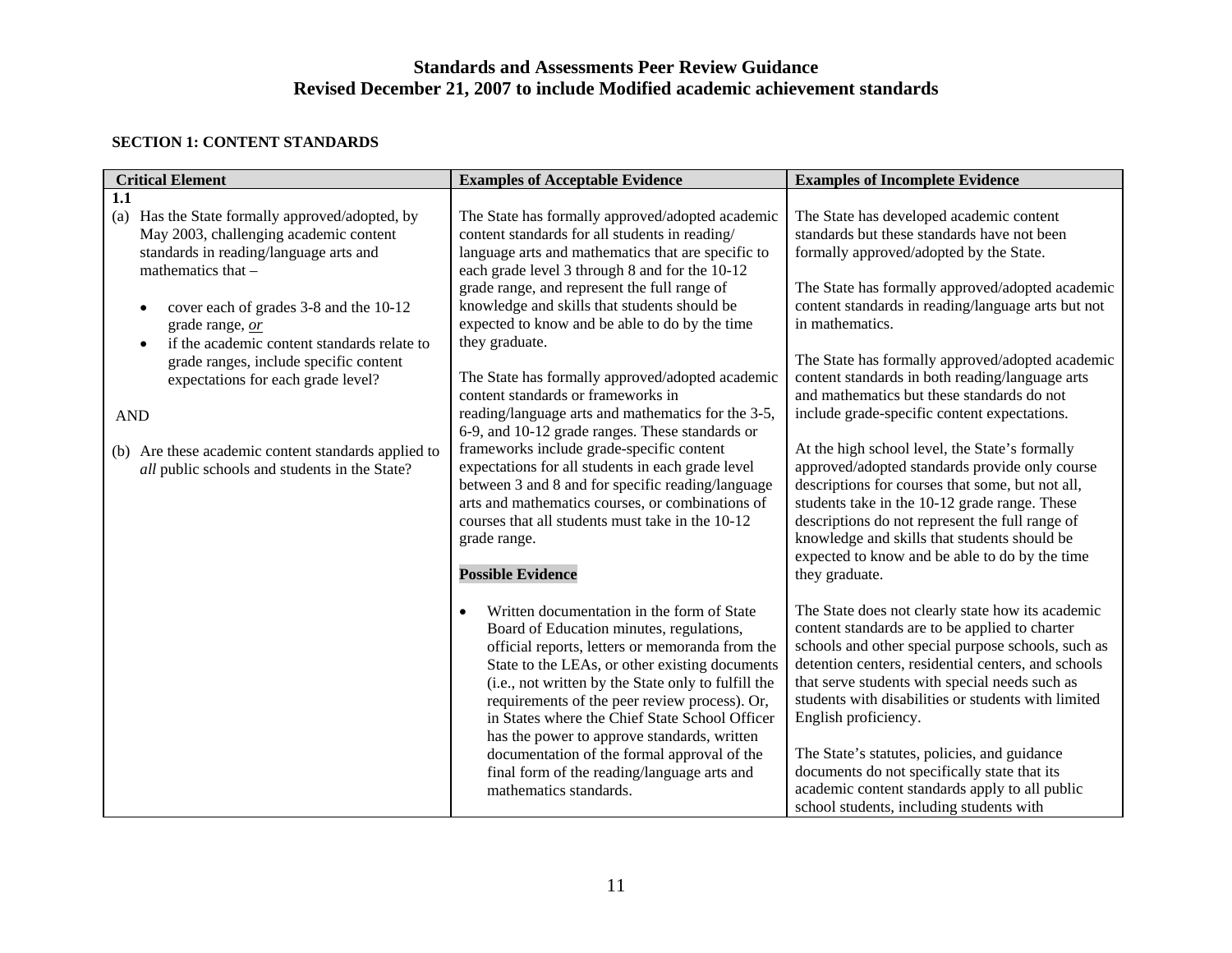| Letter from ED approving the content<br>standards for grades 3 through 8 and high<br>school if these content standards have not<br>been changed in any way since approval.         | disabilities and students who are not proficient in<br>English. |
|------------------------------------------------------------------------------------------------------------------------------------------------------------------------------------|-----------------------------------------------------------------|
| Documents that include or are based on the<br>academic content standards explicitly address<br>the needs of students with disabilities and<br>limited English proficient students. |                                                                 |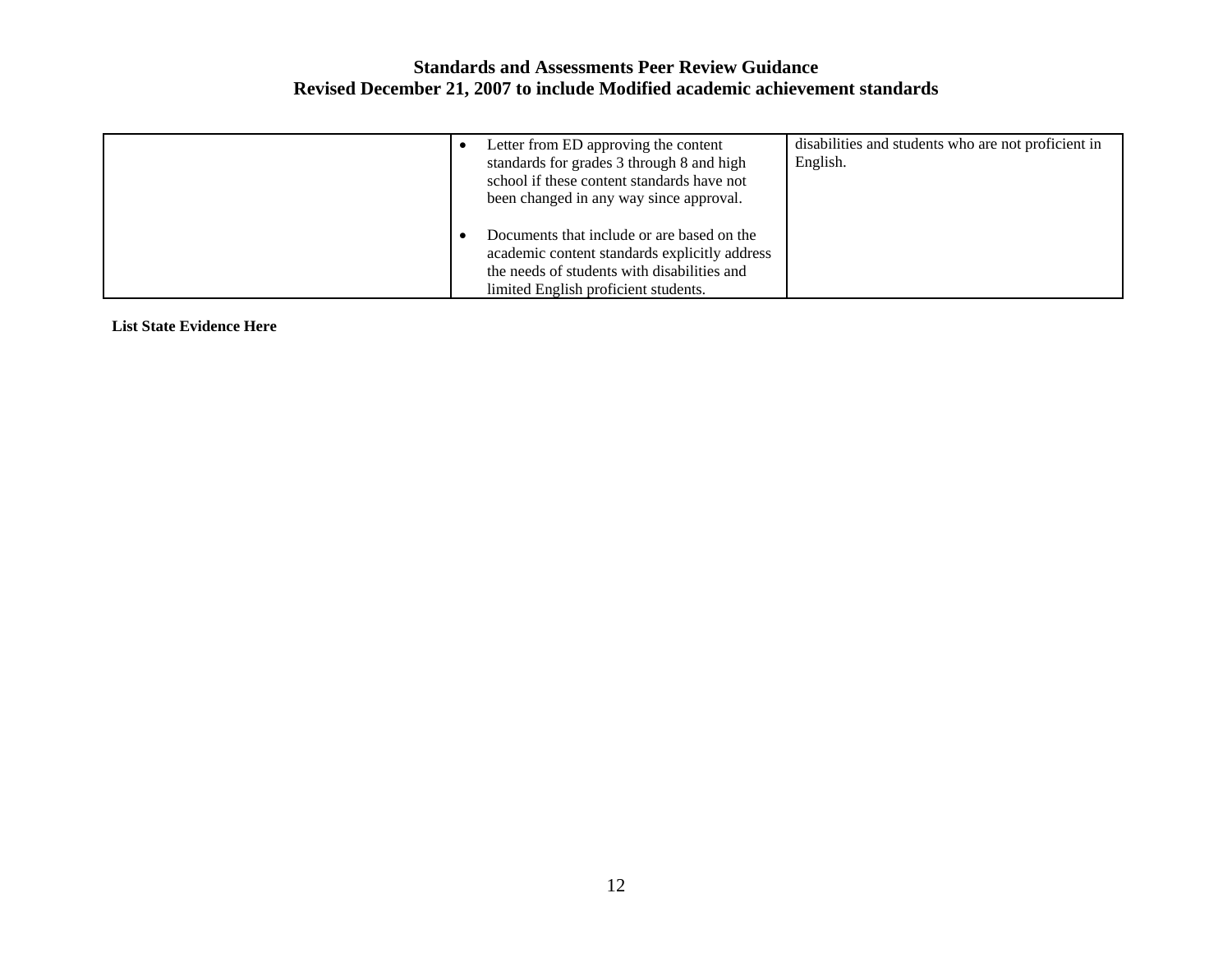#### **SECTION 1: CONTENT STANDARDS**

| <b>Critical Element</b>                                                                                                                                                                                                              | <b>Examples of Acceptable Evidence</b>                                                                                                                                                                                                                                                                                                                                                                                                                                                                                                                                                                                                                                                                                                                                                                                                                                                                                                                           | <b>Examples of Incomplete Evidence</b>                                                                                                                                                                                                                                                                                                                                                                                                                                                                                                                                                                                                                                                                                                                                                               |
|--------------------------------------------------------------------------------------------------------------------------------------------------------------------------------------------------------------------------------------|------------------------------------------------------------------------------------------------------------------------------------------------------------------------------------------------------------------------------------------------------------------------------------------------------------------------------------------------------------------------------------------------------------------------------------------------------------------------------------------------------------------------------------------------------------------------------------------------------------------------------------------------------------------------------------------------------------------------------------------------------------------------------------------------------------------------------------------------------------------------------------------------------------------------------------------------------------------|------------------------------------------------------------------------------------------------------------------------------------------------------------------------------------------------------------------------------------------------------------------------------------------------------------------------------------------------------------------------------------------------------------------------------------------------------------------------------------------------------------------------------------------------------------------------------------------------------------------------------------------------------------------------------------------------------------------------------------------------------------------------------------------------------|
| 1.2<br>Has the State formally approved/adopted, academic<br>content standards in science for elementary (grades<br>3-5), middle (grades 6-9), and high school (grades<br>10-12)? This must be completed by school year<br>2005-2006. | The State has formally approved/adopted academic<br>content standards in science for the 3-5, 6-9, and 10-<br>12 grade ranges.<br>The State has formally approved/adopted academic<br>content standards or frameworks in science for the<br>3-5 and 6-9 grade ranges and for a specific science<br>course or combination of courses that all students<br>must take in the 10-12 grade range in order to<br>graduate from high school.<br><b>Possible Evidence</b><br>Written documentation in the form of State<br>Board of Education minutes, regulations,<br>official reports, letters or memoranda from the<br>State to the LEAs, or other existing documents<br>(i.e., not written by the State only to fulfill the<br>requirements of the peer review process). Or, in<br>States where the Chief State School Officer has<br>the power to approve standards, written<br>documentation of the formal approval of the<br>final form of the science standards. | The State has developed academic content standards<br>in science but these standards have not been<br>formally approved/adopted by the State.<br>The State has defined a process and timeline for<br>developing and formally approving/adopting<br>academic content standards in science but has not<br>completed this process.<br>At the high school level, the State's formally<br>approved/adopted standards provide only course<br>descriptions that do not represent the full range of<br>knowledge and skills that students should be<br>expected to know and be able to do by the time they<br>graduate.<br>At the high school level, the State's formally<br>approved/adopted standards provide only course<br>descriptions for courses that are not required for<br>high school graduation. |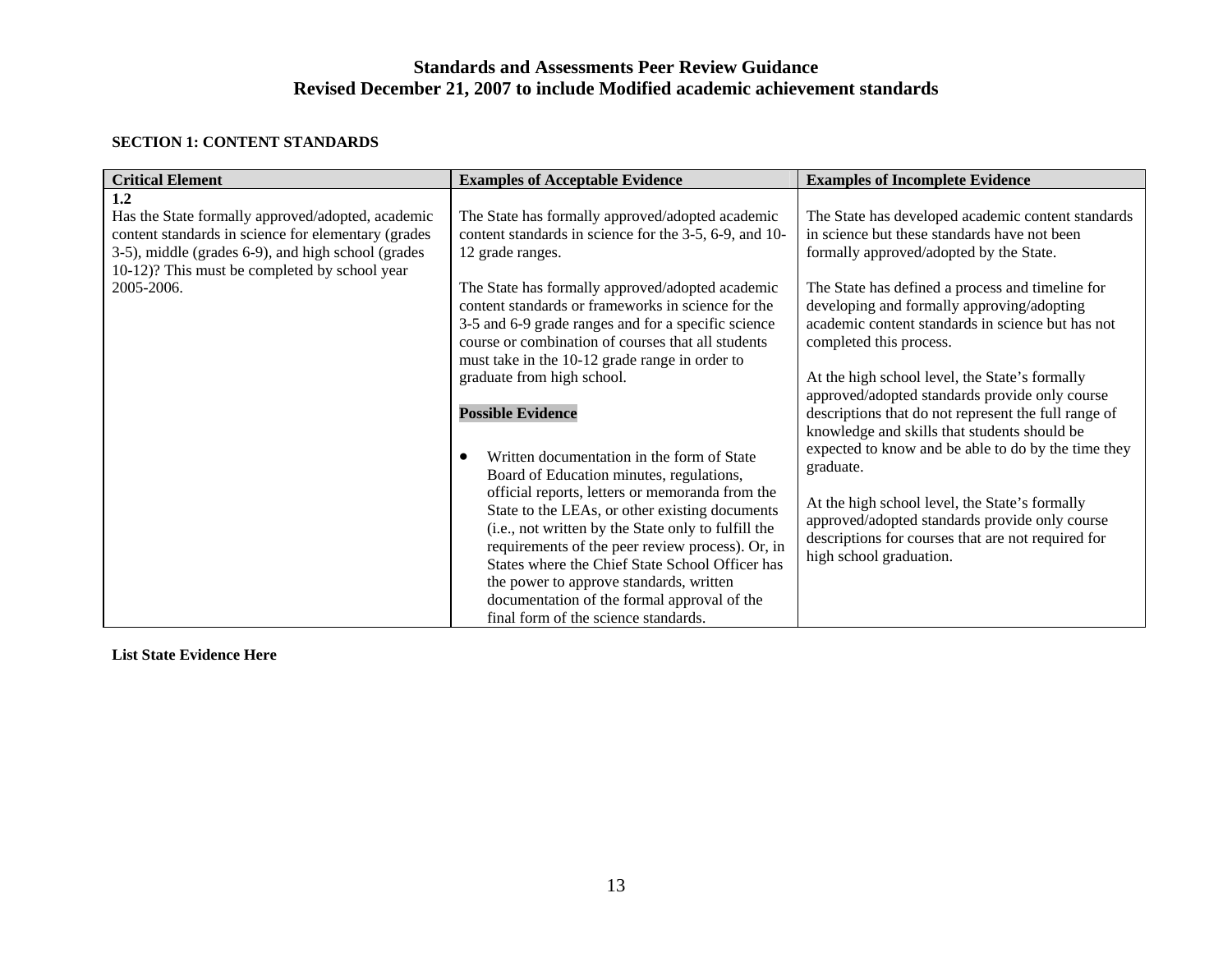#### **SECTION 1: CONTENT STANDARDS**

| <b>Critical Element</b>                                                                                                                                     | <b>Examples of Acceptable Evidence</b>                                                                                                                                                                                                                                                                                                                                       | <b>Examples of Incomplete Evidence</b>                                                                                                         |
|-------------------------------------------------------------------------------------------------------------------------------------------------------------|------------------------------------------------------------------------------------------------------------------------------------------------------------------------------------------------------------------------------------------------------------------------------------------------------------------------------------------------------------------------------|------------------------------------------------------------------------------------------------------------------------------------------------|
| 1.3<br>Are these academic content standards challenging?<br>Do they contain coherent and rigorous content and<br>encourage the teaching of advanced skills? | The State has a process for the development of<br>academic content standards that includes<br>expectations for higher grade levels that build upon<br>and extend beyond the expectations for lower grade<br>levels and incorporate higher-order thinking skills<br>and understanding.<br><b>Possible Evidence</b>                                                            | The State has developed a process and begun a plan<br>for the development of academic content standards,<br>but has not completed the process. |
|                                                                                                                                                             | A detailed description of the process the State<br>used in developing its standards to review their<br>rigor, such as its participation in a process to<br>benchmark them to nationally recognized<br>standards. This process should include<br>substantive input from relevant stakeholders and<br>individuals or organizations with expertise in<br>standards development. |                                                                                                                                                |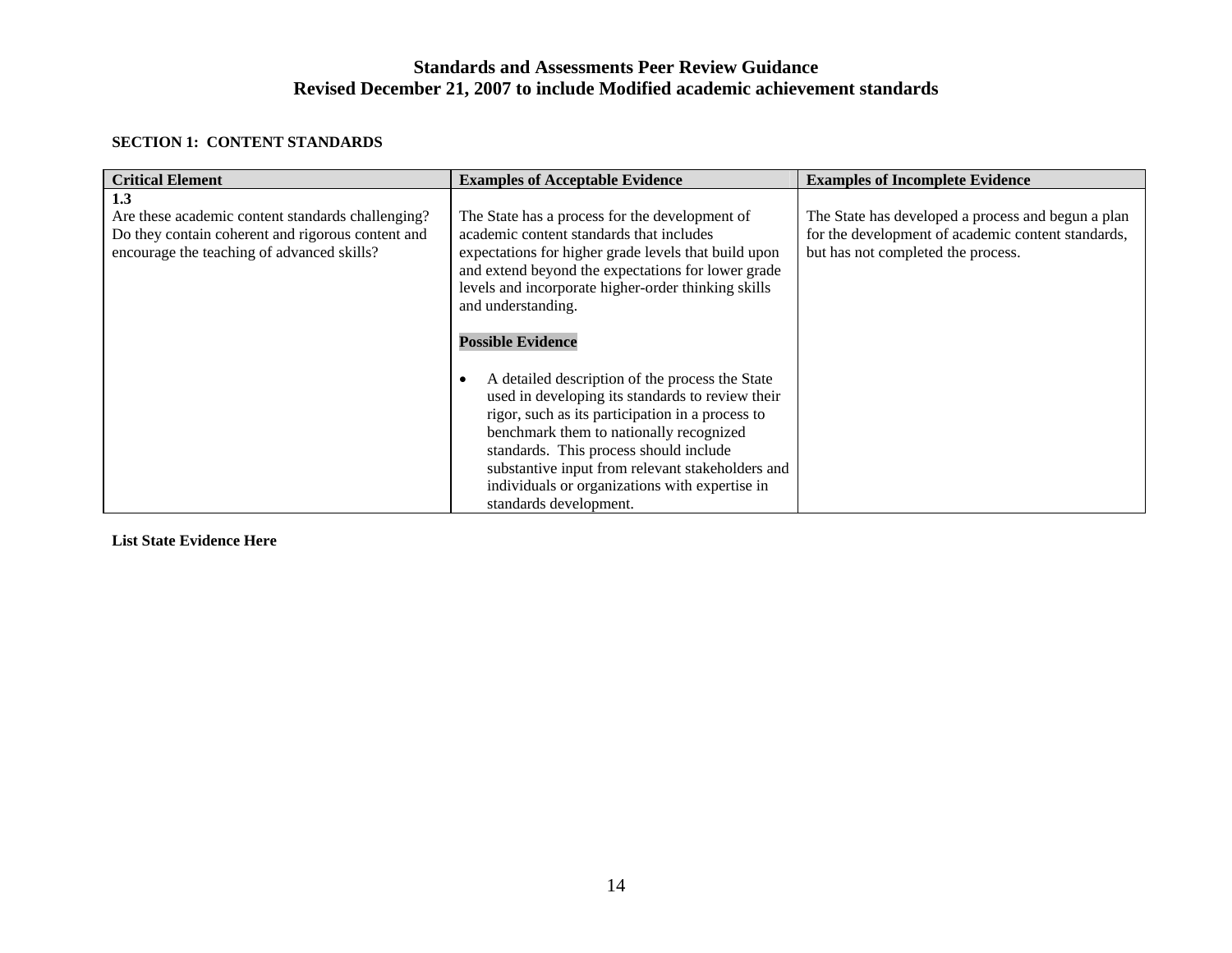#### **SECTION 1: CONTENT STANDARDS**

| <b>Critical Element</b>                                                                               | <b>Examples of Acceptable Evidence</b>                                                                                                                                                                                                                                                                                                                                                                                           | <b>Examples of Incomplete Evidence</b>                                                                                                                                                                                                                                                                                                                                                                                                                |
|-------------------------------------------------------------------------------------------------------|----------------------------------------------------------------------------------------------------------------------------------------------------------------------------------------------------------------------------------------------------------------------------------------------------------------------------------------------------------------------------------------------------------------------------------|-------------------------------------------------------------------------------------------------------------------------------------------------------------------------------------------------------------------------------------------------------------------------------------------------------------------------------------------------------------------------------------------------------------------------------------------------------|
| 1.4                                                                                                   |                                                                                                                                                                                                                                                                                                                                                                                                                                  |                                                                                                                                                                                                                                                                                                                                                                                                                                                       |
| Did the State involve education stakeholders in the<br>development of its academic content standards? | The State's process for developing its academic<br>content standards involved diverse panels of<br>educators, higher education representatives, parents,<br>and community members familiar with the<br>instructional needs of students with disabilities and<br>students with limited English proficiency, as well as<br>public hearings and consideration of public<br>commentary on the standards.<br><b>Possible Evidence</b> | The State's process for developing its academic<br>content standards involved only K-12 educators and<br>staff from the State Department of Education.<br>The make-up of the State's academic content<br>standards' panels did not include representatives of<br>students with special needs, such as students with<br>disabilities or students with limited English<br>proficiency, or otherwise reflect the diversity of the<br>State's population. |
|                                                                                                       | Descriptions of the composition of groups<br>$\bullet$<br>involved in the development of the academic<br>content standards indicate that, relative to all<br>stakeholders in the population in general, a<br>broad range of stakeholders was represented in<br>the development process.<br>A description of how the standards were<br>$\bullet$                                                                                  | The State's process for developing its academic<br>content standards did not include an opportunity for<br>public review and feedback.                                                                                                                                                                                                                                                                                                                |
|                                                                                                       | developed with input from many people in and<br>outside of education. Such input might come<br>through committees of curriculum, instruction,<br>and content specialists <i>and</i> also from public<br>hearings, public comment, or public review.                                                                                                                                                                              |                                                                                                                                                                                                                                                                                                                                                                                                                                                       |
|                                                                                                       | An assurance of sufficient diversity in the<br>$\bullet$<br>composition of groups involved in the<br>development of the standards, including<br>individuals knowledgeable of and concerned<br>about the various categories of students with<br>special needs, such as students with disabilities<br>or students with limited English proficiency.                                                                                |                                                                                                                                                                                                                                                                                                                                                                                                                                                       |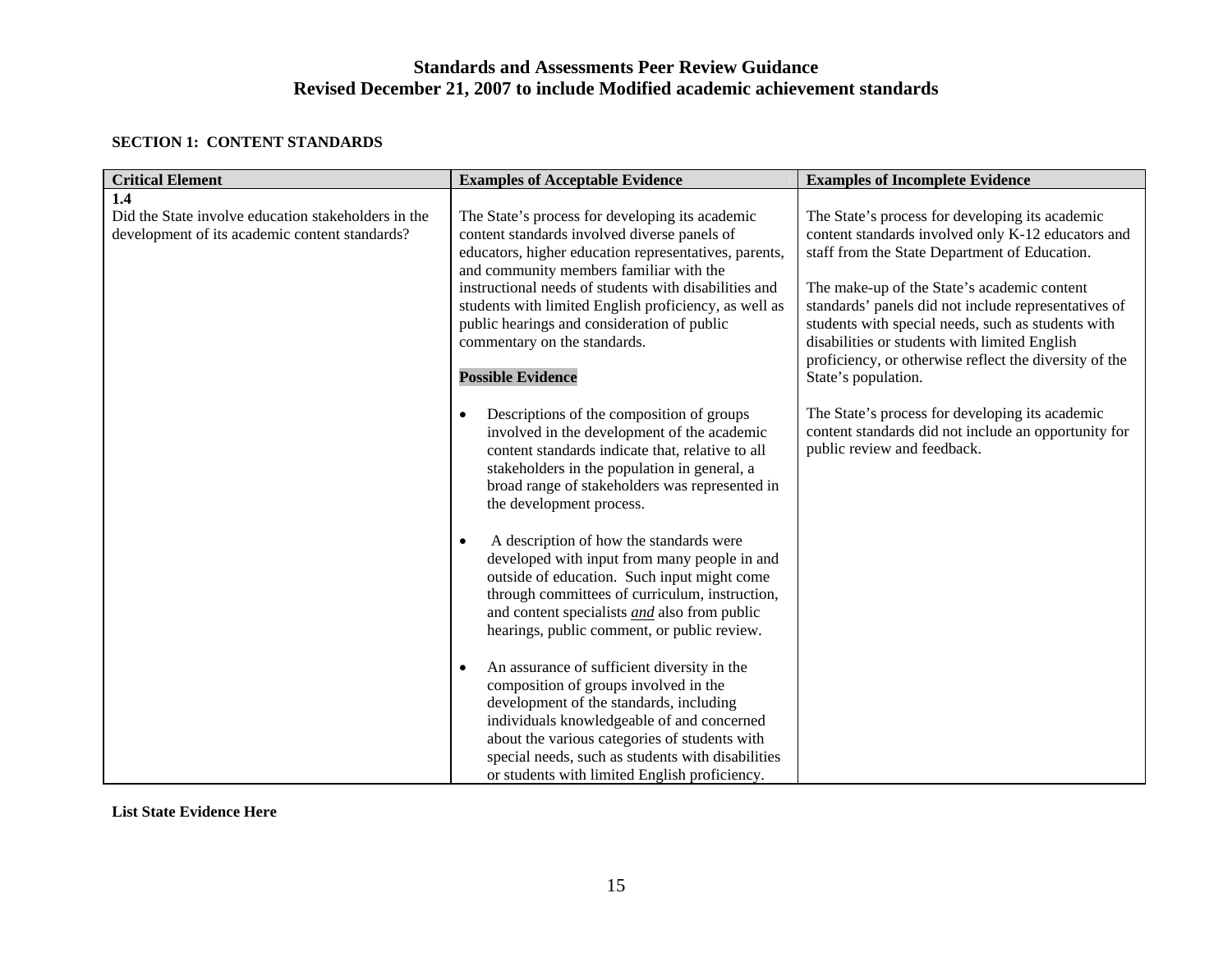| Section 2: A single statewide system of challenging academic achievement standards |
|------------------------------------------------------------------------------------|
| applied to all public schools and LEAs.                                            |

| .                               |                   |
|---------------------------------|-------------------|
| Reference in NCLB legislation:  | Sec. $1111(b)(1)$ |
| Reference in final regulations: | Sec. 200.1        |

## **Overview**

To establish the level of achievement a State expects of all public schools and LEAs, the NCLB requires States to develop a set of challenging academic achievement standards for every grade and content area assessed. These standards are to be applied to all public schools and LEAs and ensure inclusion of those students with disabilities and students who are not yet proficient in English.

## Achievement Levels

Academic achievement standards for each grade-and-content area combination must include at least three achievement levels, which the State may label 'proficient,' 'advanced,' and 'basic.' Of these levels, proficient and advanced must represent high achievement and basic must represent achievement that is not yet proficient. These labels may vary from State to State, such as "meeting and mastering" the State standards that would equate to the proficient and advanced labels as described in the statute. A State may use more than three levels, but must clearly indicate which level represents the proficient performance expected of all students.

## Descriptors and Cut Scores

In addition to these levels, the State's academic achievement standards must include descriptions of the content-based competencies associated with each level. The State must also determine which specific scores on its assessments distinguish one level from another. These "cut scores" must be established through a process that involves both expert judgments and consideration of assessment results.

## Alignment

As a set, the academic achievement standards must be aligned with the State's academic content standards in that they capture the full range and depth of knowledge and skills defined in the State's challenging, coherent, and rigorous academic content standards.

## Timeline

Academic achievement standards in reading/language arts and mathematics for each of grades 3 through 8 and the 10-12 grade range must be in place by the 2005-06 school year. Academic achievement descriptors for science in grade spans 3-5, 6-9, and 10-12 must be in place by the 2005-06 school year and cut scores for science by the 2007-08 school year. States can develop the level and description components of the standards prior to the availability of assessment data that will be necessary to set the cut score components of these standards.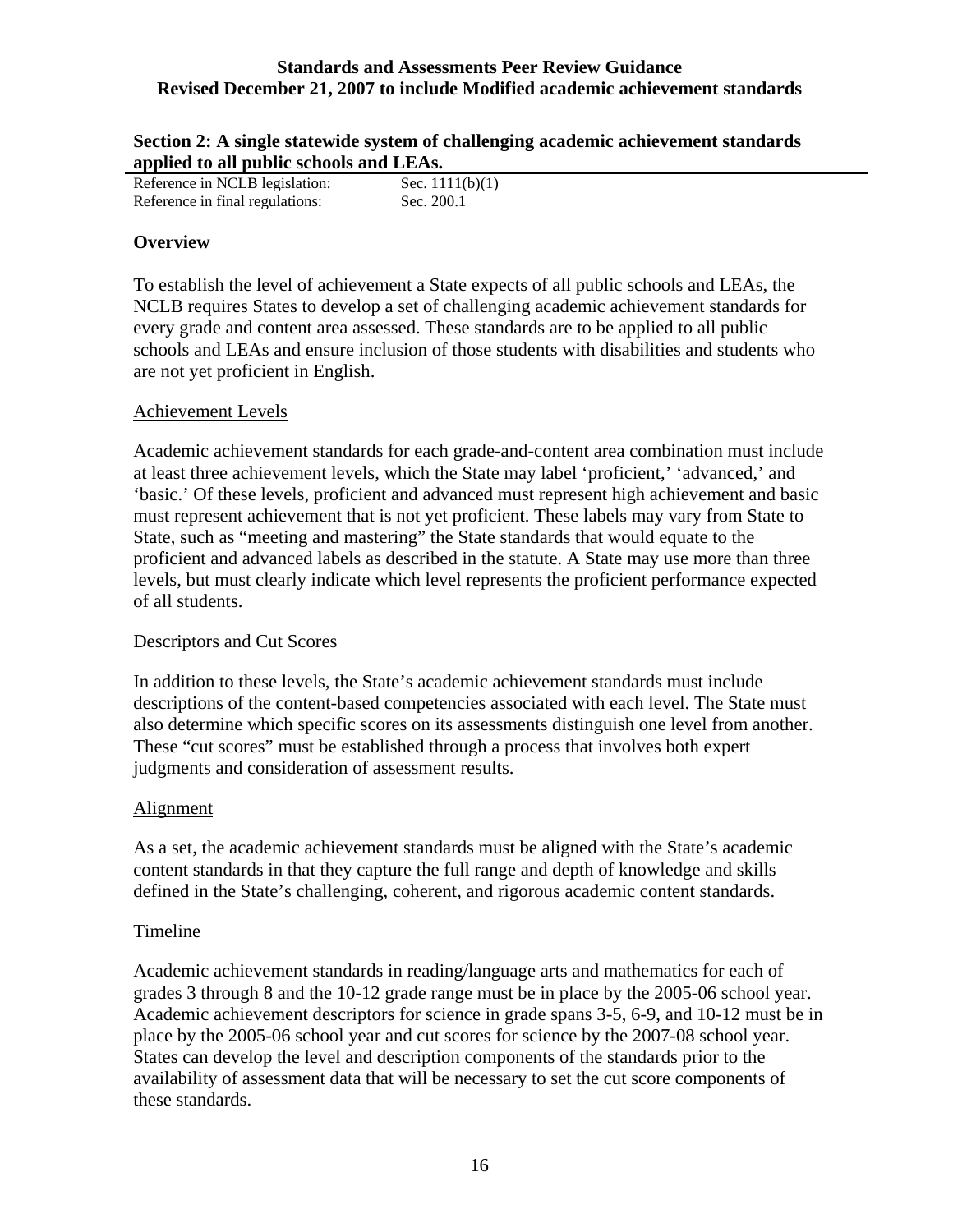Modified academic achievement standards

A State may define modified academic achievement standards and use those standards to evaluate the achievement of students with disabilities whose progress in response to appropriate instruction, including special education and related services designed to address the students' individual needs, is such that, even if significant growth occurs, the students' IEP Teams are reasonably certain that the students will not achieve grade-level proficiency within the year covered by their IEPs. Modified academic achievement standards must—

- o Be aligned with the State's academic content standards for the grade in which the student is enrolled;
- o Be challenging for eligible students, but may be less difficult than the grade-level academic achievement standards;
- o Include at least three achievement levels; and
- o Be developed through a documented and validated standards-setting process that includes broad stakeholder input, including persons knowledgeable about the State's academic content standards and experienced in standards setting and special educators who are most knowledgeable about students with disabilities.

 The State may choose to develop modified academic achievement standards in selected subjects and grades. The State defines modified academic achievement standards through a documented and validated standards-setting process similar to the process used to establish achievement standards on the general assessment. In addition, the State may, but is not required to, link results based on modified academic achievement standards to the distribution of results from the general test. It is not acceptable, however, for a State to define modified academic achievement standards as simply a lower cut score on the general test because this procedure alone does nothing to provide a test that is more accessible or understandable for eligible students.

## Alternate academic achievement standards

A State is permitted to define alternate achievement standards to evaluate the achievement of students with the most significant cognitive disabilities. Alternate academic achievement standards must—

- o Be aligned with the State's academic content standards (i.e., include knowledge and skills that link to grade-level expectations);
- o Promote access to the general curriculum; and
- o Reflect professional judgment of the highest learning standards possible. The State defines alternate academic achievement standards through a documented and validated standards-setting process similar to the process used to establish academic achievement standards on the general assessments.

For students with the most significant cognitive disabilities who are mainstreamed, the concept of alternate academic achievement standards related to a specific grade level may be ambiguous. For practitioners, the question is whether the alternate academic achievement standards for this group of students must be clearly different from grade to grade. The alternate academic achievement standards should be defined in a way that supports individual growth because of their linkage to different content across grades. When examined across grades, however, the alternate academic achievement standards are not likely to show the same clearly defined advances in cognitive complexity as the academic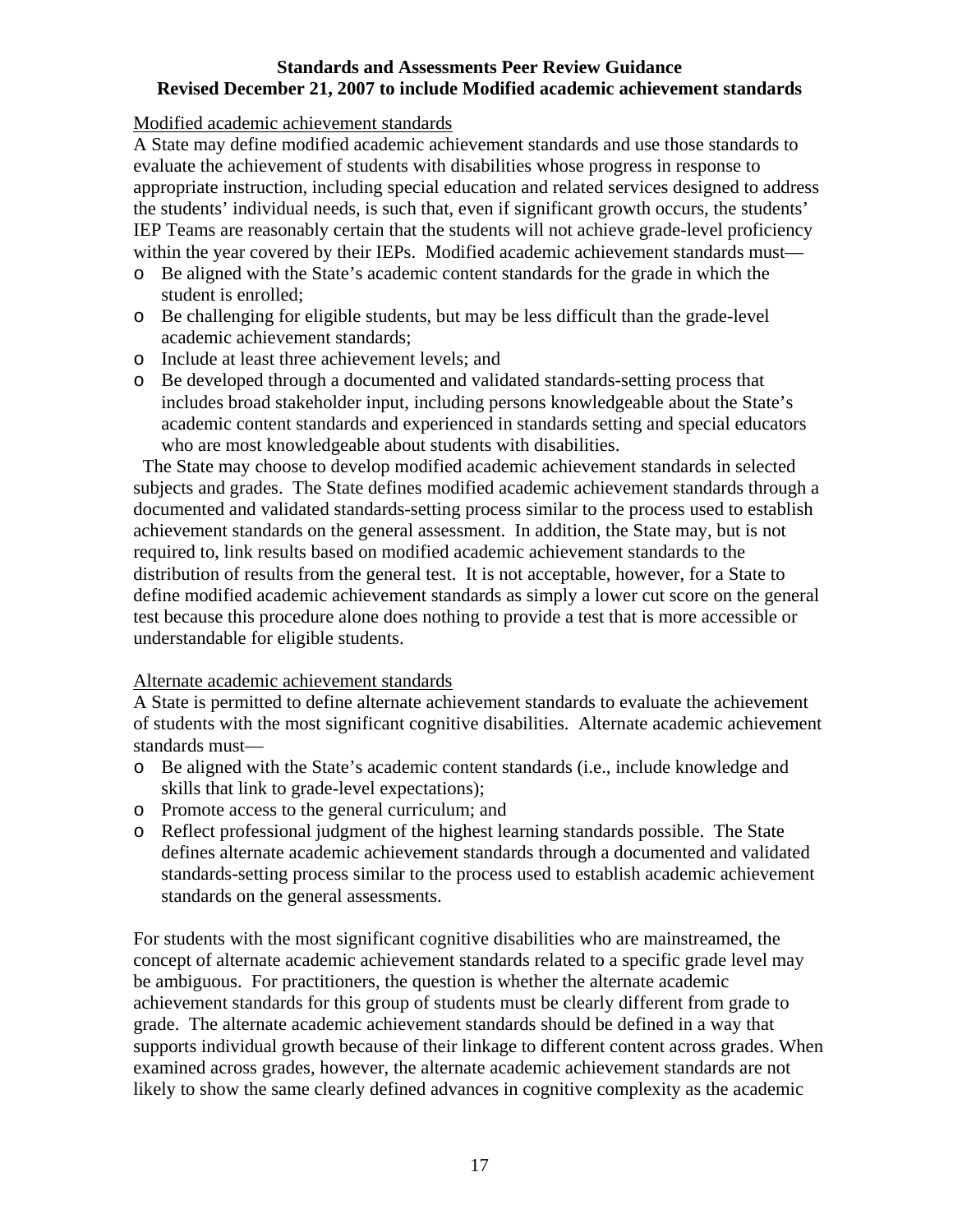achievement standards set for the general test or an alternate assessment based on modified or grade-level achievement standards. States are expected to rely on the judgment of experienced special educators and administrators, higher education representatives, and parents of students with disabilities as they define alternate academic achievement standards and to define alternate academic achievement standards in a manner that provides an appropriate challenge for students with the most significant cognitive disabilities as they move through their schooling.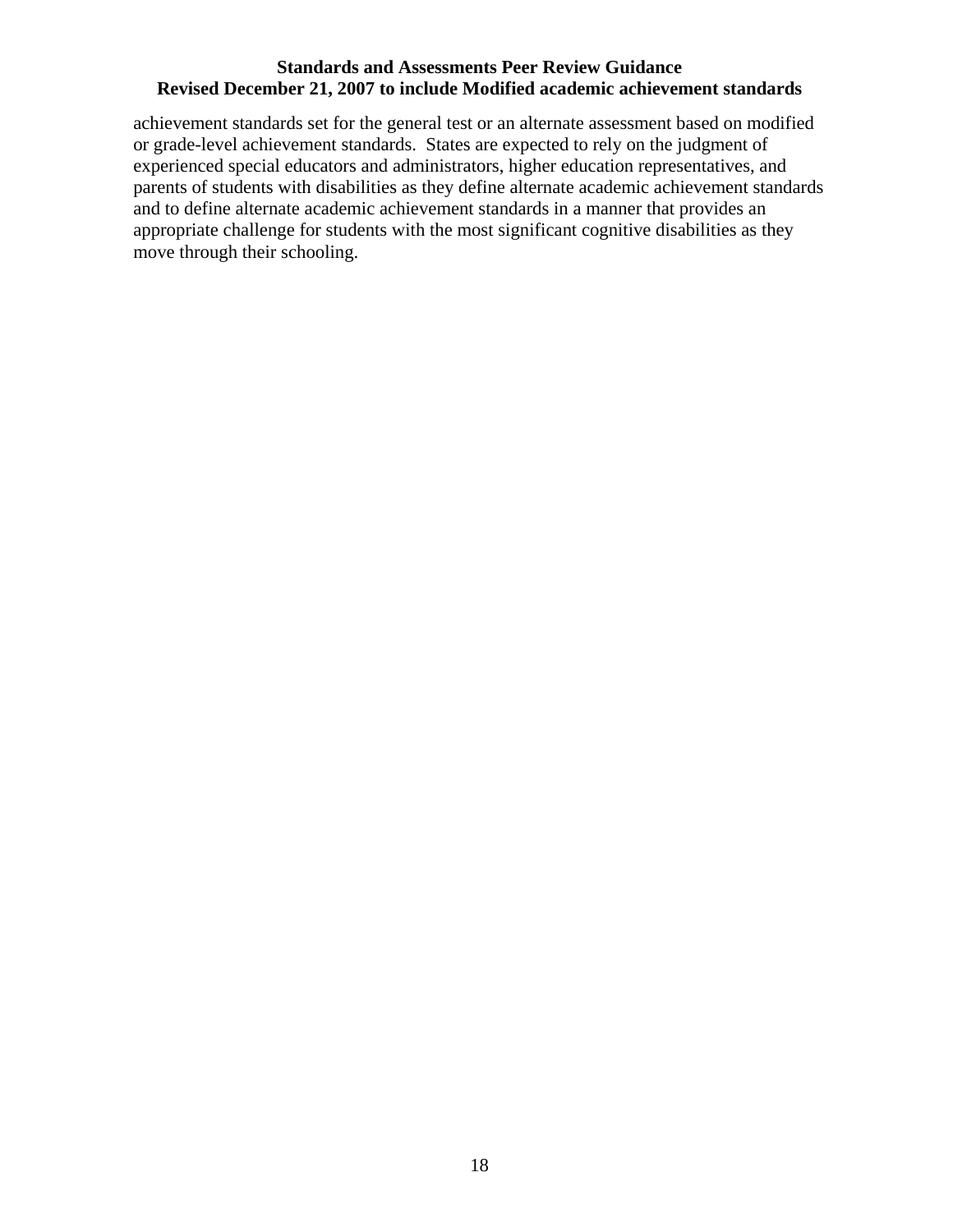#### **SECTION 2: ACADEMIC ACHIEVEMENT STANDARDS**

| <b>Critical Element</b>                                                                                                                                                                                                                                                                                                                                                                                                                                                                                                                                                                                                                                                                                                                                                                                                                                                                                                                                                                                                       | <b>Examples of Acceptable Evidence</b>                                                                                                                                                                                                                                                                                                                                                                                                                                                                                                                                                                                                                                                                                                                                                                                                                                                                                                                                                                                                                                                                                                                                                                                                            | <b>Examples of Incomplete Evidence</b>                                                                                                                                                                                                                                                                                                                                                                                                                                                                                                                                                                                                                                                                                                    |
|-------------------------------------------------------------------------------------------------------------------------------------------------------------------------------------------------------------------------------------------------------------------------------------------------------------------------------------------------------------------------------------------------------------------------------------------------------------------------------------------------------------------------------------------------------------------------------------------------------------------------------------------------------------------------------------------------------------------------------------------------------------------------------------------------------------------------------------------------------------------------------------------------------------------------------------------------------------------------------------------------------------------------------|---------------------------------------------------------------------------------------------------------------------------------------------------------------------------------------------------------------------------------------------------------------------------------------------------------------------------------------------------------------------------------------------------------------------------------------------------------------------------------------------------------------------------------------------------------------------------------------------------------------------------------------------------------------------------------------------------------------------------------------------------------------------------------------------------------------------------------------------------------------------------------------------------------------------------------------------------------------------------------------------------------------------------------------------------------------------------------------------------------------------------------------------------------------------------------------------------------------------------------------------------|-------------------------------------------------------------------------------------------------------------------------------------------------------------------------------------------------------------------------------------------------------------------------------------------------------------------------------------------------------------------------------------------------------------------------------------------------------------------------------------------------------------------------------------------------------------------------------------------------------------------------------------------------------------------------------------------------------------------------------------------|
| 2.1<br>Has the State formally approved/adopted<br>challenging academic achievement standards in<br>reading/language arts and mathematics for each of<br>grades 3 through 8 and for the 10-12 grade range?<br>These standards were to be completed by school<br>year 2005-2006.<br>Has the State, through a documented and validated<br>standards-setting process, approved/adopted<br>modified academic achievement standards for<br>eligible students with disabilities? If so, in what<br>subjects and for which grades?<br>Has the State approved/adopted alternate academic<br>achievement standards for students with the most<br>significant cognitive disabilities? If so, in what<br>subjects and for which grades?<br>Note: If alternate or modified academic<br>achievement standards in reading/language arts or<br>mathematics have not been develop/adopted and<br>approved, then the alternate assessments for all<br>students with disabilities must be held to grade-level<br>academic achievement standards. | The State has formally approved/adopted academic<br>achievement standards in reading/language arts and<br>mathematics that are specific to each grade level<br>between 3 through 8 and for the 10-12 grade span.<br>The State has formally approved/adopted alternate<br>academic achievement standards or modified<br>academic achievement standards in<br>reading/language arts and mathematics (and<br>beginning in 2007-08, science) and specifies in what<br>subjects and for what grades.<br><b>Possible Evidence</b><br>Written documentation in the form of State<br>$\bullet$<br>Board of Education minutes, regulations,<br>official reports, letters or memoranda from the<br>State to the LEAs, or other existing documents<br>(i.e., not written by the State only to fulfill the<br>requirements of the peer review process). Or, in<br>States where the Chief State School Officer has<br>the power to approve standards, written<br>documentation of the formal approval of the<br>final form of the reading/language arts and<br>mathematics standards.<br>Documentation that describes how modified<br>academic achievement standards were defined<br>and explains how they are aligned with grade-<br>level content standards. | The State has developed academic achievement<br>standards in reading/language arts and mathematics<br>that are specific to each grade level between 3 and 8<br>and for the 10-12 grade range, but these standards<br>have not been formally approved/adopted by the<br>State.<br>The State has formally approved/adopted academic<br>achievement standards in reading/language arts but<br>not in mathematics.<br>The State has not approved/adopted grade-specific<br>academic achievement standards in<br>reading/language arts and mathematics.<br>The State has adopted a single modified<br>achievement standard in reading for the grade<br>cluster 6-8, rather than modified academic<br>achievement standards for each grade 6-8. |
|                                                                                                                                                                                                                                                                                                                                                                                                                                                                                                                                                                                                                                                                                                                                                                                                                                                                                                                                                                                                                               | Documentation that illustrates how alternate<br>$\bullet$<br>academic achievement standards were defined<br>and explains how they are linked to grade-level                                                                                                                                                                                                                                                                                                                                                                                                                                                                                                                                                                                                                                                                                                                                                                                                                                                                                                                                                                                                                                                                                       |                                                                                                                                                                                                                                                                                                                                                                                                                                                                                                                                                                                                                                                                                                                                           |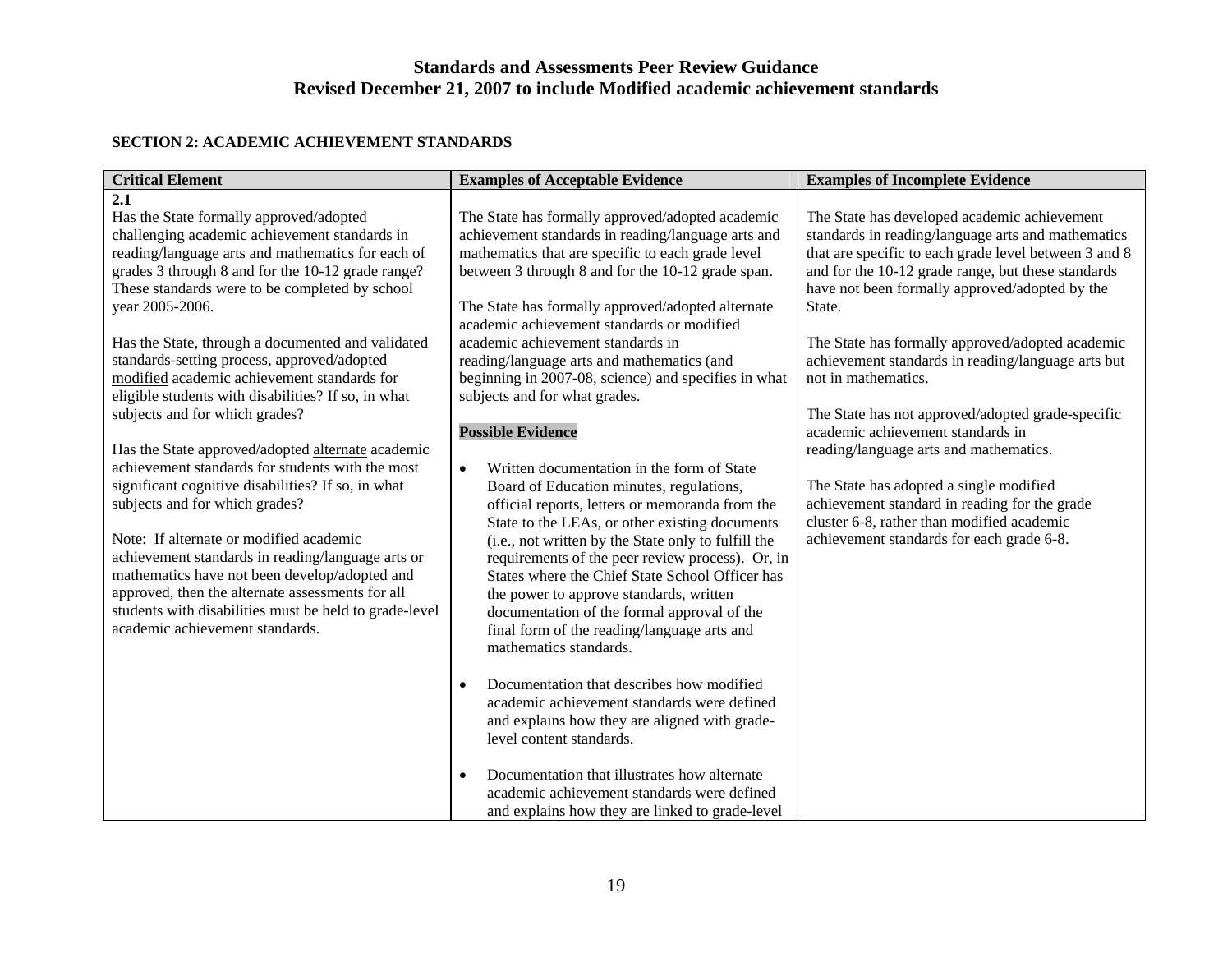| content.                                                                                                                                                                                                                  |  |
|---------------------------------------------------------------------------------------------------------------------------------------------------------------------------------------------------------------------------|--|
| A description of the process for revising cut<br>scores and subsequent academic achievement<br>standards <i>and</i> documentation that these<br>revisions have been approved or formally<br>submitted for approval by ED. |  |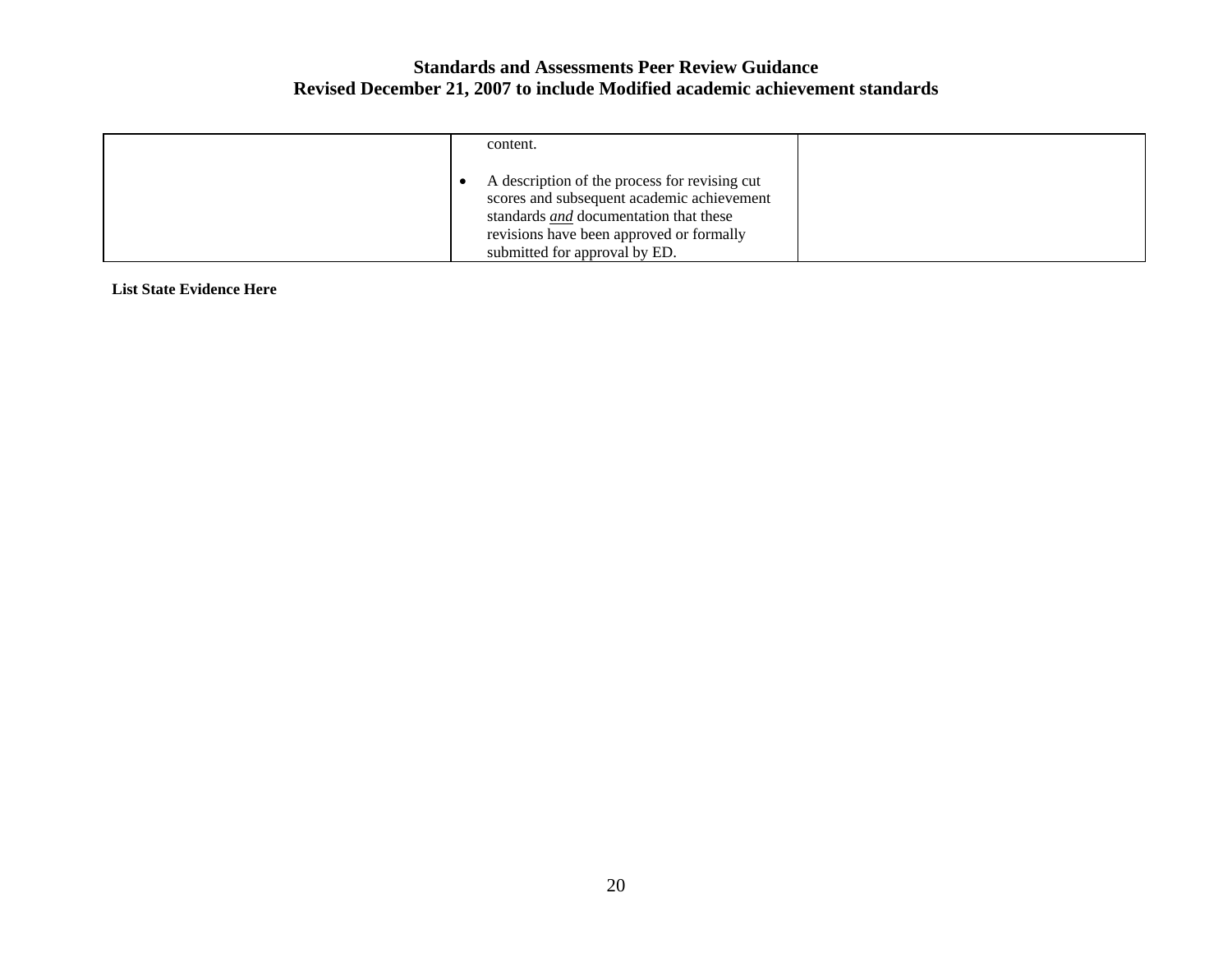#### **SECTION 2: ACADEMIC ACHIEVEMENT STANDARDS**

| <b>Critical Element</b>                                 | <b>Examples of Acceptable Evidence</b>                  | <b>Examples of Incomplete Evidence</b>                |
|---------------------------------------------------------|---------------------------------------------------------|-------------------------------------------------------|
| 2.2                                                     |                                                         |                                                       |
| Has the State formally approved/adopted academic        | The State has formally approved/adopted academic        | The State has developed academic achievement          |
| achievement descriptors in science for each of the      | achievement standards in science for each of the        | standards in science for each of the grade spans 3-5, |
| grade spans 3-5, 6-9, and 10-12 as required by          | grade spans 3-5, 6-9, and 10-12.                        | 6-9, and 10-12 but these standards have not been      |
| school year 2005-06?                                    |                                                         | formally approved/adopted by the State.               |
|                                                         | The State has formally approved/adopted alternate       |                                                       |
| Has the State formally approved/adopted academic        | academic achievement standards in science for           | The State has developed alternate academic            |
| achievement cut scores in science for each of the       | students with the most significant cognitive            | achievement standards in science, but the alternate   |
| grade spans 3-5, 6-9, and 10-12 as required by          | disabilities.                                           | achievement standards are not linked to the State's   |
| school year 2007-08?                                    |                                                         | content standards in science for the grade span       |
|                                                         | The State has formally approved/adopted modified        | tested.                                               |
| Has the State formally approved/adopted modified        | academic achievement standards in science in one or     |                                                       |
| academic achievement standards in science? If so,       | more grade spans (e.g., grades 10-12).                  |                                                       |
| for which grades?                                       |                                                         |                                                       |
|                                                         | <b>Possible Evidence</b>                                |                                                       |
| Has the State formally approved/adopted alternate       |                                                         |                                                       |
| academic achievement standards for students with        | Written documentation in the form of State<br>$\bullet$ |                                                       |
| the most significant cognitive disabilities in science? | Board of Education minutes, regulations,                |                                                       |
| If so, for which grades?                                | official reports, letters or memoranda from the         |                                                       |
|                                                         | State to the LEAs, or other existing documents          |                                                       |
| Note: If alternate or modified academic                 | (i.e., not written by the State only to fulfill the     |                                                       |
| achievement standards in science have not been          | requirements of the peer review process). Or, in        |                                                       |
| adopted and approved, then all students with            | States where the Chief State School Officer has         |                                                       |
| disabilities must be held to grade-level academic       | the power to approve standards, written                 |                                                       |
| achievement standards.                                  | documentation of the formal approval of the             |                                                       |
|                                                         | final form of the science achievement standards.        |                                                       |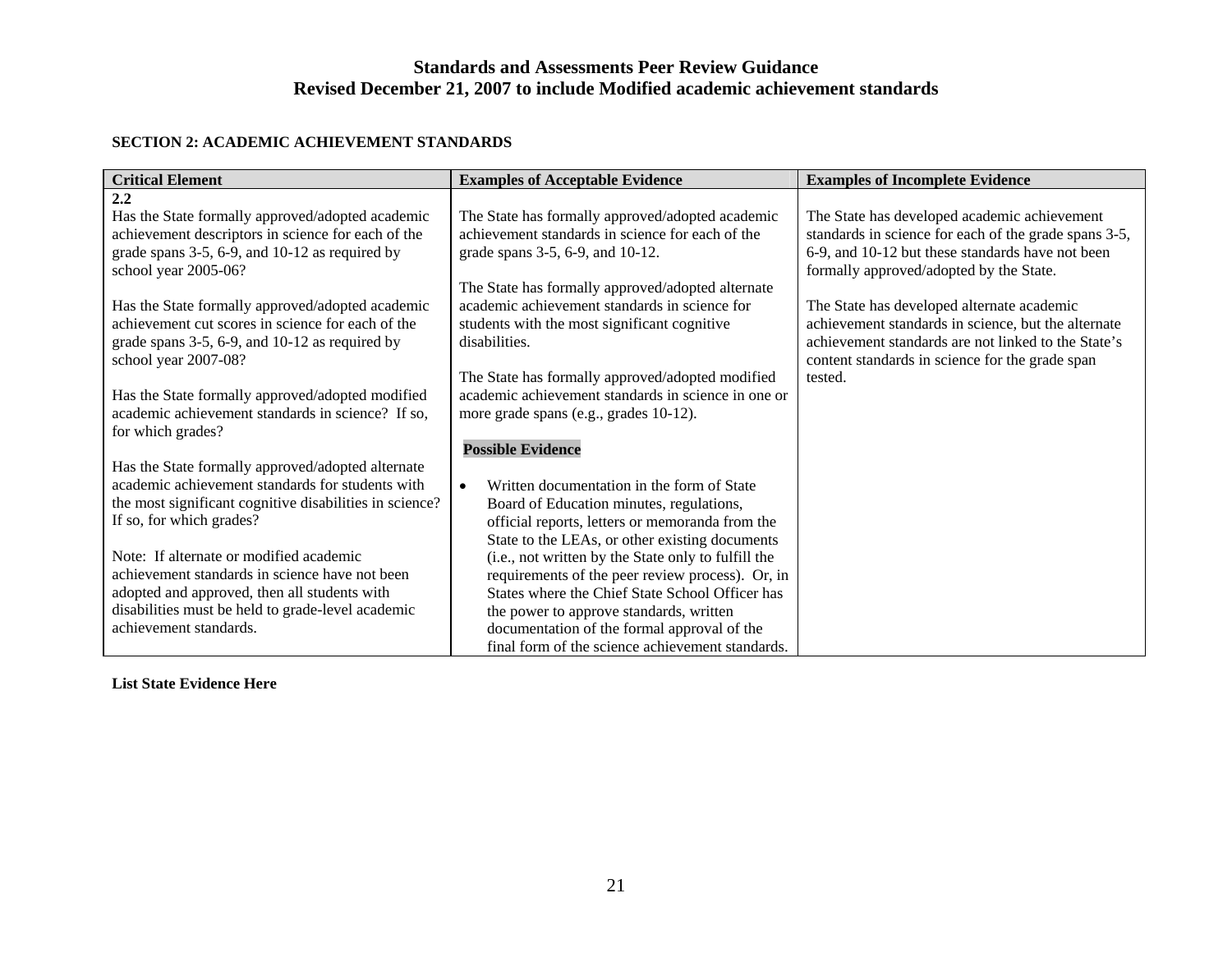#### **SECTION 2: ACADEMIC ACHIEVEMENT STANDARDS**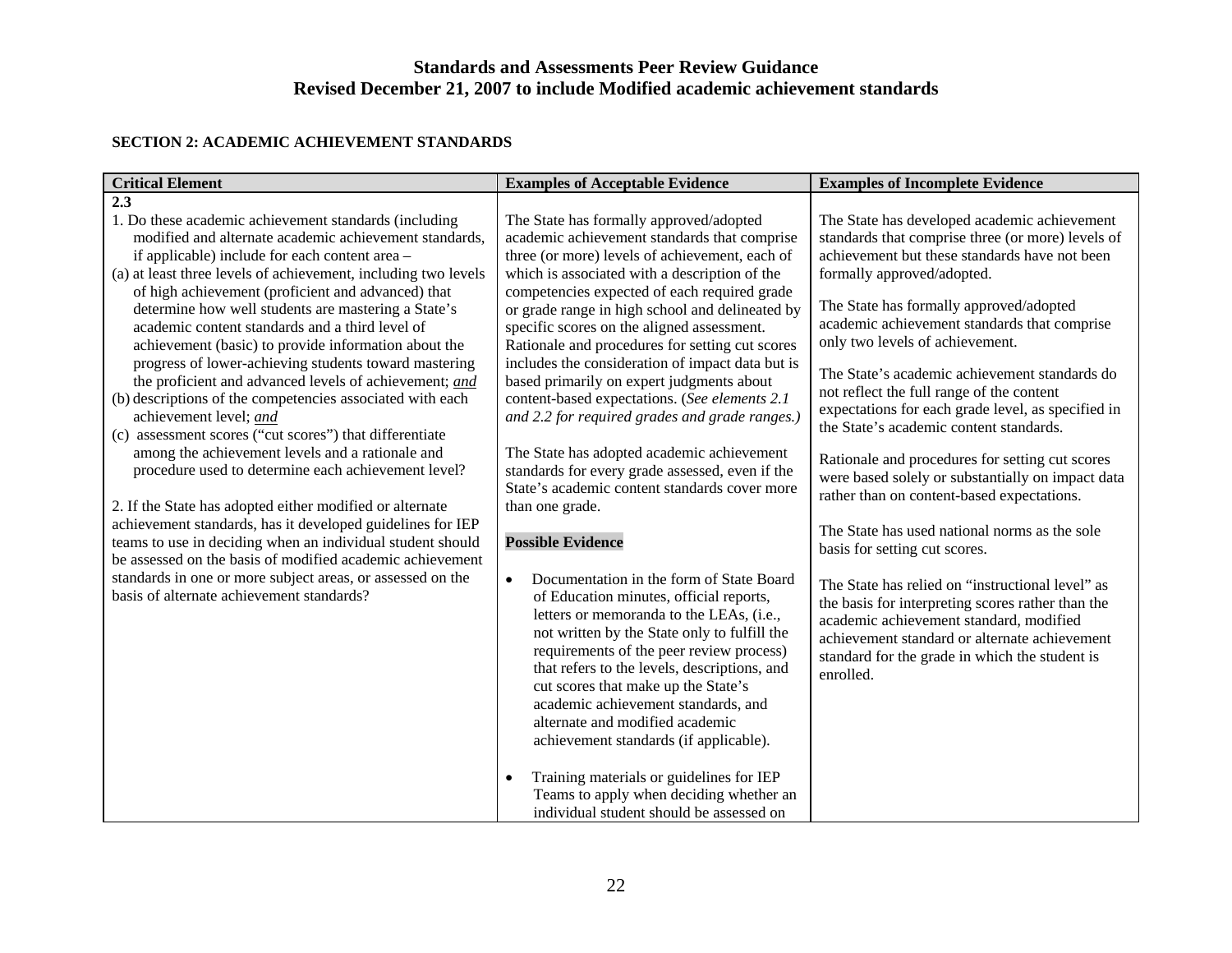| e or modified<br>academic<br>basis<br>alternate<br>$\sim$ $\sim$ $\sim$<br>ΩŤ<br>ult |  |
|--------------------------------------------------------------------------------------|--|
| nevement standards.<br>aliite                                                        |  |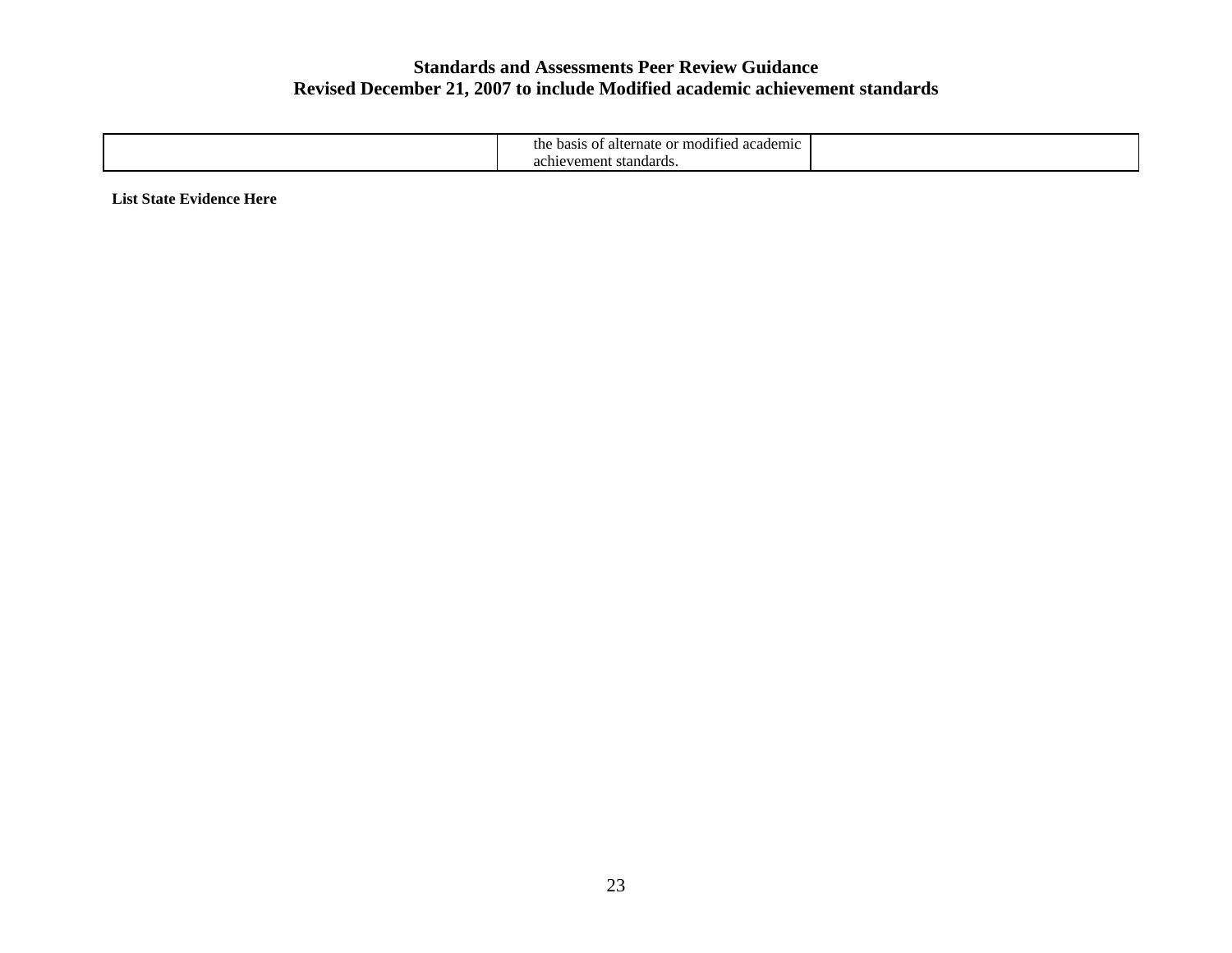#### **SECTION 2: ACADEMIC ACHIEVEMENT STANDARDS**

| <b>Critical Element</b>                                                                                                                                                                                                                                                                                    | <b>Examples of Acceptable Evidence</b>                                                                                                                                                                                                                                                                                                                                                                                                                                                                                                                                                                                                                                                                                                                                                                                                | <b>Examples of Incomplete Evidence</b>                                                                                                                                                                                                                                                                                                                                                   |
|------------------------------------------------------------------------------------------------------------------------------------------------------------------------------------------------------------------------------------------------------------------------------------------------------------|---------------------------------------------------------------------------------------------------------------------------------------------------------------------------------------------------------------------------------------------------------------------------------------------------------------------------------------------------------------------------------------------------------------------------------------------------------------------------------------------------------------------------------------------------------------------------------------------------------------------------------------------------------------------------------------------------------------------------------------------------------------------------------------------------------------------------------------|------------------------------------------------------------------------------------------------------------------------------------------------------------------------------------------------------------------------------------------------------------------------------------------------------------------------------------------------------------------------------------------|
| 2.4<br>With the exception of students with disabilities to<br>whom modified or alternate academic achievement<br>standards apply, are the grade-level academic<br>achievement standards applied to all public<br>elementary and secondary schools and <i>all</i> public<br>school students in the State?** | The State's statutes, policies, and guidance<br>documents specifically state that its grade-level<br>academic achievement standards apply to all public<br>elementary and secondary school students, including<br>students with disabilities for whom modified or<br>alternate academic achievement standards do not<br>apply and students who are not proficient in English.<br><b>Possible Evidence</b><br>Written documentation in the form of State<br>Board of Education minutes or<br>letters/memoranda from the Chief State School<br>Officer to local superintendents stating the<br>policy that the State's academic achievement<br>standards apply to all students.<br>Documentation and prefacing text for the<br>standards use the word "all" consistently and<br>inclusively and reflect other inclusive<br>terminology. | The State's statutes, policy, and guidance documents<br>do not specifically state that its grade-level academic<br>achievement standards apply to all public<br>elementary and secondary school students, including<br>students with disabilities who are not eligible for<br>modified or alternate academic achievement<br>standards and students who are not proficient in<br>English. |
|                                                                                                                                                                                                                                                                                                            |                                                                                                                                                                                                                                                                                                                                                                                                                                                                                                                                                                                                                                                                                                                                                                                                                                       |                                                                                                                                                                                                                                                                                                                                                                                          |

\*\*OSEP guidance and NCLB requirements indicate that a student placed in a private school by a public agency for the purpose of receiving special education services must be included in the State assessment and their results attributed to the public school or LEA responsible for the placement.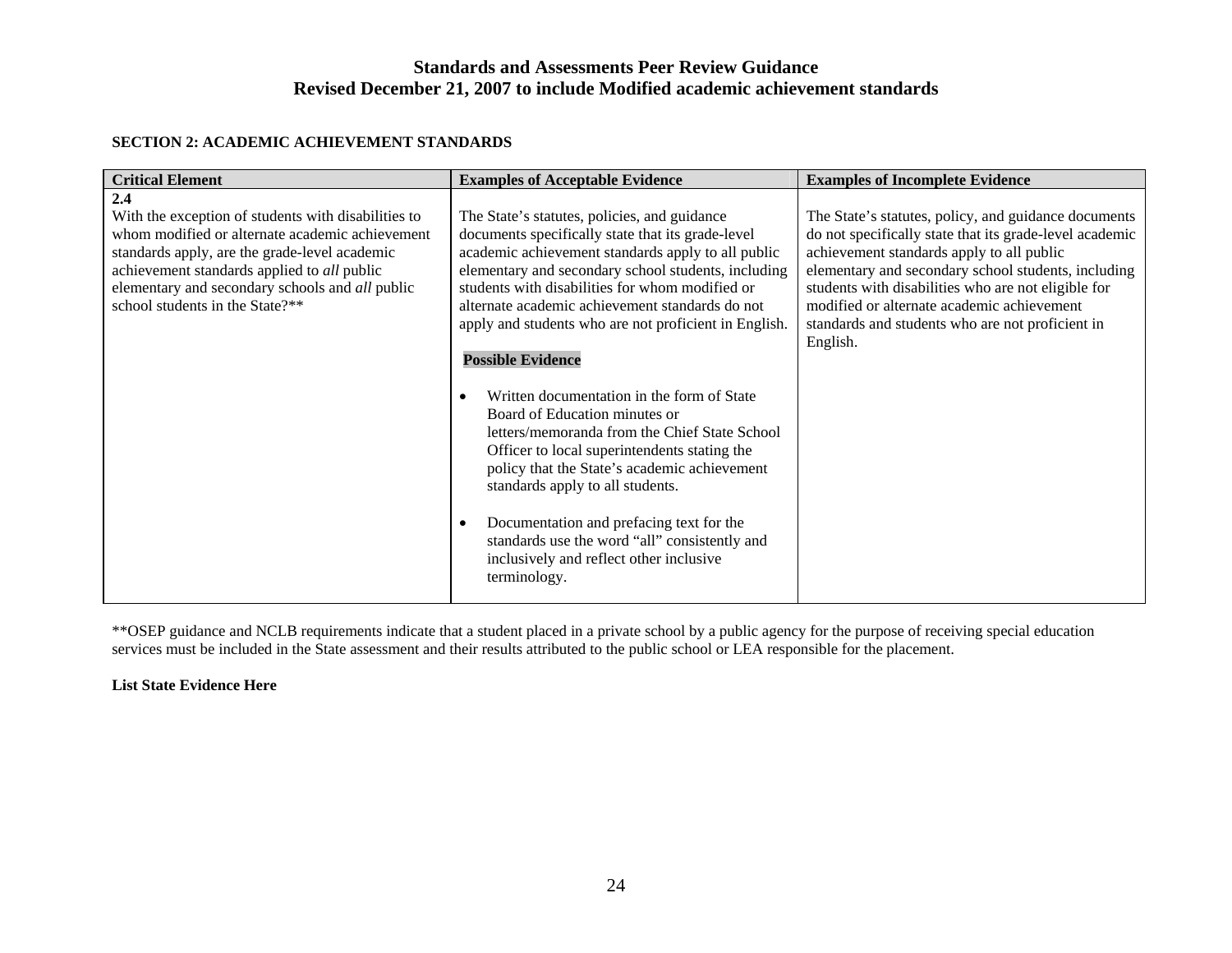#### **SECTION 2: ACADEMIC ACHIEVEMENT STANDARDS**

| <b>Critical Element</b>                                                                                                                                                                                                                                                                                                                                         | <b>Examples of Acceptable Evidence</b>                                                                                                                                                                                                                                                                                                                                                                                                                                                                                                                                                                          | <b>Examples of Incomplete Evidence</b>                                                                                                                                                                                                                                                                                                                                                                                                                                                                                                                                                                 |
|-----------------------------------------------------------------------------------------------------------------------------------------------------------------------------------------------------------------------------------------------------------------------------------------------------------------------------------------------------------------|-----------------------------------------------------------------------------------------------------------------------------------------------------------------------------------------------------------------------------------------------------------------------------------------------------------------------------------------------------------------------------------------------------------------------------------------------------------------------------------------------------------------------------------------------------------------------------------------------------------------|--------------------------------------------------------------------------------------------------------------------------------------------------------------------------------------------------------------------------------------------------------------------------------------------------------------------------------------------------------------------------------------------------------------------------------------------------------------------------------------------------------------------------------------------------------------------------------------------------------|
| $\overline{2.5}$<br>How has the State ensured alignment between<br>challenging academic content standards and the<br>academic achievement standards?<br>If the State has adopted modified academic<br>achievement standards, how has the State ensured<br>alignment between its grade-level academic content<br>standards and the modified academic achievement | The State's academic achievement standards fully<br>reflect its academic content standards for each<br>required grade and describe what content-based<br>expectations each achievement level represents. The<br>'proficient' achievement level represents attainment<br>of grade-level expectations for that academic content<br>area. The descriptors clearly define the skills for the<br>attainment of that level.                                                                                                                                                                                           | The State's academic achievement standards do not<br>fully reflect its academic content standards for each<br>required grade nor describe what content-based<br>expectations each achievement level represents.<br>The achievement level that represents 'Proficient'<br>defines performance that does not represent grade-<br>level attainment of the content standards.                                                                                                                                                                                                                              |
| standards?<br>If the State has adopted alternate academic<br>achievement standards, how has the State ensured<br>alignment between its academic content standards<br>and the alternate academic achievement standards?                                                                                                                                          | The State's modified academic achievement<br>standards, if any, are aligned to the State's grade-<br>level academic content standards and are<br>challenging for eligible students but may be less<br>difficult than grade-level achievement standards.<br>The State's alternate academic achievement<br>standards, if any, are aligned with the State's<br>academic content standards (i.e., include knowledge<br>and skills that link to grade-level expectations).<br><b>Possible Evidence</b><br>A description of the process used to develop<br>$\bullet$<br>each component (levels, descriptions, and cut | The State has developed modified academic<br>achievement standards, but the alternate assessment<br>on which they are based is not aligned with the<br>academic content standards for the grade tested.<br>The State has developed modified academic<br>achievement standards, but the alternate assessment<br>on which they are based addresses only a small<br>portion of the grade-level content standards<br>represented on the general test.<br>The State has developed alternate academic<br>achievement standards, but they are restricted to<br>functional life skills and are not linked in a |
|                                                                                                                                                                                                                                                                                                                                                                 | scores) of the academic achievement standards<br>that indicates that these standards were<br>developed specifically to reflect the knowledge<br>and skills in the academic content standards for<br>each grade and content area combination. For<br>alternate achievement standards, the State<br>demonstrates that they reflect knowledge and<br>skills that could lead to the content appropriate<br>for the grade in which a student is enrolled.                                                                                                                                                            | meaningful way to academic knowledge/skills<br>specified in the State's content standards.                                                                                                                                                                                                                                                                                                                                                                                                                                                                                                             |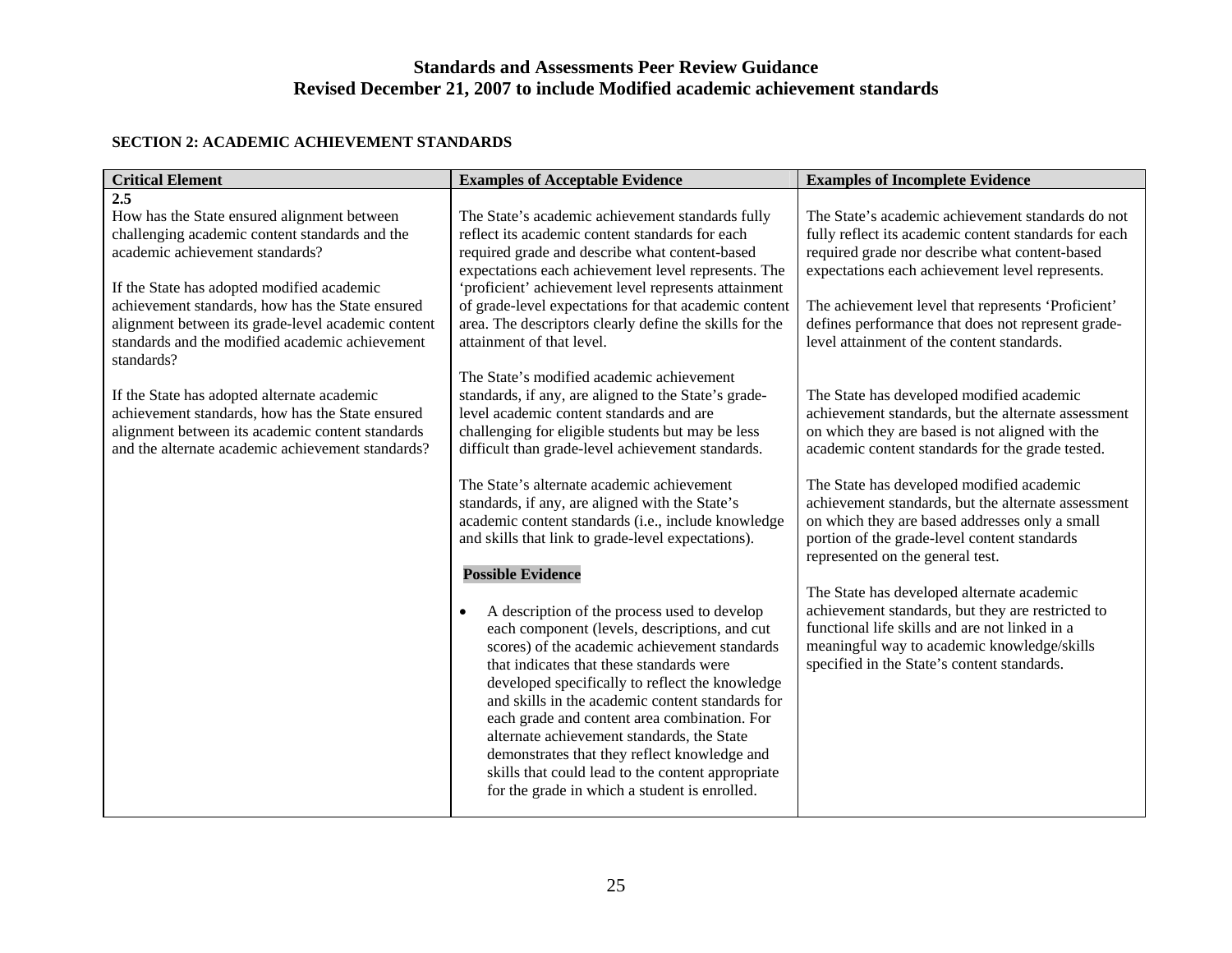| A comparison of test blueprints indicates that                                      |  |
|-------------------------------------------------------------------------------------|--|
| the general assessment and the assessment<br>based on modified academic achievement |  |
| standards were designed to address the same                                         |  |
| grade-level content standards although the item<br>specifications differ.           |  |
| Written documentation designed to accompany                                         |  |
| or explain the achievement standards that                                           |  |
| delineates the content-based relationships                                          |  |
| between the academic achievement standards                                          |  |
| (including, if appropriate, any modified or                                         |  |
| alternate achievement standards) and the State's                                    |  |
| academic content standards.                                                         |  |

**List State Evidence**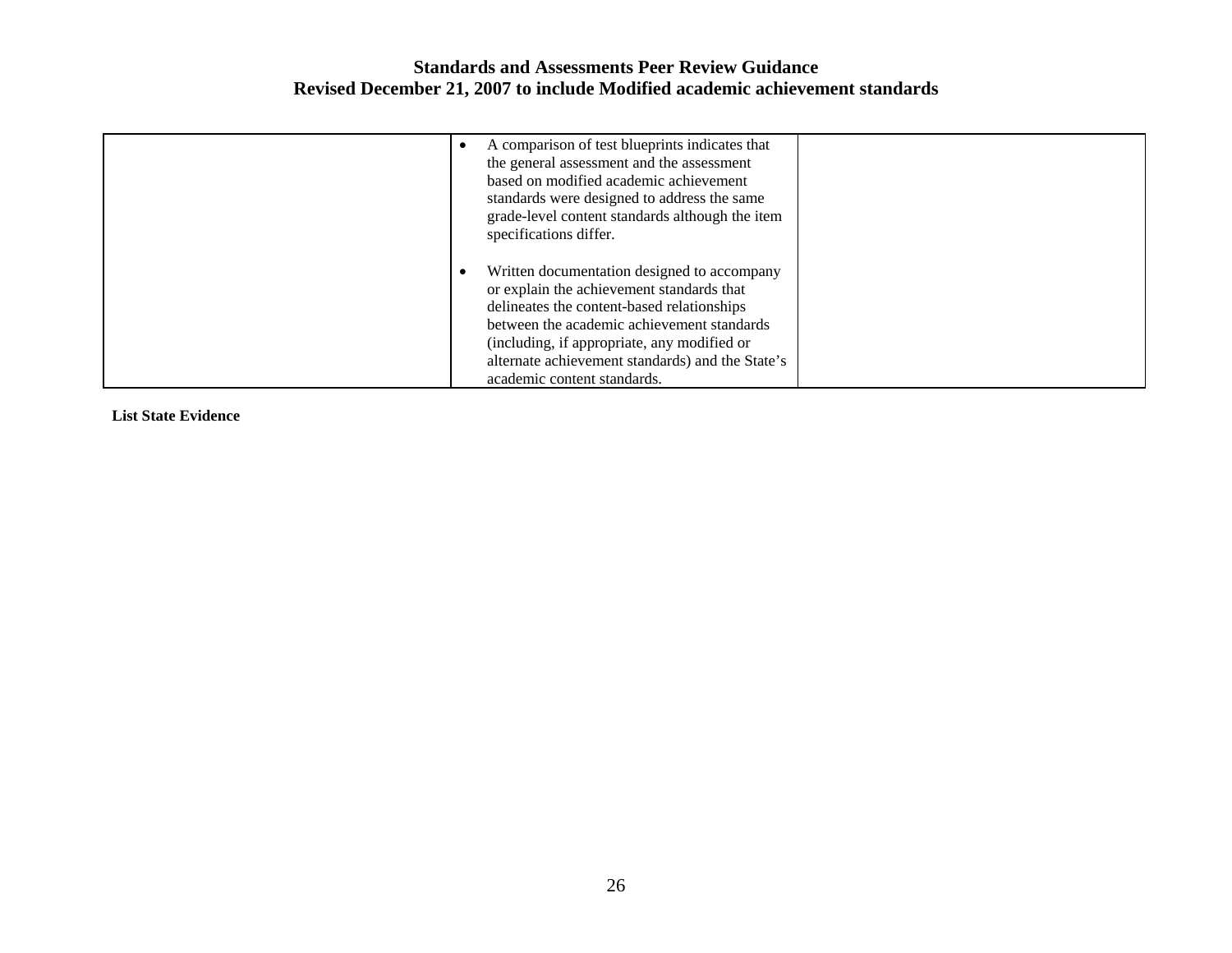#### **SECTION 2: ACADEMIC ACHIEVEMENT STANDARDS**

| <b>Critical Element</b>                                                                                                                                                                                                                                                                                                                                                                                                                                                                                                                                           | <b>Examples of Acceptable Evidence</b>                                                                                                                                                                                                                                                                                                                                                                                                                                                                                                                                                                                  | <b>Examples of Incomplete Evidence</b>                                                                                                                                                                                                                                                                                                                                                                                                                                                                            |
|-------------------------------------------------------------------------------------------------------------------------------------------------------------------------------------------------------------------------------------------------------------------------------------------------------------------------------------------------------------------------------------------------------------------------------------------------------------------------------------------------------------------------------------------------------------------|-------------------------------------------------------------------------------------------------------------------------------------------------------------------------------------------------------------------------------------------------------------------------------------------------------------------------------------------------------------------------------------------------------------------------------------------------------------------------------------------------------------------------------------------------------------------------------------------------------------------------|-------------------------------------------------------------------------------------------------------------------------------------------------------------------------------------------------------------------------------------------------------------------------------------------------------------------------------------------------------------------------------------------------------------------------------------------------------------------------------------------------------------------|
| 2.6<br>For each assessment, including alternate<br>assessments, provide documentation of the standard<br>setting process. Describe the selection of panelists,<br>methodology employed, and final results.<br>How did the State document involvement of diverse<br>stakeholders in the development of its academic<br>achievement standards and its modified and/or<br>alternate achievement standards, if any?<br>If the State has adopted alternate or modified<br>academic achievement standards, did the State's<br>standards-setting process include persons | The State's process for developing its grade-level<br>academic achievement standards involved<br>knowledgeable participants, such as educators, higher<br>education representatives, parents, and community<br>members, as well as public hearings and consideration<br>of public commentary on the standards, if appropriate.<br>The State's process for developing alternate or modified<br>academic achievement standards, if any, included<br>persons knowledgeable about the State's content<br>standards and standards setting as well as special<br>educators knowledgeable about students with<br>disabilities. | The State's process for developing its academic<br>achievement standards involved only K-12<br>educators and staff from the State Department of<br>Education.<br>The make-up of the State's academic achievement<br>standards panels did not include representatives of<br>students with special needs, such as students with<br>disabilities or students with limited English<br>proficiency or otherwise reflect the diversity of the<br>State's population.<br>The State's process for developing its academic |
| knowledgeable about the State's academic content<br>standards and special educators who are<br>knowledgeable about students with disabilities?                                                                                                                                                                                                                                                                                                                                                                                                                    | <b>Possible Evidence</b><br>Descriptions of the composition of groups involved<br>$\bullet$<br>in the development of the academic achievement                                                                                                                                                                                                                                                                                                                                                                                                                                                                           | achievement standards did not include an<br>opportunity for public review and feedback.<br>The State adopted modified academic achievement<br>standards without input from content specialists or                                                                                                                                                                                                                                                                                                                 |
|                                                                                                                                                                                                                                                                                                                                                                                                                                                                                                                                                                   | standards indicate that, relative to all stakeholders<br>in the population in general, a broad range of<br>stakeholders was represented in the development<br>process. For development of its alternate and/or<br>modified academic achievement standards,<br>experienced special education teachers and<br>administrators, general classroom teachers and<br>parents of students with disabilities were included.                                                                                                                                                                                                      | special educators.                                                                                                                                                                                                                                                                                                                                                                                                                                                                                                |
|                                                                                                                                                                                                                                                                                                                                                                                                                                                                                                                                                                   | Modified academic achievement standards were<br>$\bullet$<br>planned and defined by groups that included<br>content specialists, special educators, general<br>education teachers, and parents.                                                                                                                                                                                                                                                                                                                                                                                                                         |                                                                                                                                                                                                                                                                                                                                                                                                                                                                                                                   |
|                                                                                                                                                                                                                                                                                                                                                                                                                                                                                                                                                                   | A description of how the standards, including<br>modified and/or alternate achievement standards, if                                                                                                                                                                                                                                                                                                                                                                                                                                                                                                                    |                                                                                                                                                                                                                                                                                                                                                                                                                                                                                                                   |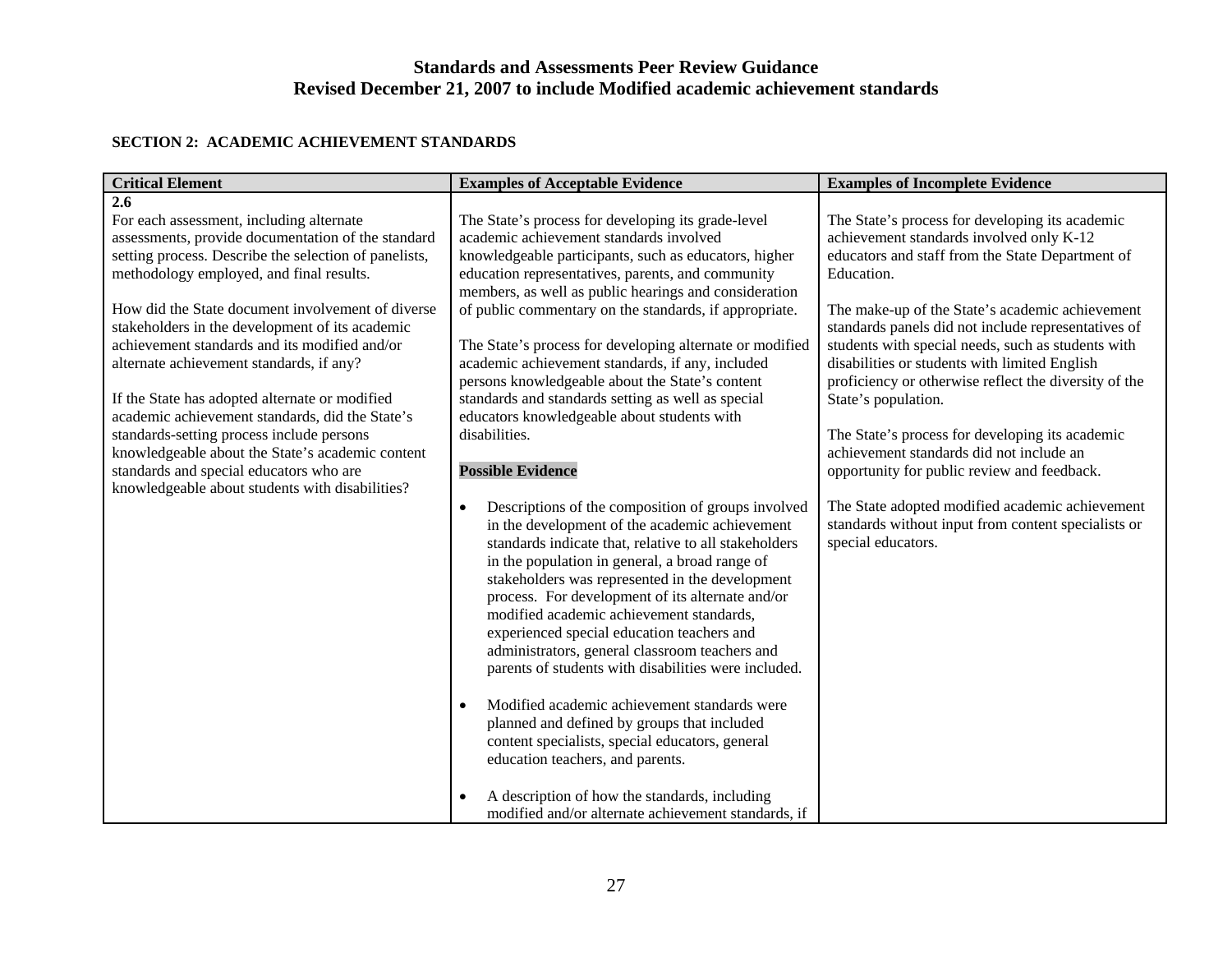| any, were developed with input from many people<br>in and outside of education. Such input might<br>come through committees of curriculum,<br>instruction, and content specialists and also from<br>public hearings, public comment, or public review.                                                |  |
|-------------------------------------------------------------------------------------------------------------------------------------------------------------------------------------------------------------------------------------------------------------------------------------------------------|--|
| Evidence of diversity in the composition of groups<br>involved in the development of the standards,<br>including individuals knowledgeable of and<br>concerned about the various categories of special<br>needs students, e.g. students with disabilities and<br>limited English proficient students. |  |

**List State Evidence**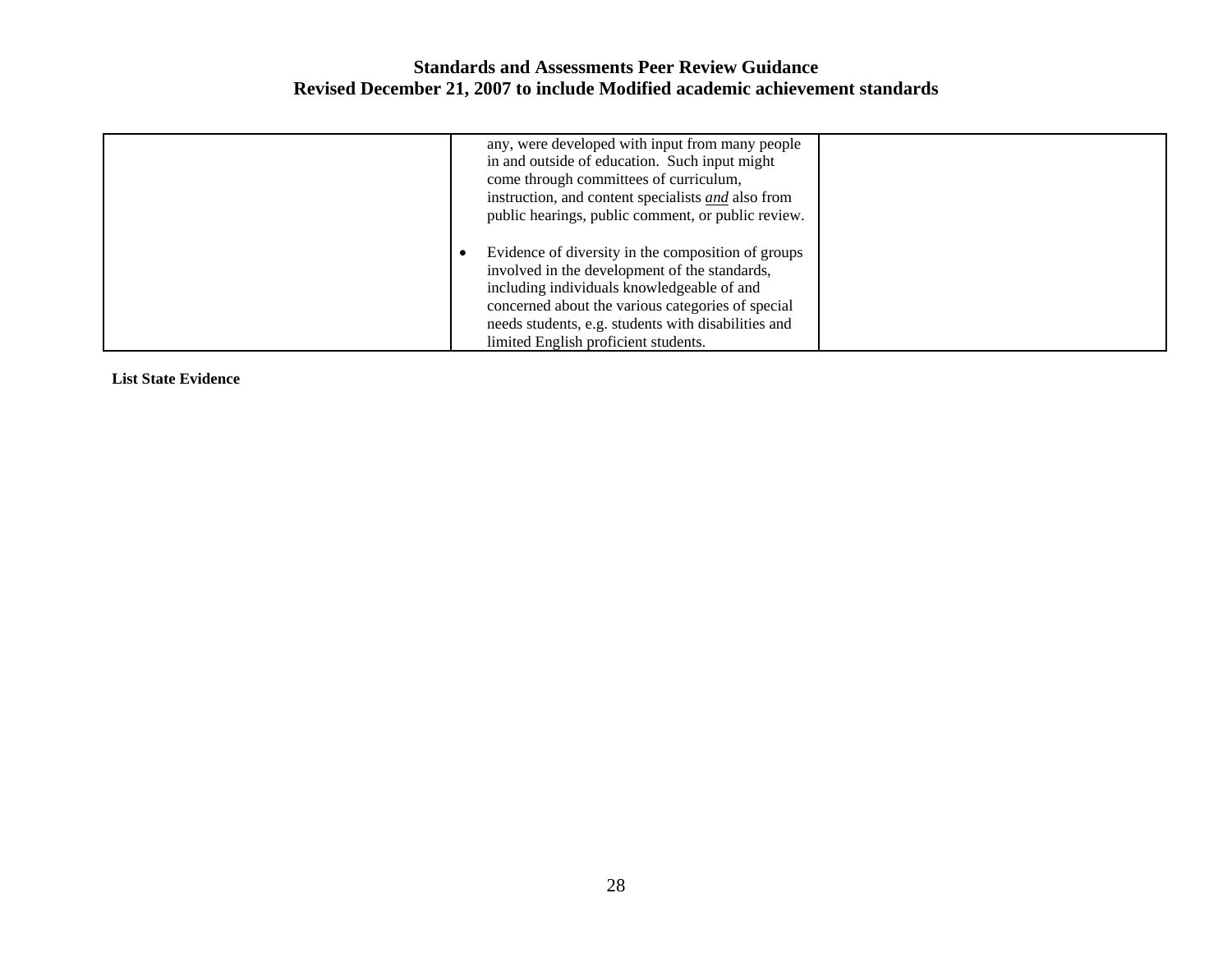**Section 3: A single statewide system of annual high-quality assessments**

| Reference in NCLB legislation:  | Sec. $1111(b)(3)$               |
|---------------------------------|---------------------------------|
| Reference in final regulations: | Sec. 200.2, 200.3, 200.5, 200.6 |

## **Overview**

To ensure that States are able to evaluate whether all students are achieving to high levels, NCLB requires States to develop a single statewide system of high quality assessments. *All* public school students must participate in this assessment system, including those with disabilities and those who are not yet proficient in English, so States must make their assessment system fully accessible to all students (see Section 6 for more information about inclusion). States must employ the same assessment system for all their public elementary and secondary schools and students.

States were to have the reading/language arts and mathematics components of their assessment systems in place by the 2005-06 school year. These assessments must be administered annually to all students in each of grades 3 - 8 and at least once to students in the 10 - 12 grade range. By the 2007-08 school year, States must also have in place their science assessments, which must be administered, annually, at least once in each of the 3 - 5, 6 - 9, and 10 - 12 grade spans. Assessments administered in the 10 - 12 grade span in reading/language arts, mathematics, and science may be end-of-course tests so long as the associated courses, or combinations of courses, are ones that *all* students must take.

States must also have in place one or more alternate assessments at grades 3 through 8 and high school designed for those students with disabilities who are unable to participate meaningfully in all or part of the State's general assessment, even with appropriate accommodations. These alternate assessments must--

- o Be aligned with the State's grade-level academic content standards;
- o Yield results that measure the achievement of those students separately in reading/language arts and mathematics relative to the modified achievement standards;
- o Meet the requirements of the State's regular assessments, including those relating to validity, reliability, and high technical quality; and
- o Fit coherently in the State's overall assessment system.

Alternate assessments may take several forms: they may be based on grade-level academic achievement standards, modified academic achievement standards, or alternate academic achievement standards. If a State's alternate assessments are based on grade-level academic achievement standards, they must include the same grade-level content as the test for which they are an alternate. The assessment procedures may differ from the general assessment (e.g., body of work or performance tasks instead of multiple choice) but proficiency on these alternates must be comparable to proficient performance on the general assessments for the same grade. The State must provide evidence of comparability and be able to aggregate the results with results from the general assessment. A few States have developed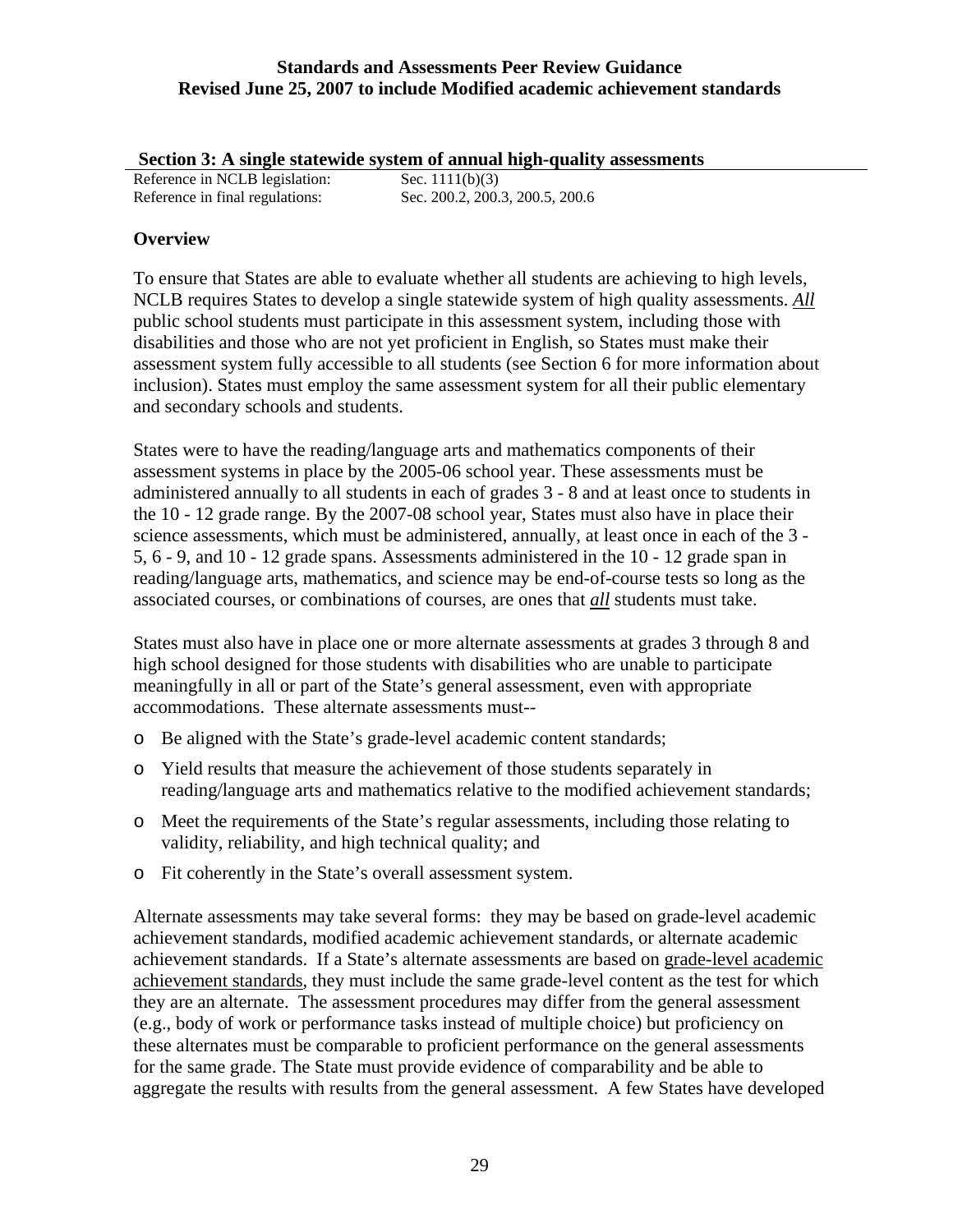<span id="page-32-0"></span>alternate assessments for use with LEP students, and results from those assessments must be judged against the same grade-level standards as the general tests.

If a State has adopted alternate academic achievement standards for students with the most significant cognitive disabilities, the State may create an alternate assessment aligned with those standards. For such alternate assessments, the assessment materials should show a clear link to the content standards for the grade in which the student is enrolled although the grade-level content may be reduced in complexity or modified to reflect pre-requisite academic skills.

The State may also create an alternate assessment based on modified academic achievement standards for a small group of students. Alternate assessments based on modified achievement standards may be developed in one or more subjects or grade levels for which assessments are administered.

The assessments that make up the State's assessment system may either be criterionreferenced or an augmented form of a norm-referenced test. If the State uses only assessments referenced against national norms at a particular grade, those assessments must be augmented with additional items as necessary to measure accurately the depth and breadth of the State's academic content standards and express student results in terms of the State's student academic achievement standards.

A State's assessment system may include only statewide assessments, a combination of statewide and local assessments, or only local assessments.<sup>[1](#page-32-0)</sup> However, if the State includes local assessments in its system, the State is responsible for ensuring that each of these assessments meets the rigorous criteria for technical quality and alignment specified in this document. The State must ensure that results from all local assessments can be aggregated meaningfully at the State level with one another and with scores from any statewide assessments.

In building its assessment system, a State must ensure that the information its assessments yield is coherent across grades and content areas. For example, information gained from the reading/language arts assessment at grade 3 should be clearly and appropriately relevant to information gained from the reading/language arts assessment at grade 4 and subsequent grades. This does not require use of tests that are vertically scaled, but does imply the articulation of the standards from grade to grade. The content of the assessments and the achievement standards should be articulated across grades.

 $\overline{a}$ 

<sup>1</sup> State law exception as stated in Section 200.4 of the July 5, 2002 Regulations and Section 1111(b)(5) of NCLB.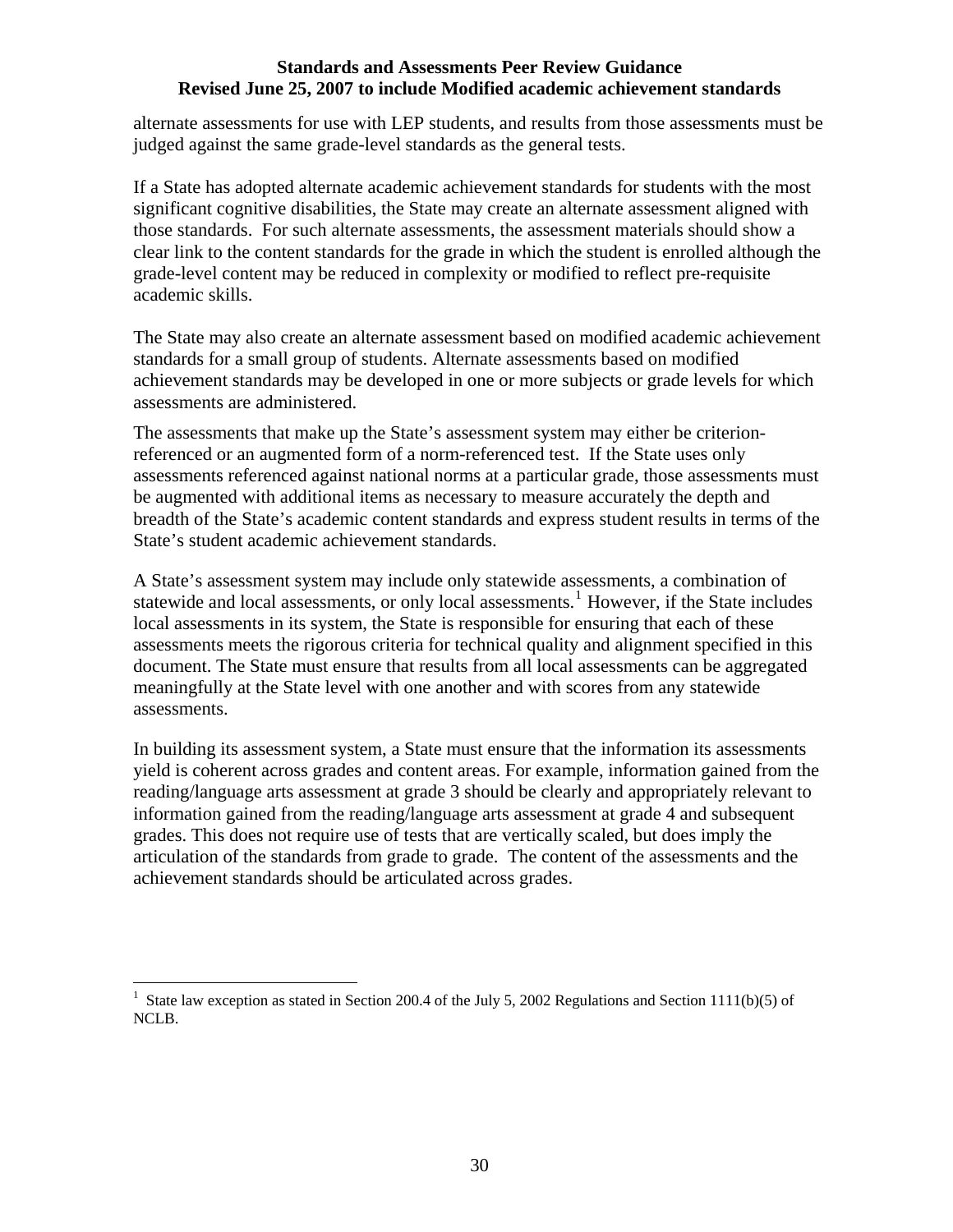#### **OVERVIEW OF THE STATEWIDE ASSESSMENT SYSTEM**

**Section 3.1.** In the chart below indicate your State's current assessment system in reading /language arts and mathematics in grades 3 through 8 and for the 10-12 grade range using the abbreviations to show what type of assessments the State's assessment system is composed of: (a) criterion-referenced assessments (**CRT**); or (b) augmented norm-referenced assessments **(ANRT**) (augmented as necessary to measure accurately the depth and breadth of the State's academic content standards and yield criterion-referenced scores); or (c) a combination of both across grade levels and/or content areas. Also indicate your current assessment system in science<sup>[2](#page-33-0)</sup> that is aligned with the State's challenging academic content and achievement standards at least once in each of the grade spans 3-5, 6-9, and 10-12. A State may have assessments in reading or language arts depending on the alignment to the State's content standards; both are not required. Please indicate, using the abbreviations shown, the grades and subject areas with availability of native language assessment **(NLA**) or various alternate assessments (**AA-GLAS** for an alternate assessment for students with disabilities based on grade-level standards; **AA-LEP** for an alternate assessment for students with limited English proficiency based on grade-level standards, **AA-MAS** for an alternate assessment for eligible students with disabilities based on modified academic achievement standards; and/or **AA-AAS** for an alternate assessment for students with the most significant cognitive disabilities based on alternate achievement standards).

#### **Chart of State Assessment System Aligned to Content Standards for school year \_\_\_\_\_\_\_ by Subject, Grade, and Type of Assessment**

| <b>Grades</b>       | $\mathbf{\hat{}}$<br>G | $\overline{\mathbf{4}}$ | 5 | $\mathbf{p}$ | 5 | 8 | 9 | <b>10</b> | 11 | 12 |
|---------------------|------------------------|-------------------------|---|--------------|---|---|---|-----------|----|----|
| <b>Math</b>         |                        |                         |   |              |   |   |   |           |    |    |
| <b>Alternate</b>    |                        |                         |   |              |   |   |   |           |    |    |
| <b>Native Lang.</b> |                        |                         |   |              |   |   |   |           |    |    |
| <b>Reading</b>      |                        |                         |   |              |   |   |   |           |    |    |
| <b>Alternate</b>    |                        |                         |   |              |   |   |   |           |    |    |
| <b>Native Lang.</b> |                        |                         |   |              |   |   |   |           |    |    |
| Language arts       |                        |                         |   |              |   |   |   |           |    |    |
| <b>Alternate</b>    |                        |                         |   |              |   |   |   |           |    |    |
| <b>Native Lang.</b> |                        |                         |   |              |   |   |   |           |    |    |
| <b>Science</b>      |                        |                         |   |              |   |   |   |           |    |    |
| <b>Alternate</b>    |                        |                         |   |              |   |   |   |           |    |    |
| <b>Native Lang.</b> |                        |                         |   |              |   |   |   |           |    |    |

<span id="page-33-0"></span><sup>&</sup>lt;sup>2</sup> Science assessments are not due until the 2007-08 school year.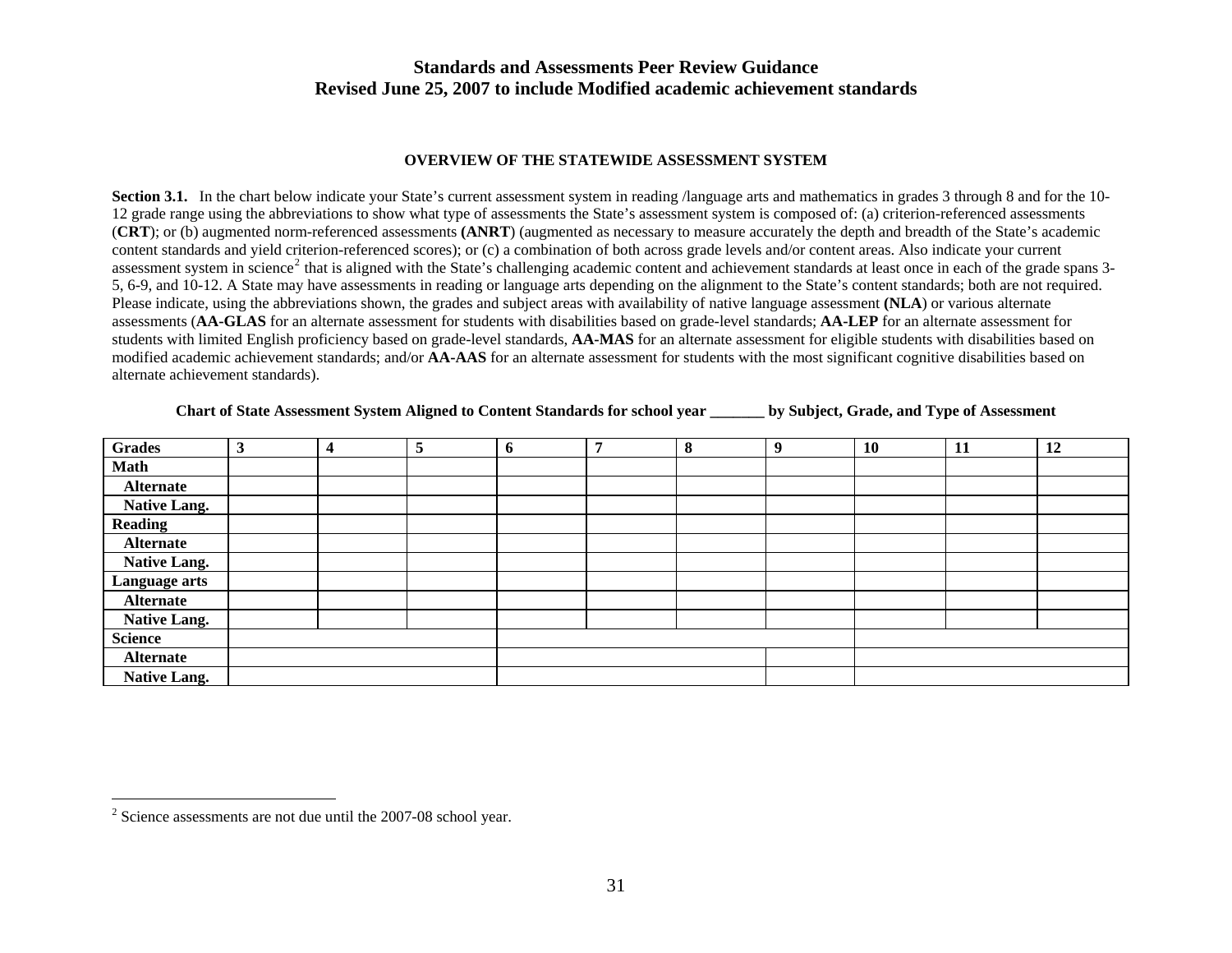#### **SECTION 3: STATEWIDE ASSESSMENT SYSTEM**

| <b>Critical Element</b>                               | <b>Examples of Acceptable Evidence</b>                    | <b>Examples of Incomplete Evidence</b>               |  |
|-------------------------------------------------------|-----------------------------------------------------------|------------------------------------------------------|--|
| 3.2                                                   |                                                           |                                                      |  |
| If the State's assessment system includes             | The State has determined that the proficiency-level       | The State's assessment system includes local         |  |
| assessments developed or adopted at both the local    | judgments yielded by each of the local assessments        | assessments but the State does not certify that they |  |
| and State level, how has the State ensured that these | have comparable validity and reliability, are aligned     | meet the requirements specified in this document.    |  |
| local assessments meet the same technical             | with the State's academic content standards, are          |                                                      |  |
| requirements as the statewide assessments?            | equivalent to one another in content, coverage,           | Results from one or more local assessments do not    |  |
|                                                       | difficulty and quality, provide unbiased, rational,       | yield comparable and equivalent results for one or   |  |
| How has the State ensured that all local<br>(a)       | and consistent determinations of AYP for schools          | more subgroups.                                      |  |
| assessments are aligned with the State's              | and LEAs, and may be aggregated at the State level        |                                                      |  |
| academic content and achievement standards?           | to determine whether the State has made adequate          | Results from one or more local assessments cannot    |  |
| How has the State ensured that all local<br>(b)       | yearly progress.                                          | be meaningfully aggregated with results from the     |  |
| assessments are equivalent to one another in          |                                                           | other local assessments for one or more subgroups.   |  |
| terms of content coverage, difficulty, and            | <b>Possible Evidence</b>                                  |                                                      |  |
| quality?                                              |                                                           | The State has not ensured that locally developed     |  |
| How has the State ensured that all local<br>(c)       | The State's assessment system includes local<br>$\bullet$ | assessments based on modified and/or alternate       |  |
| assessments yield comparable results for all          | assessments, written documentation of the                 | achievement standards meet all technical and         |  |
| subgroups?                                            | State's criteria for these assessments and the            | statutory requirements.                              |  |
| How has the State ensured that all local<br>(d)       | State's processes for ensuring their quality and          |                                                      |  |
| assessments yield results that can be aggregated      | comparability.                                            |                                                      |  |
| with those from other local assessments and           |                                                           |                                                      |  |
| with any statewide assessments?                       | Documentation of studies conducted by the<br>$\bullet$    |                                                      |  |
| How has the State ensured that all local<br>(e)       | State or by independent evaluators on the                 |                                                      |  |
| assessments provide unbiased, rational, and           | quality and comparability of each of the local            |                                                      |  |
| consistent determinations of the annual               | assessments as well as follow-up plans for the            |                                                      |  |
| progress of schools and LEAs within the State?        | State to address any deficiencies in these local          |                                                      |  |
|                                                       | assessments or their comparability, equivalence,          |                                                      |  |
|                                                       | and ability to produce results that can be                |                                                      |  |
|                                                       | aggregated.                                               |                                                      |  |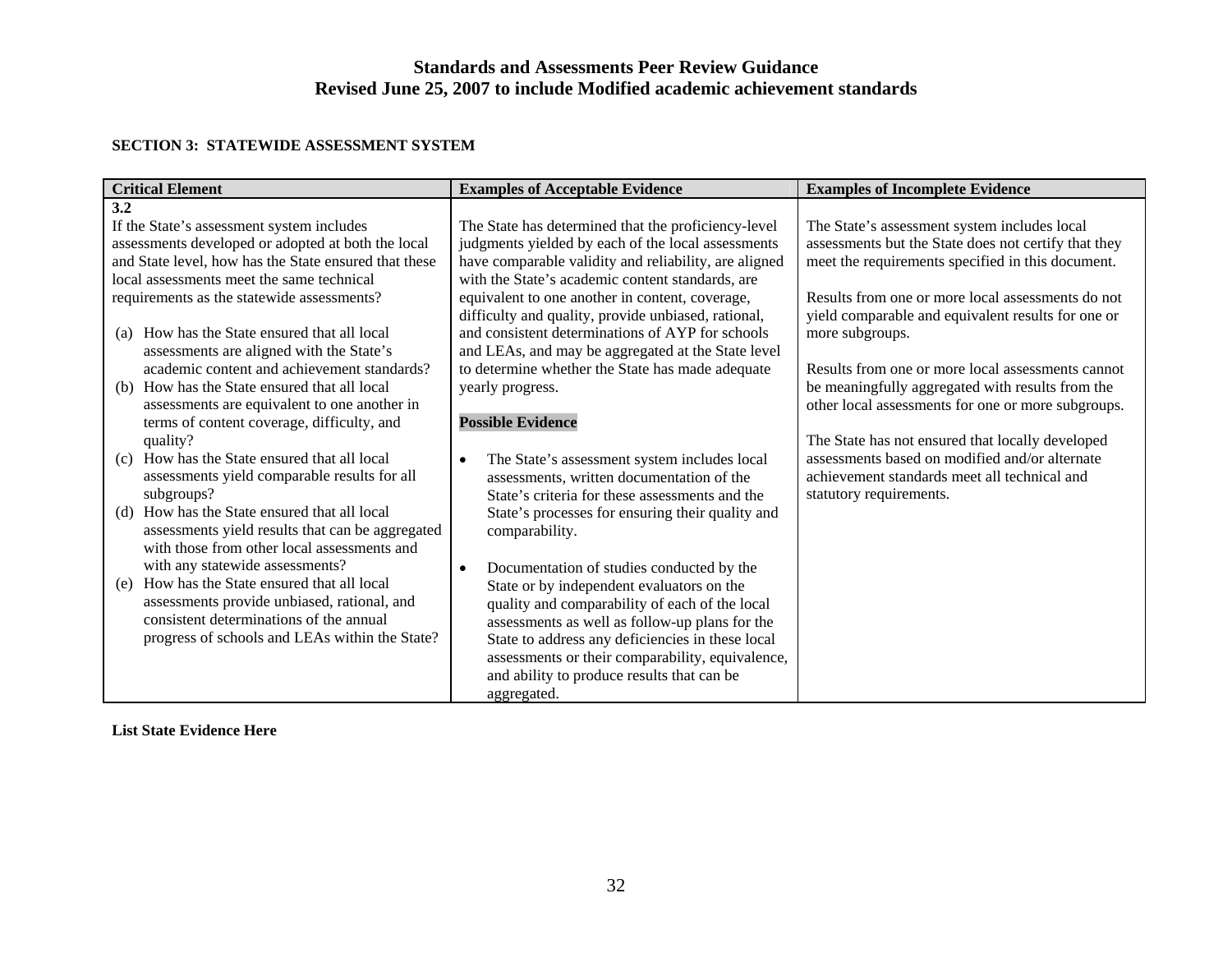#### **SECTION 3: STATEWIDE ASSESSMENT SYSTEM**

| <b>Critical Element</b>                                 | <b>Examples of Acceptable Evidence</b>       | <b>Examples of Incomplete Evidence</b>            |  |  |
|---------------------------------------------------------|----------------------------------------------|---------------------------------------------------|--|--|
| 3.3                                                     |                                              |                                                   |  |  |
| If the State's assessment system employs a matrix       | <b>Possible Evidence</b>                     | The State does not document the quality,          |  |  |
| design—that is, multiple forms within a content area    |                                              | equivalence and comparability of the forms of the |  |  |
| and grade level-- how has the State ensured that:       | Documentation such as technical manuals and  | assessments.                                      |  |  |
|                                                         | studies conducted by the State or by         |                                                   |  |  |
| All forms are aligned with the State's academic<br>(a)  | independent evaluators on the quality,       |                                                   |  |  |
| content and achievement standards and yield             | equivalence, and comparability of the forms. |                                                   |  |  |
| comparable results?                                     |                                              |                                                   |  |  |
| (b) All forms are equivalent to one another in          |                                              |                                                   |  |  |
| terms of content coverage, difficulty, and              |                                              |                                                   |  |  |
| quality?                                                |                                              |                                                   |  |  |
| All assessments yield comparable results for all<br>(c) |                                              |                                                   |  |  |
| subgroups?                                              |                                              |                                                   |  |  |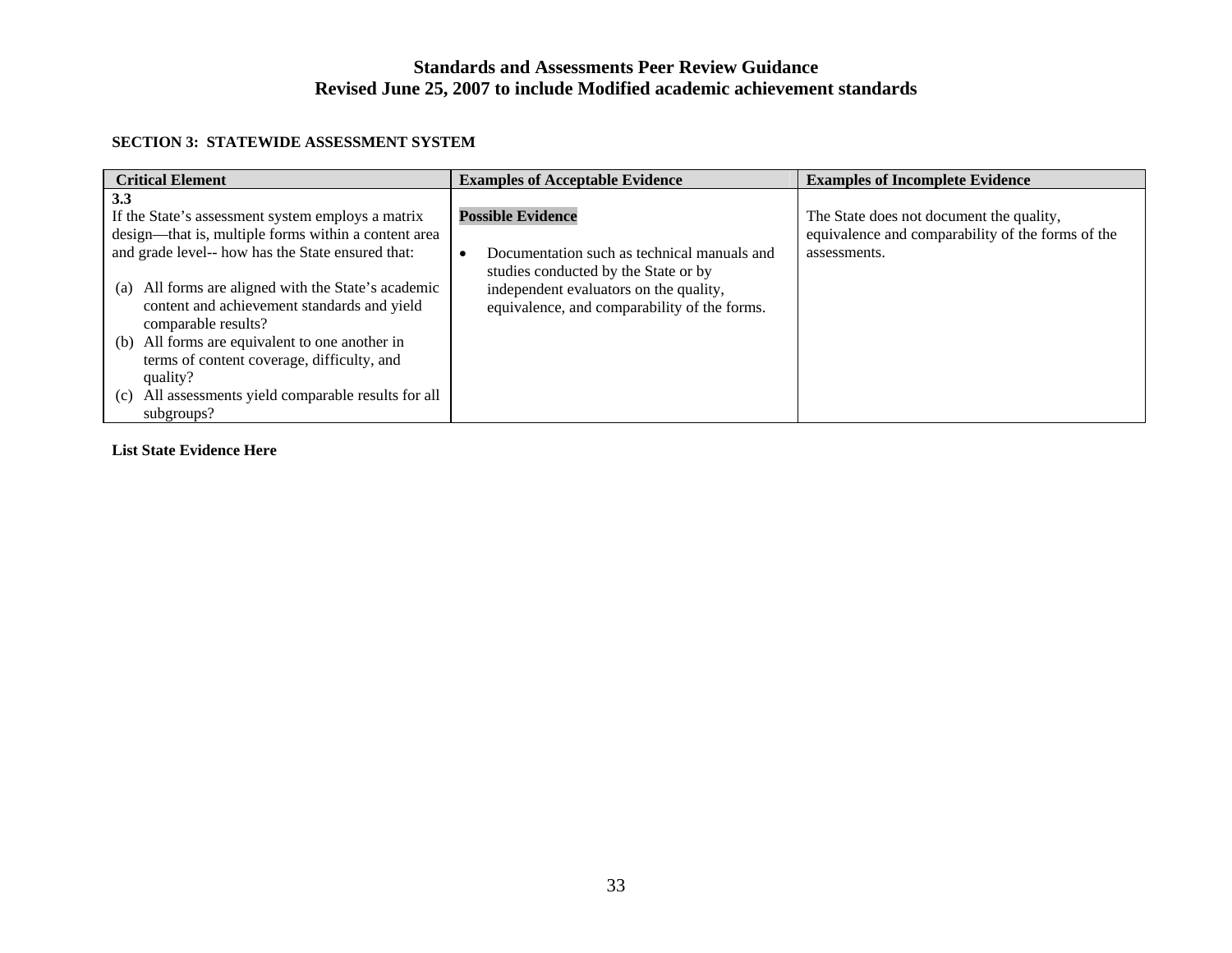#### **SECTION 3: STATEWIDE ASSESSMENT SYSTEM**

| <b>Critical Element</b>                                                                                                                                                                                                                                                                                                                     | <b>Examples of Acceptable Evidence</b>                                                                                                                                                                                                                                     | <b>Examples of Incomplete Evidence</b>                                                                                                                                                           |
|---------------------------------------------------------------------------------------------------------------------------------------------------------------------------------------------------------------------------------------------------------------------------------------------------------------------------------------------|----------------------------------------------------------------------------------------------------------------------------------------------------------------------------------------------------------------------------------------------------------------------------|--------------------------------------------------------------------------------------------------------------------------------------------------------------------------------------------------|
| 3.4<br>How has the State ensured that its assessment<br>system will provide coherent information for<br>students across grades and subjects?                                                                                                                                                                                                | For each grade and subject assessed, the State's<br>academic assessment system is designed to provide<br>a coherent system across grades and subjects.                                                                                                                     | The State has not considered or accounted for<br>inconsistencies in the academic achievement<br>standards across grade levels or content areas.                                                  |
| Has it indicated the relative contribution of each<br>(a)<br>assessment to ensure alignment to the content<br>standards and determining adequate yearly<br>progress?                                                                                                                                                                        | The State's assessments are aligned with the State's<br>academic achievement standards and reflect<br>articulation of knowledge and skills across grades<br>and subjects.                                                                                                  | The State has not considered or accounted for the<br>appropriate progression of content across grade<br>levels within each content area.<br>The State has not provided a plan that indicates the |
| Has the State provided a rational and coherent<br>(b)<br>design that identifies all assessments, including<br>those based on alternate achievement standards<br>and modified achievement standards if any, to<br>be used for AYP?                                                                                                           | <b>Possible Evidence</b><br>Existing written documentation describing the<br>processes used to develop the academic content<br>and achievement standards to align the<br>assessments with these standards.                                                                 | relative contribution of each of its assessments.                                                                                                                                                |
| If the State assessment system includes alternate<br>(c)<br>assessments based on alternate or modified<br>achievement standards, has the State provided<br>IEP Teams with a clear description of the<br>differences between assessments based on                                                                                            | $\bullet$<br>Documentation of the studies used to establish<br>vertical scales that span grade levels within a<br>given content area.                                                                                                                                      |                                                                                                                                                                                                  |
| grade-level achievement standards, assessments<br>based on modified academic achievement<br>standards and assessments based on alternate<br>achievement standards, if applicable, including<br>any effects of State and local policies on the<br>student's education resulting from taking an<br>alternate assessment based on alternate or | The State identifies the assessments to be used,<br>$\bullet$<br>indicates the relative contribution of each<br>assessment and provides information regarding<br>the progress of students relative to the State's<br>academic standards in order to inform<br>instruction. |                                                                                                                                                                                                  |
| modified academic achievement standards?                                                                                                                                                                                                                                                                                                    | Documentation that indicates how each of the<br>$\bullet$<br>assessments contributes to the alignment to the<br>content standards.                                                                                                                                         |                                                                                                                                                                                                  |
|                                                                                                                                                                                                                                                                                                                                             | A plan that identifies each of the assessments,<br>their similarities and differences, and their                                                                                                                                                                           |                                                                                                                                                                                                  |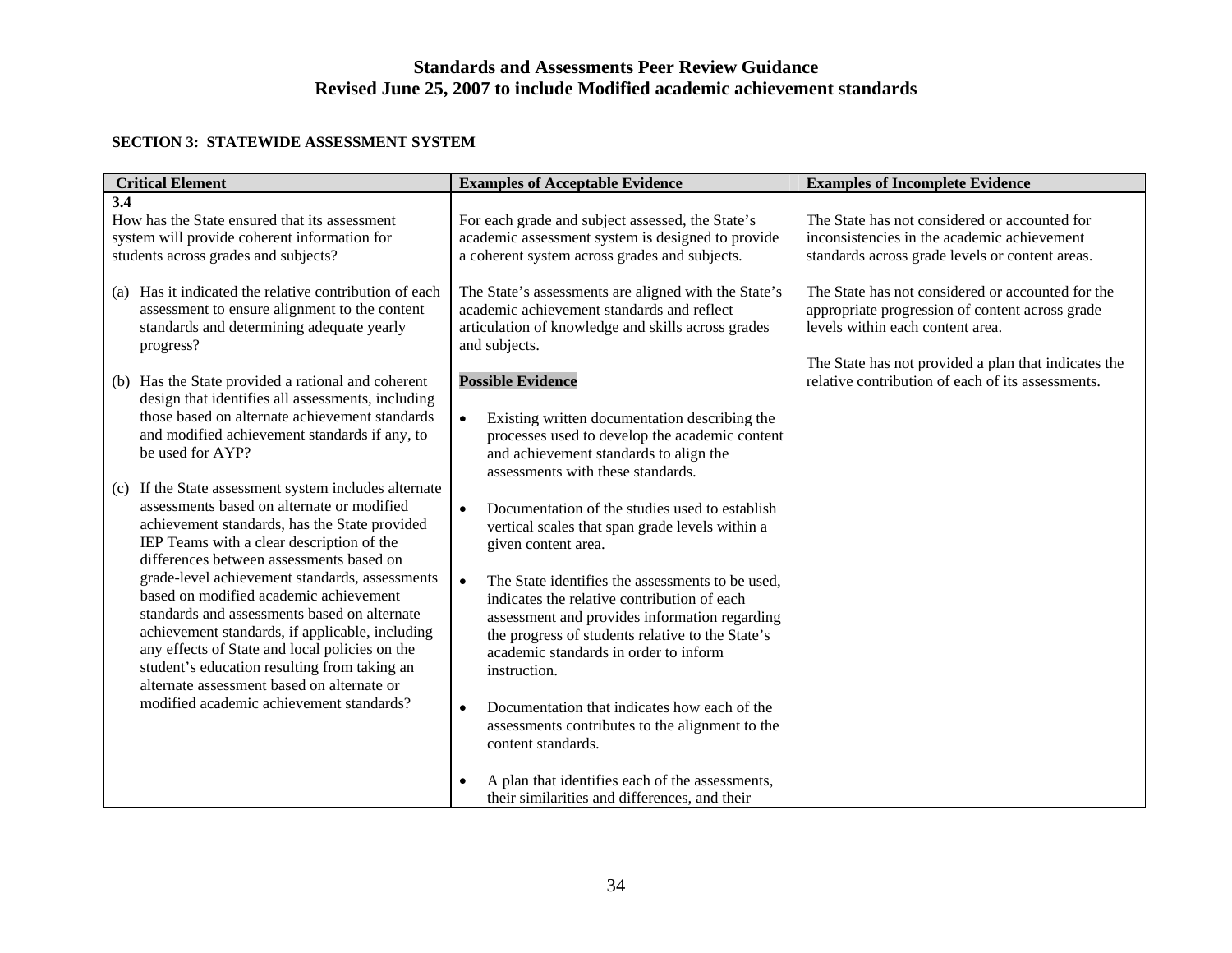| $\bullet$<br>contribution to determining adequate $v2$<br>: yearly |  |
|--------------------------------------------------------------------|--|
| progres                                                            |  |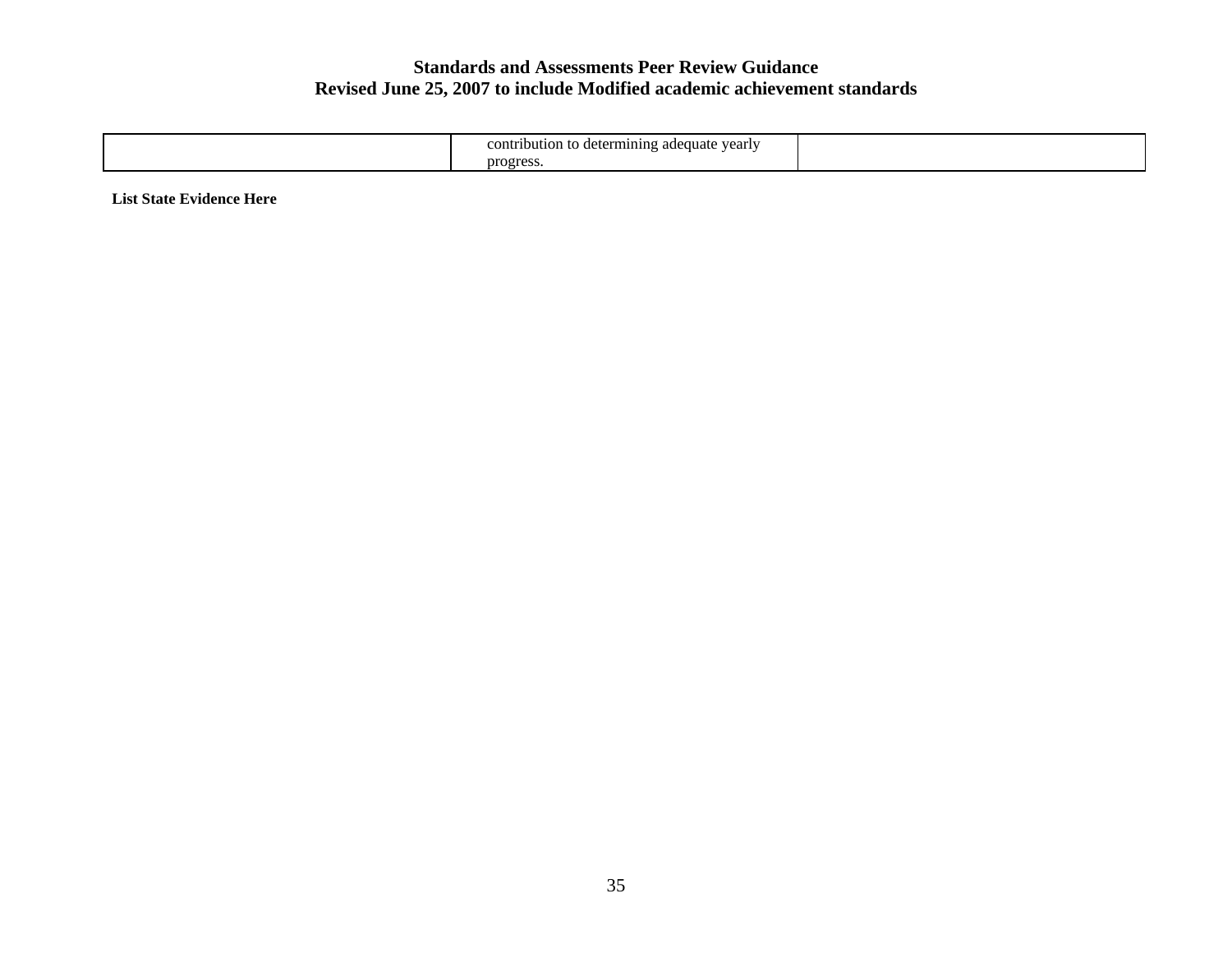#### **SECTION 3: STATEWIDE ASSESSMENT SYSTEM**

| <b>Critical Element</b>                                                                                                                                                                                                                                                                                                             | <b>Examples of Acceptable Evidence</b>                                                                                                                                                                                           | <b>Examples of Incomplete Evidence</b>                                                                                                                      |  |
|-------------------------------------------------------------------------------------------------------------------------------------------------------------------------------------------------------------------------------------------------------------------------------------------------------------------------------------|----------------------------------------------------------------------------------------------------------------------------------------------------------------------------------------------------------------------------------|-------------------------------------------------------------------------------------------------------------------------------------------------------------|--|
| 3.5<br>If its assessment system includes various<br>instruments (e.g., the general assessment in English<br>and either a native-language version or simplified<br>English version of the assessment), how does the<br>State demonstrate comparable results and alignment<br>with the academic content and achievement<br>standards? | <b>Possible Evidence</b><br>Documentation of alignment of the assessments<br>with the academic content and achievement<br>standards.<br>Statistical or judgment-based analyses designed<br>to demonstrate comparable evidence of | For the State's various instruments, the State has not<br>demonstrated that these assessments are comparable<br>and are aligned with the content standards. |  |
|                                                                                                                                                                                                                                                                                                                                     | proficiency across different versions of the test.                                                                                                                                                                               |                                                                                                                                                             |  |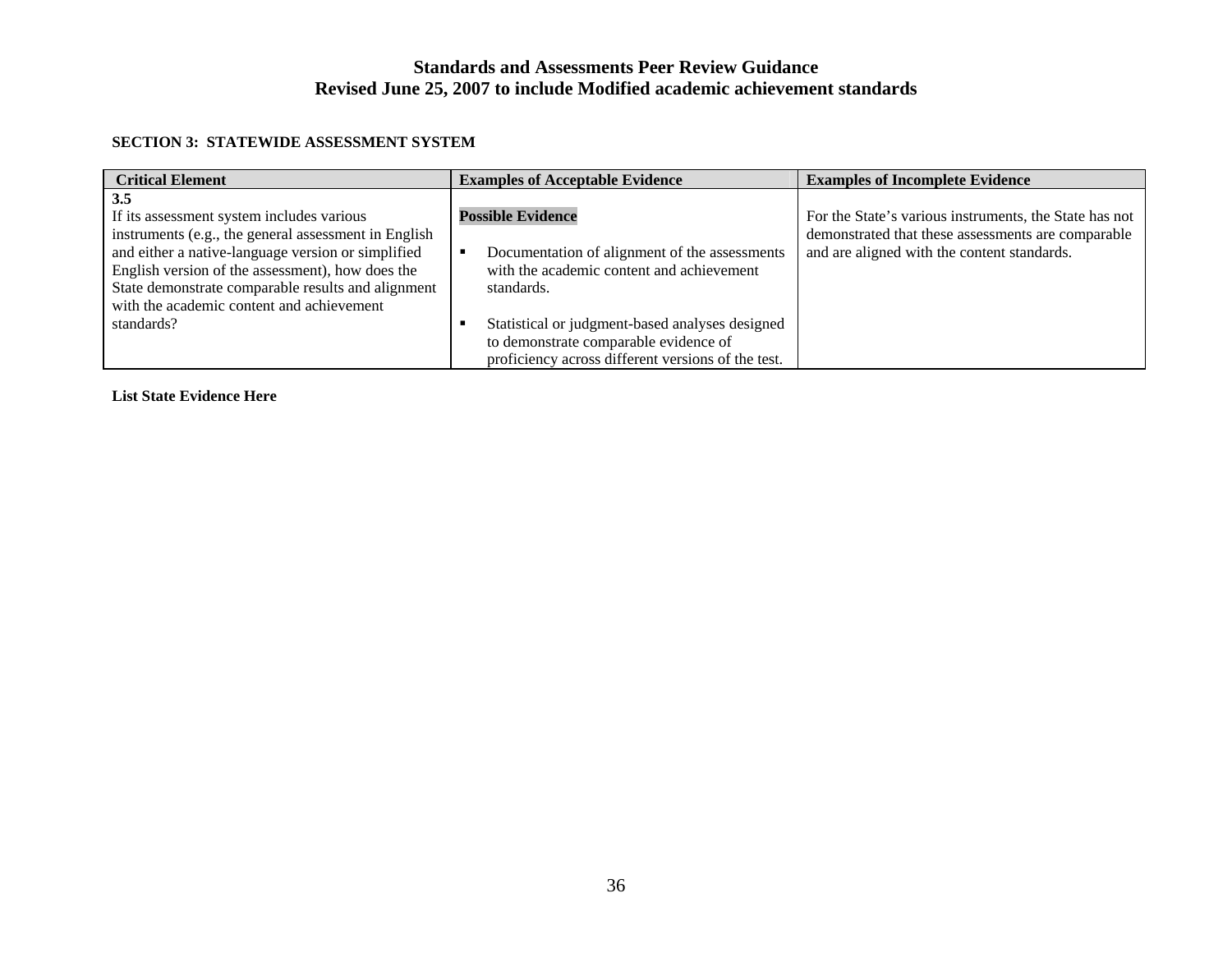#### **SECTION 3: STATEWIDE ASSESSMENT SYSTEM**

| <b>Critical Element</b>                                                                                                                                                                                                                                                                                                                                                                                                     | <b>Examples of Acceptable Evidence</b>                                                                                                              | <b>Examples of Incomplete Evidence</b>                          |
|-----------------------------------------------------------------------------------------------------------------------------------------------------------------------------------------------------------------------------------------------------------------------------------------------------------------------------------------------------------------------------------------------------------------------------|-----------------------------------------------------------------------------------------------------------------------------------------------------|-----------------------------------------------------------------|
| 3.6<br>How does the State's assessment system involve<br>The State's assessment system ensures coverage of<br>multiple measures, that is, measures that assess<br>the depth and breadth of its academic content<br>standards and employs multiple approaches within<br>higher-order thinking skills and understanding of<br>challenging content?<br>specific grade and content combinations as needed<br>to meet this goal. |                                                                                                                                                     | The State's assessment system covers only basic<br>skill items. |
|                                                                                                                                                                                                                                                                                                                                                                                                                             | <b>Possible Evidence</b><br>Test blueprints or item specifications that<br>describe the structure of each assessment and<br>the items on each form. |                                                                 |
|                                                                                                                                                                                                                                                                                                                                                                                                                             | Description of the process used to determine<br>and judge the inclusion of challenging content.                                                     |                                                                 |
|                                                                                                                                                                                                                                                                                                                                                                                                                             | Statistical evidence that documents coverage of<br>higher-order thinking skills consistent with the<br>standards.                                   |                                                                 |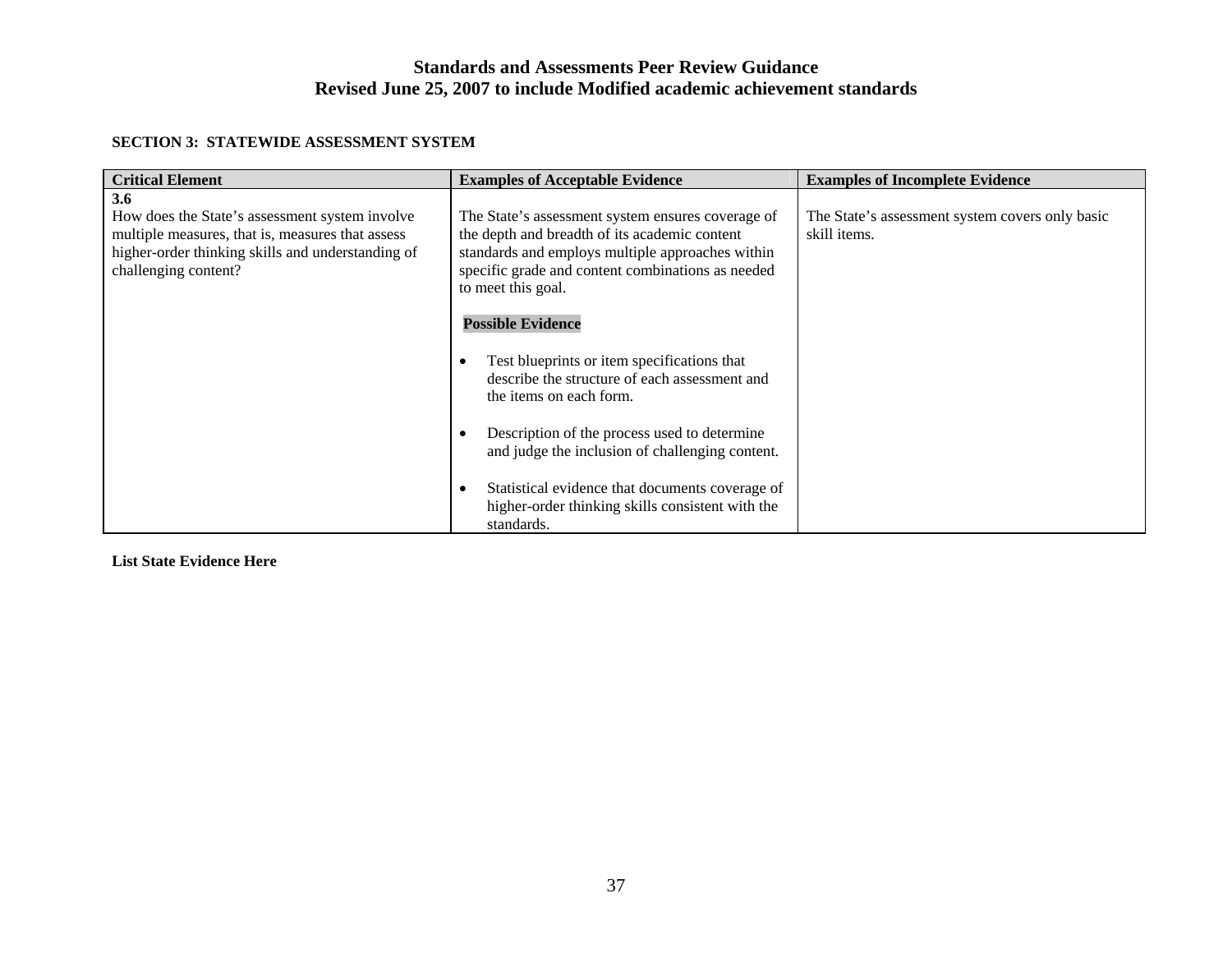#### **SECTION 3: STATEWIDE ASSESSMENT SYSTEM**

| <b>Critical Element</b>                                                                                                                                                              | <b>Examples of Acceptable Evidence</b>                                                                                                                                                                                                                                                                                                                                                                                                              | <b>Examples of Incomplete Evidence</b>                                                                                                                                                                                                                                                                                                                                                                               |
|--------------------------------------------------------------------------------------------------------------------------------------------------------------------------------------|-----------------------------------------------------------------------------------------------------------------------------------------------------------------------------------------------------------------------------------------------------------------------------------------------------------------------------------------------------------------------------------------------------------------------------------------------------|----------------------------------------------------------------------------------------------------------------------------------------------------------------------------------------------------------------------------------------------------------------------------------------------------------------------------------------------------------------------------------------------------------------------|
| 3.7<br>Has the State included alternate assessment(s) for<br>students whose disabilities do not permit them to<br>participate in the general assessment even with<br>accommodations? | The State's assessment system includes an alternate<br>assessment based on alternate achievement<br>standards and an alternate assessment based on<br>modified academic achievement standards; the<br>system as a whole provides a suitable assessment for<br>all students with disabilities in all grades and<br>subjects.<br><b>Possible Evidence</b><br>Existing written documentation describing<br>the processes used to develop the alternate | The State has not yet implemented an alternate<br>assessment.<br>The State has adopted an existing standardized test<br>as the alternate assessment with no explanation of<br>how it reflects appropriate standards and procedures<br>for students whose disabilities prevent participation<br>in the general test.<br>The State has not implemented alternate assessments<br>that meet the requirements under NCLB. |
|                                                                                                                                                                                      | assessment(s) and the associated<br>achievement standards.                                                                                                                                                                                                                                                                                                                                                                                          |                                                                                                                                                                                                                                                                                                                                                                                                                      |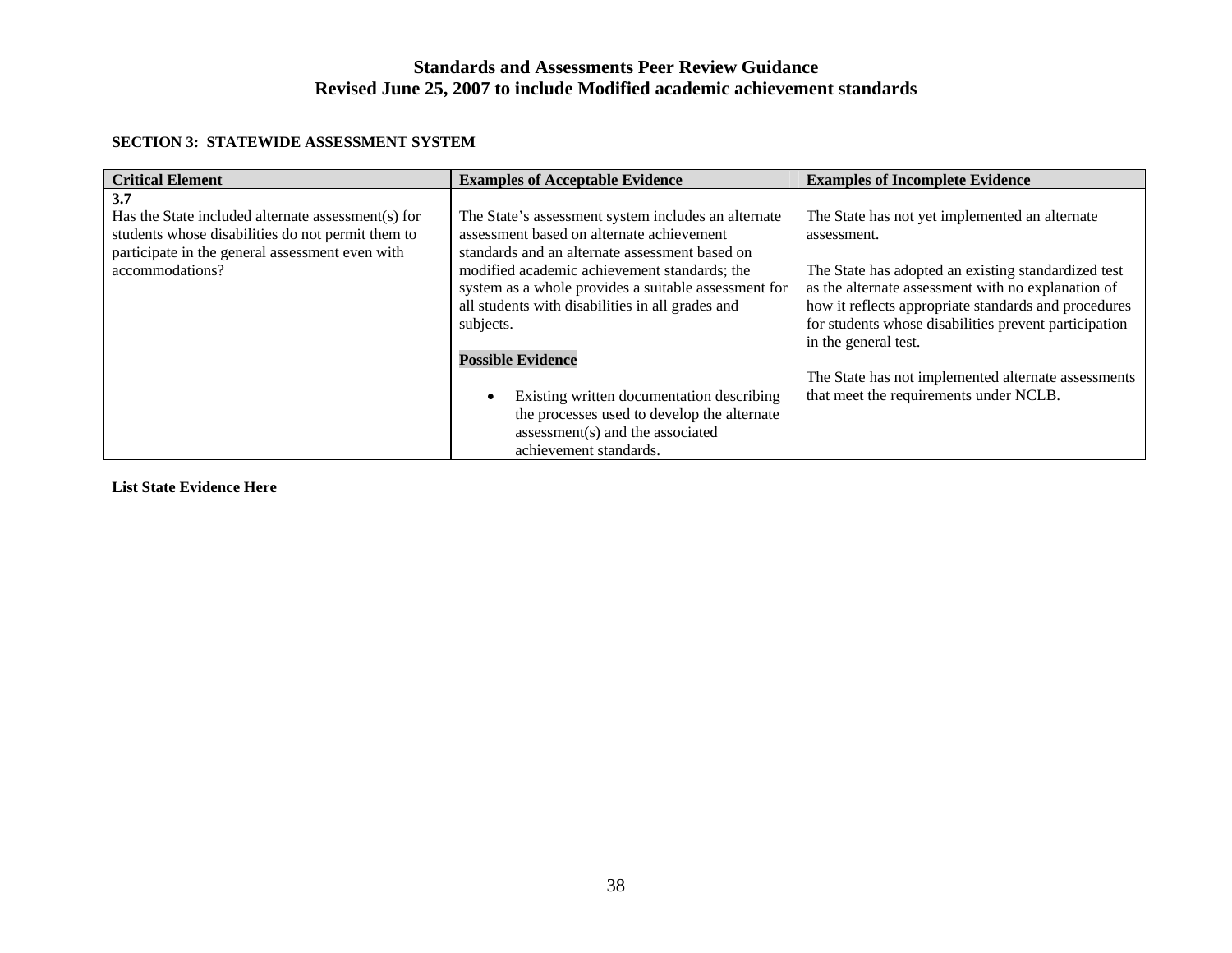| Section 4: A system of assessments with high technical quality |  |  |  |
|----------------------------------------------------------------|--|--|--|
|                                                                |  |  |  |

| Reference in NCLB legislation:  | Sec. $1111(b)(3)$ |
|---------------------------------|-------------------|
| Reference in final regulations: | Sec. 200.2        |

# **Overview**

The *Standards for Educational and Psychological Testing* (1999) delineates the characteristics of high-quality assessments and describes the processes that a State can employ to ensure that its assessments and use of results are appropriate, credible and technically defensible. The *Standards*, developed jointly by the American Psychological Association, the American Educational Research Association, and the National Council of Measurement in Education, has a history of 30 years of use by test developers and the courts.

# **Validity**

As reflected in the *Standards*, the primary consideration in determining validity is whether the State has evidence that the assessment results can be interpreted in a manner consistent with their intended purpose(s).

The *Standards* speaks of four broad categories of evidence used to determine construct validity: (1) evidence based on test content, (2) evidence based on the assessment's relation to other variables, (3) evidence based on student response processes, and (4) evidence from internal structure.

*1) Using evidence based on test content (content validity)*. Content validity, that is, alignment of the standards and the assessment, is important but not sufficient. States must document not only the surface aspects of validity illustrated by a good content match, but also the more substantive aspects of validity that clarify the "real" meaning of a score.

*2) Using evidence of the assessment's relationship with other variables.* This means documenting the validity of an assessment by confirming its positive relationship with other assessments or evidence that is known or assumed to be valid. For example, if students who do well on the assessment in question also do well on some trusted assessment or rating, such as teachers' judgments, it might be said to be valid. It is also useful to gather evidence about what a test does *not* measure. For example, a test of mathematical reasoning should be more highly correlated with another math test, or perhaps with grades in math, than with a test of scientific reasoning or a reading comprehension test.

*3) Using evidence based on student response processes.* The best opportunity for detecting and eliminating sources of test invalidity occurs during the test development process. Items obviously need to be reviewed for ambiguity, irrelevant clues, and inaccuracy. More direct evidence bearing on the meaning of the scores can be gathered during the development process by asking students to "think-aloud"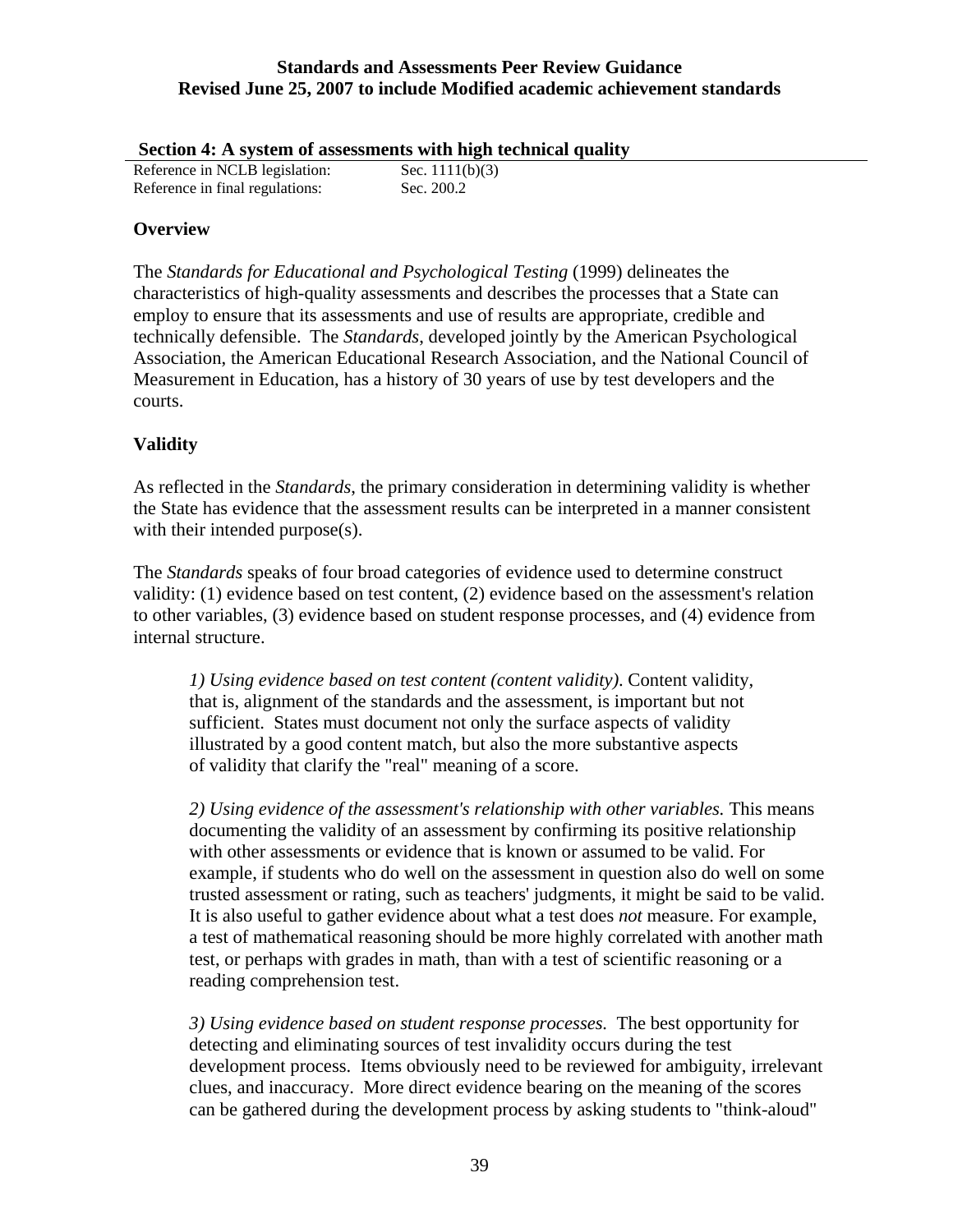and describe the processes they "think" they are using as they struggle with the task. Many States now use this "assessment lab" approach to validating and refining assessment items and tasks.

*4) Using evidence based on internal structure.* A variety of statistical techniques have been developed to study the structure of a test. These are used to study both the validity and the reliability of an assessment. The well-known technique of item analysis used during test development is actually a measure of how well a given item correlates with the other items on the test. Newer technologies including generalizability analyses are variations on the theme of item similarity and homogeneity. A combination of several of these statistical techniques can help to ensure a balanced assessment, avoiding, on the one hand, the assessment of a narrow range of knowledge and skills but one that shows very high reliability, and on the other hand, the assessment of a very wide range of content and skills, triggering a decrease in the consistency of the results.

In validating an assessment, the State must also consider the consequences of its interpretation and use. Messick (1989) points out that these are different functions, and that the impact of an assessment can be traced either to an interpretation or to how it is used. Furthermore, as in all evaluative endeavors, States must attend not only to the intended effects, but also to unintended effects. The disproportional placement of certain categories of students in special education as a result of accountability considerations rather than appropriate diagnosis is an example of an unintended--and negative--consequence of what had been considered proper use of instruments that were considered valid.

# **Reliability**

The term "reliability" is usually defined with synonyms such as consistency, stability, and accuracy. These terms all relate to the problem of uncertainty in making an inference about a score. As reflected in the *Standards for Educational and Psychological Testing*, the field now treats reliability as a study of the many sources of unwanted variation in assessment results. Those responsible for developing and operating State assessment systems are obliged to (1) make a reasonable effort to determine the types of error that may (unwittingly) distort interpretations of the findings, (2) estimate their magnitude, and (3) make every possible effort to alert the users to this lack of certainty.

The traditional methods of portraying the consistency of test results, including reliability coefficients and standard errors of measurement, should be augmented by techniques that more accurately and visibly portray the actual level of accuracy (Rogosa, 1995, Young and Yoon, 1999). Most of these methods focus on error in terms of the probability that a student with a given score, or pattern of scores, is properly classified at a given performance level, such as "proficient." For school-level or district-level results, the report should indicate the estimated amount of error associated with the percent of students classified at each achievement level. For example, if a school reported that 47% of its students were proficient, the report might say that the reader could be confident at the 95% level that the school's true percent of students at the proficient level is between 33% and 61%.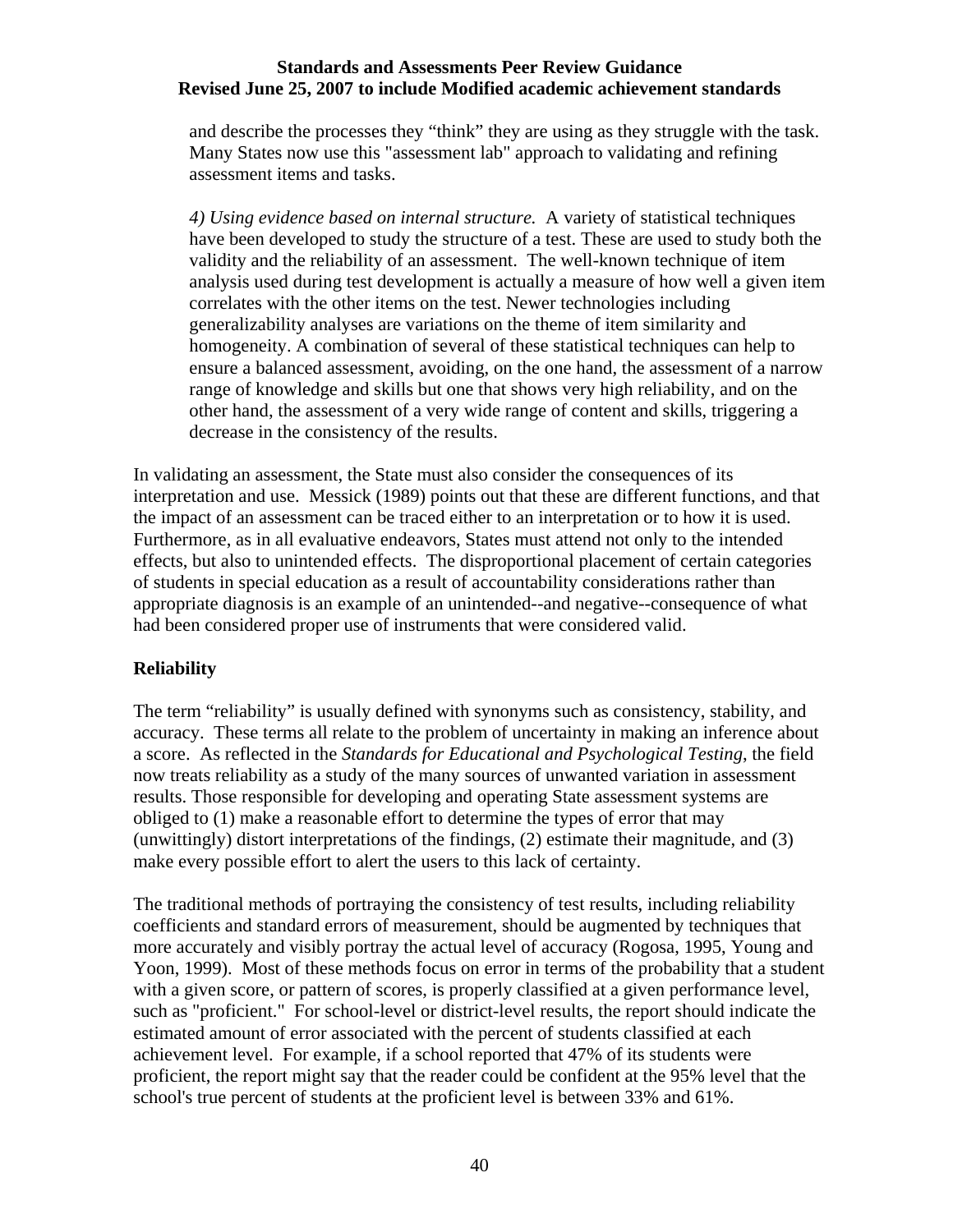Furthermore, since the focus on results in a Title I context is on improvement over time, the report should also indicate the accuracy of the year-to-year changes in scores.

### **Other dimensions of technical quality**

There are several other characteristics of State assessments that support valid interpretation and use of results.

Fairness/Accessibility The *Standards* identifies several sources of unfairness, including bias or unequal treatment of students in the assessment process or in the processes of reporting, interpretation, or use; and the lack of opportunity to learn to the standards. Unfairness most often appears at four points in the assessment process:

- o The items or tasks do not provide an equal opportunity for all students to fully demonstrate their knowledge and skills.
- o The assessments are not administered in ways that ensure fairness.
- o The results are not reported in ways that ensure fairness.
- o The results are not interpreted or used in ways that leads to equal treatment.

Comparability of results Many uses of State assessment results assume comparability of different types: comparability from year to year, from student to student, and from school to school. Although this is difficult to implement and to document, States have an obligation to show that they have made a reasonable effort to attain comparability, especially where locally selected assessments are part of the system.

Procedures for test administration, scoring, data analysis, and reporting Most States take great pains to ensure that the assessments are properly administered, that directions are followed, and that test security requirements are clearly specified and followed. Nevertheless, it is important they document the ways in which they ensure that their system does not omit any of these basics.

Interpretation and use of results Although this topic is closely related to that of validity, and is discussed in most of the other topics in this section, it is mentioned here because of its importance. Even if an assessment is carefully designed, constructed and implemented, it all can come to naught if users are not helped to draw the most appropriate interpretations and to use the results in the most valid ways.

Validation efforts continue throughout the life of the assessment. Evidence should continually be sought that the results truly reflect the goals of instruction, especially those related to higher-order thinking and understanding. Accurate data about the consequences of an assessment will, obviously, not be available until they have been implemented for a year or more. Research questions might ask: Are more students meeting the standards because the results led to the creation of a dynamic statewide after-school program? Are more students being retained in grade as a result of the assessment results? Are more teachers part of a long-term professional development program that improves the teaching of reading to low-achieving students?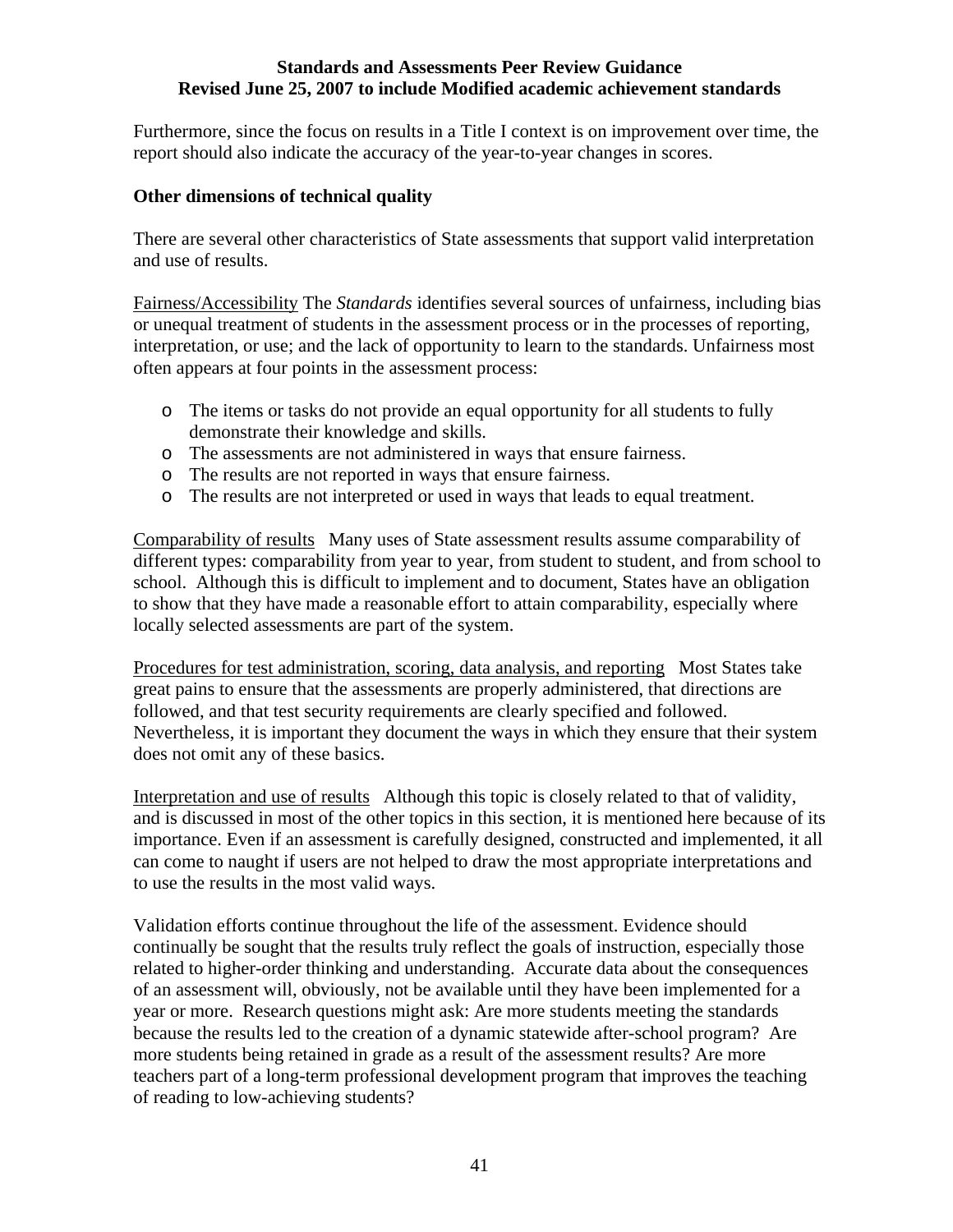### **SECTION 4: TECHNICAL QUALITY**

|     | <b>Critical Element</b>                                                                                                                  | <b>Examples of Acceptable Evidence</b>                               | <b>Examples of Incomplete Evidence</b>        |
|-----|------------------------------------------------------------------------------------------------------------------------------------------|----------------------------------------------------------------------|-----------------------------------------------|
| 4.1 |                                                                                                                                          |                                                                      |                                               |
|     | For each assessment, including all alternate assessments, has the State                                                                  | For each assessment, including all                                   | The State has not provided evidence in all    |
|     | documented the issue of <b>validity</b> (in addition to the alignment of the                                                             | alternate assessments, the State has                                 | categories (a) $-$ (g) or has not taken steps |
|     | assessment with the content standards), as described in the Standards for                                                                | documented the existing validity evidence                            | to address any deficiencies either in         |
|     | Educational and Psychological Testing (AERA/APA/NCME, 1999), with                                                                        | in each of the categories and has taken                              | validity or in its approach to establishing   |
|     | respect to <i>all</i> of the following categories:                                                                                       | steps to address any deficiencies either in                          | and documenting validity evidence.            |
|     |                                                                                                                                          | validity or in its approach to establishing                          |                                               |
|     | (a) Has the State specified the purposes of the assessments,                                                                             | and documenting validity evidence.                                   | The alternate assessment based on             |
|     | delineating the types of uses and decisions most appropriate to                                                                          |                                                                      | alternate achievement standards yields a      |
|     | each? and                                                                                                                                | <b>Possible Evidence</b>                                             | single score that is counted for both         |
|     | (b) Has the State ascertained that the assessments, including alternate                                                                  |                                                                      | reading and mathematics in AYP                |
|     | assessments, are measuring the knowledge and skills described in                                                                         | • For category (a), existing written                                 | calculations.                                 |
|     | its academic content standards and not knowledge, skills, or other                                                                       | documentation, such as minutes or                                    |                                               |
|     | characteristics that are not specified in the academic content                                                                           | policies of the State Board of                                       |                                               |
|     | standards or grade-level expectations? and                                                                                               | Education or state legislative code,                                 |                                               |
|     | (c) Has the State ascertained that its assessment items are tapping the                                                                  | that defines the purpose(s) of the                                   |                                               |
|     | intended cognitive processes and that the items and tasks are at the                                                                     | State's assessment system.                                           |                                               |
|     | appropriate grade level? and                                                                                                             |                                                                      |                                               |
|     | (d) Has the State ascertained that the scoring and reporting structures<br>are consistent with the sub-domain structures of its academic | • For each of the categories $(b) - (g)$ ,                           |                                               |
|     | content standards (i.e., are item interrelationships consistent with                                                                     | documentation of the studies that                                    |                                               |
|     | the framework from which the test arises)? and                                                                                           | provide evidence in support of the                                   |                                               |
|     | (e) Has the State ascertained that test and item scores are related to                                                                   | validity of using results from State's                               |                                               |
|     | outside variables as intended (e.g., scores are correlated strongly                                                                      | assessment system for their stated                                   |                                               |
|     | with relevant measures of academic achievement and are weakly                                                                            | purpose(s).                                                          |                                               |
|     | correlated, if at all, with irrelevant characteristics, such as                                                                          |                                                                      |                                               |
|     | demographics)? and                                                                                                                       | Existing written documentation<br>describing the form and content of |                                               |
| (f) | Has the State ascertained that the decisions based on the results of                                                                     | alternate assessments for students                                   |                                               |
|     | its assessments are consistent with the purposes for which the                                                                           | with disabilities, the process by                                    |                                               |
|     | assessments were designed? and                                                                                                           | which these assessments were                                         |                                               |
|     | (g) Has the State ascertained whether the assessment produces                                                                            | developed, and the process by which                                  |                                               |
|     | intended and unintended consequences?                                                                                                    | the State has ascertained the                                        |                                               |
|     |                                                                                                                                          | alignment of these assessments with                                  |                                               |
|     |                                                                                                                                          | its academic content standards and                                   |                                               |
|     |                                                                                                                                          | academic achievement standards-                                      |                                               |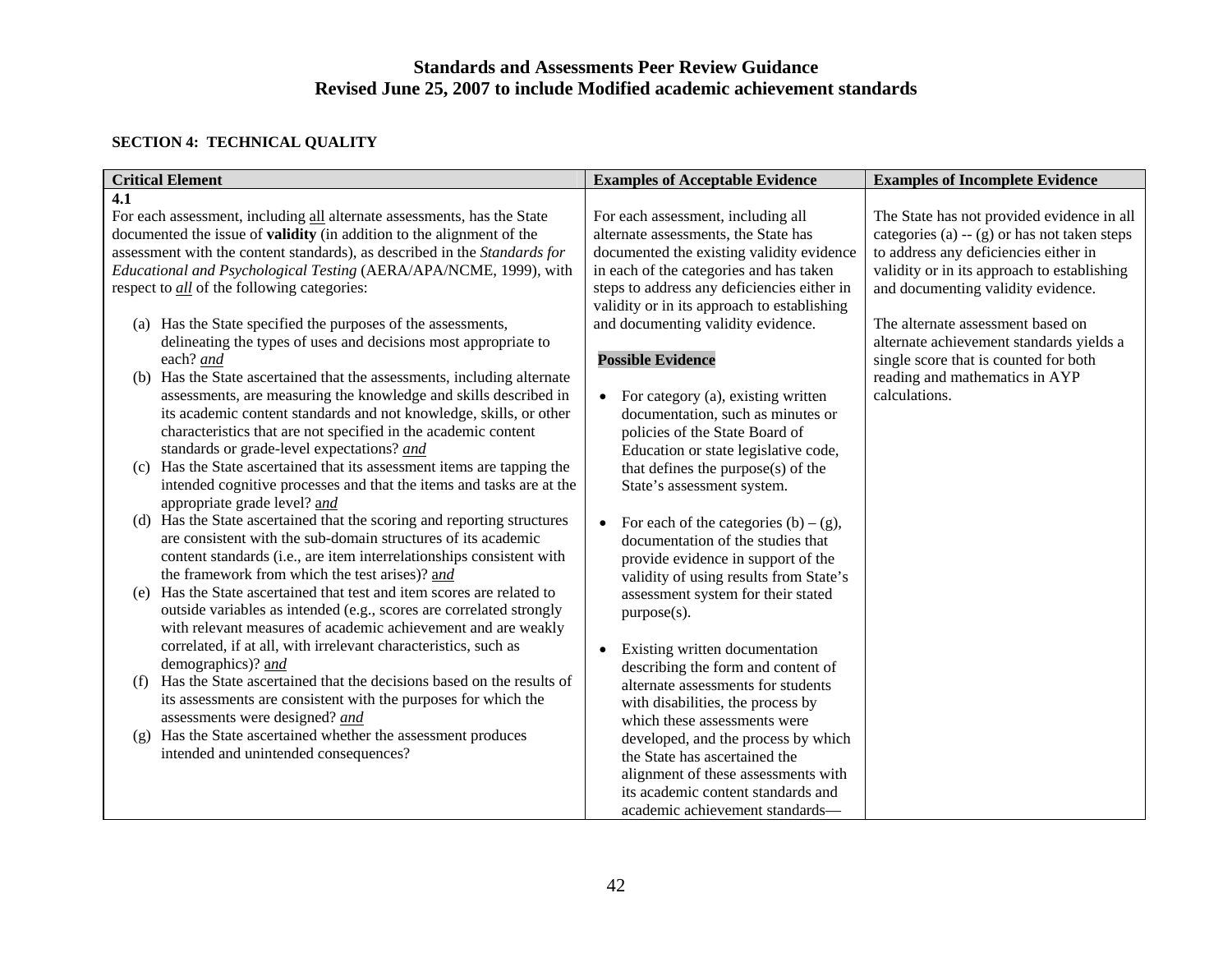| grade-level<br>and alternate, as<br>both |  |
|------------------------------------------|--|
| applicable.                              |  |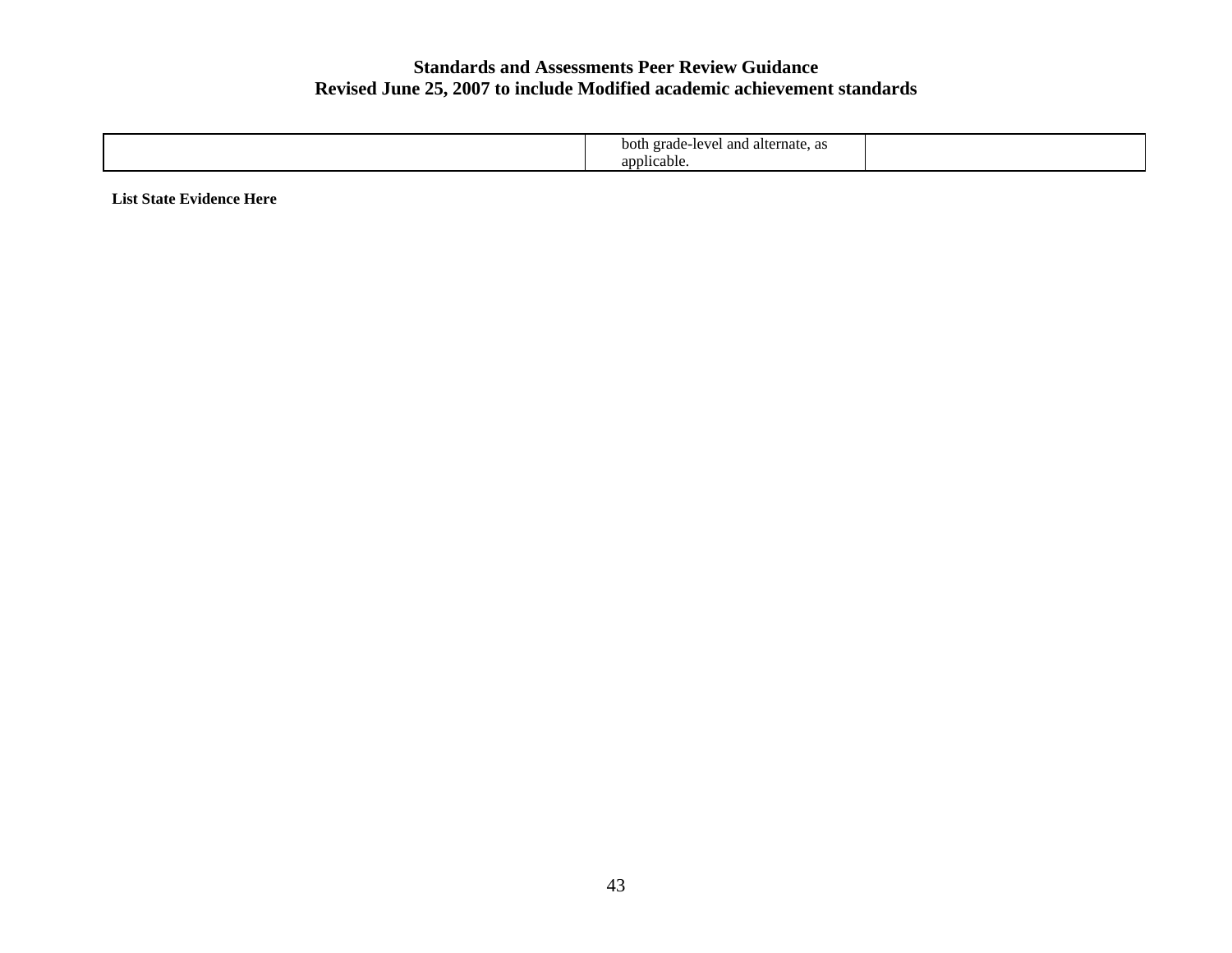### **SECTION 4: TECHNICAL QUALITY**

| <b>Critical Element</b>                                                                                                                                                                                                                                                                                                                                                                                                          | <b>Examples of Acceptable Evidence</b>                                                                                                                                                                                                                                                                                   | <b>Examples of Incomplete Evidence</b>                                                                                                                                                                                                  |
|----------------------------------------------------------------------------------------------------------------------------------------------------------------------------------------------------------------------------------------------------------------------------------------------------------------------------------------------------------------------------------------------------------------------------------|--------------------------------------------------------------------------------------------------------------------------------------------------------------------------------------------------------------------------------------------------------------------------------------------------------------------------|-----------------------------------------------------------------------------------------------------------------------------------------------------------------------------------------------------------------------------------------|
| 4.2<br>For each assessment, including all alternate<br>assessments, has the State considered the issue of<br>reliability, as described in the Standards for<br><b>Educational and Psychological Testing</b><br>(AERA/APA/NCME, 1999), with respect to <i>all</i> of<br>the following categories:                                                                                                                                 | For each assessment, including all alternate<br>assessments, the State has documented reliability<br>evidence in each of the categories and has taken<br>steps to address any deficiencies either in reliability<br>or in the State's approach to establishing and<br>documenting reliability evidence.                  | The State has not provided evidence in all categories<br>$(a) - (c)$ or has not taken steps to address any<br>deficiencies either in reliability or in the State's<br>approach to establishing and documenting reliability<br>evidence. |
| Has the State determined the reliability of the<br>(a)<br>scores it reports, based on data for its own<br>student population and each reported<br>subpopulation? and<br>Has the State quantified and reported within the<br>(b)<br>technical documentation for its assessments<br>the conditional standard error of measurement<br>and student classification that are consistent at<br>each cut score specified in its academic | <b>Possible Evidence</b><br>For each of the categories $(a) - (c)$ ,<br>$\bullet$<br>documentation of the studies that support the<br>reliability of each of the State's assessments<br>with the State's own student population.<br>Documentation of the precision of the<br>assessments at cut scores and evidence of a |                                                                                                                                                                                                                                         |
| achievement standards? and<br>Has the State reported evidence of<br>(c)<br>generalizability for all relevant sources, such as<br>variability of groups, internal consistency of<br>item responses, variability among schools,<br>consistency from form to form of the test, and<br>inter-rater consistency in scoring?                                                                                                           | systematic process for addressing any<br>deficiencies identified in these studies.<br>Documentation of consistency of student level<br>$\bullet$<br>classification and evidence of a systematic<br>process for addressing any deficiencies<br>identified in these studies.                                               |                                                                                                                                                                                                                                         |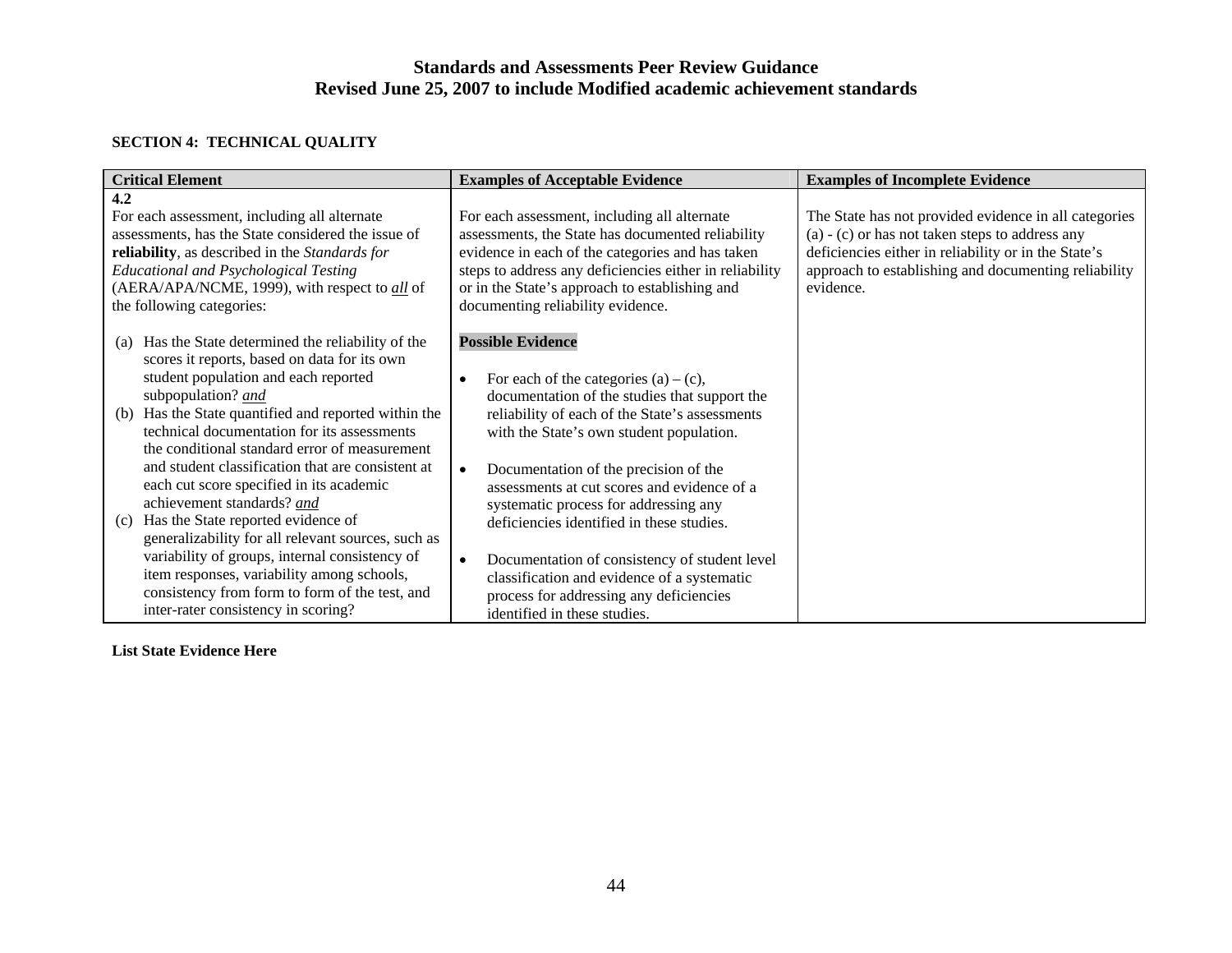## **SECTION 4: TECHNICAL QUALITY**

| <b>Critical Element</b>                                                                                                                                                                                                     | <b>Examples of Acceptable Evidence</b>                                                                                                                                                                                                               | <b>Examples of Incomplete Evidence</b>                                                                                                                                                                        |  |
|-----------------------------------------------------------------------------------------------------------------------------------------------------------------------------------------------------------------------------|------------------------------------------------------------------------------------------------------------------------------------------------------------------------------------------------------------------------------------------------------|---------------------------------------------------------------------------------------------------------------------------------------------------------------------------------------------------------------|--|
| 4.3                                                                                                                                                                                                                         |                                                                                                                                                                                                                                                      |                                                                                                                                                                                                               |  |
| Has the State ensured that its assessment system is<br>fair and accessible to all students, including students<br>with disabilities and students with limited English<br>proficiency, with respect to each of the following | The State has taken appropriate judgmental (e.g.,<br>committee review) and data-based (e.g., bias<br>studies) steps to ensure that its assessment system is<br>fair and accessible to all students. Review                                           | The State has conducted data-based bias studies but<br>has not convened committees of stakeholders to<br>review its assessment items.                                                                         |  |
| issues:                                                                                                                                                                                                                     | committees have included representation of                                                                                                                                                                                                           | The State has convened committees of stakeholders                                                                                                                                                             |  |
| Has the State ensured that the assessments<br>(a)<br>provide an appropriate variety of<br>accommodations for students with disabilities?                                                                                    | identified subgroups.<br>The State assessment system has been must be                                                                                                                                                                                | to review its assessment items but these committees<br>have not included representation of identified<br>subgroups.                                                                                           |  |
| and<br>(b) Has the State ensured that the assessments<br>provide an appropriate variety of linguistic<br>accommodations for students with limited<br>English proficiency? and                                               | designed to be valid and accessible for use by the<br>widest possible range of students.<br>The State is conducting studies to determine the<br>appropriateness of accommodations and the impact                                                     | The State assessment system is not designed to be<br>valid and accessible for use by the widest possible<br>range of students.                                                                                |  |
| (c) Has the State taken steps to ensure fairness in<br>the development of the assessments? and<br>(d) Does the use of accommodations and/or<br>alternate assessments yield meaningful scores?                               | on test scores.<br><b>Possible Evidence</b>                                                                                                                                                                                                          | The State does not have a policy on the appropriate<br>selection and use of accommodations and alternate<br>assessments.                                                                                      |  |
|                                                                                                                                                                                                                             | Existing written documents describe how the<br>$\bullet$<br>principles of universal design and/or appropriate<br>language simplification were incorporated into<br>each of the State's assessments.                                                  | The State does not train or monitor personnel at the<br>school, LEA, and State levels with regard to the<br>appropriate selection and use of accommodations<br>and alternate assessments.                     |  |
|                                                                                                                                                                                                                             | Evidence that students with disabilities were<br>included in the test development process.                                                                                                                                                           | There are no appropriate accommodations for<br>students with particular disabilities (e.g., no<br>allowable accommodations on the general                                                                     |  |
|                                                                                                                                                                                                                             | Existing written documentation of the State's<br>$\bullet$<br>policies and procedures for the selection and use<br>of accommodations and alternate assessments,<br>including evidence of training for educators<br>who administer these assessments. | assessment or alternate assessments for students who<br>are visually impaired and need large print or Braille<br>or for students who are significantly physically<br>impaired and need assistive technology). |  |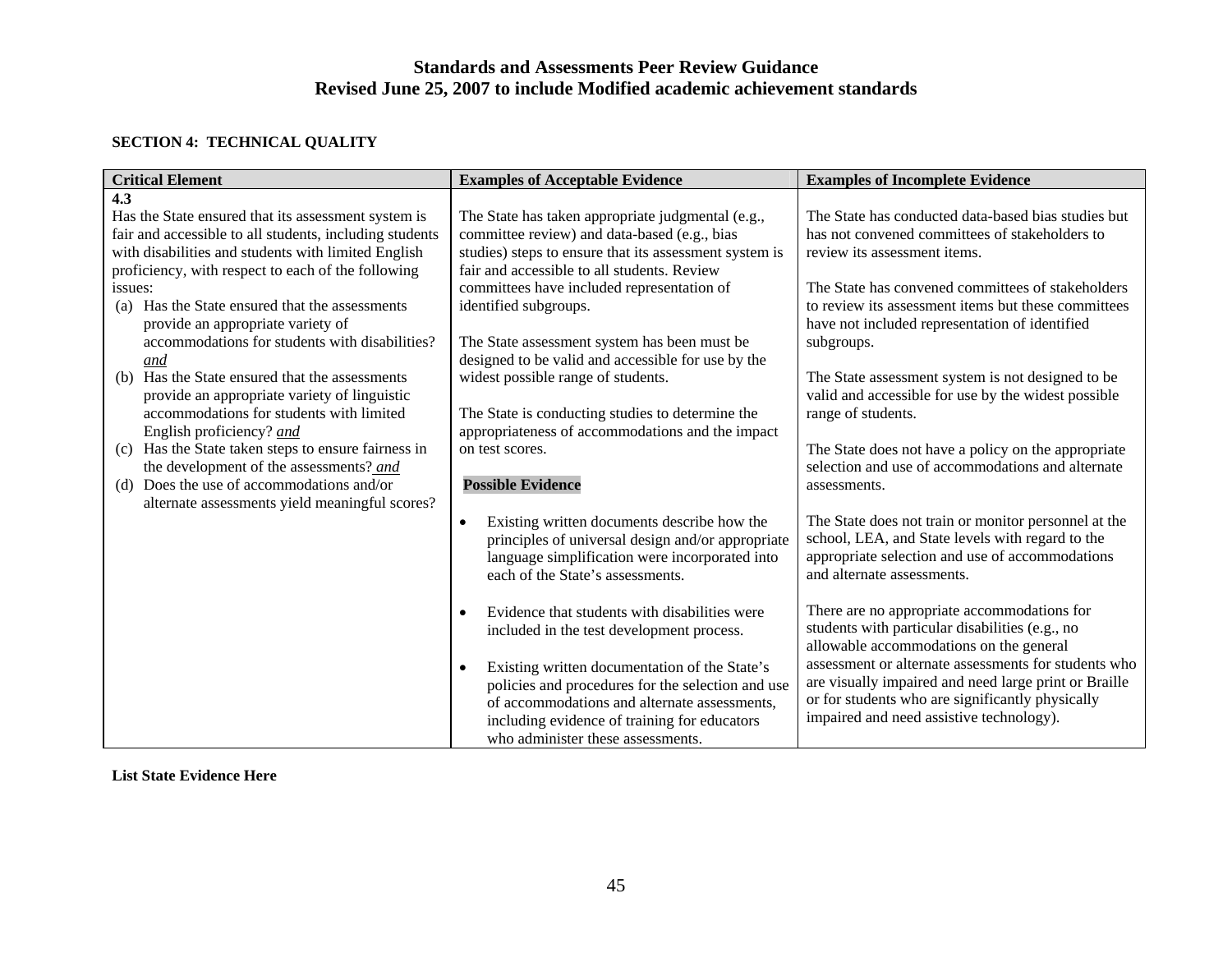## **SECTION 4: TECHNICAL QUALITY**

| <b>Critical Element</b>                                                                                                                                                                                                                                            | <b>Examples of Acceptable Evidence</b><br><b>Examples of Incomplete Evidence</b>                                                                                                                                                                                                                                                                                         |                                                                                                                              |
|--------------------------------------------------------------------------------------------------------------------------------------------------------------------------------------------------------------------------------------------------------------------|--------------------------------------------------------------------------------------------------------------------------------------------------------------------------------------------------------------------------------------------------------------------------------------------------------------------------------------------------------------------------|------------------------------------------------------------------------------------------------------------------------------|
| 4.4<br>When different test forms or formats are used, the<br>State must ensure that the meaning and<br>interpretation of results are consistent.                                                                                                                   | The State has conducted appropriate equating or<br>linking studies and has presented data that support<br>the success of the equating or linking.                                                                                                                                                                                                                        | The State has not conducted or documented equating<br>studies to establish whether test forms are<br>comparable across time. |
| Has the State taken steps to ensure consistency<br>(a)<br>of test forms over time?<br>If the State administers both an online and paper<br>(b)<br>and pencil test, has the State documented the<br>comparability of the electronic and paper forms<br>of the test? | <b>Possible Evidence</b><br>Documentation describing the State's approach<br>to ensuring comparability of assessments and<br>assessment results across groups and time.<br>Documentation of equating studies that confirm<br>the comparability of the State's assessments and<br>assessment results across groups and across<br>time, as well as follow-up documentation |                                                                                                                              |
|                                                                                                                                                                                                                                                                    | describing how the State has addressed any<br>deficiencies.                                                                                                                                                                                                                                                                                                              |                                                                                                                              |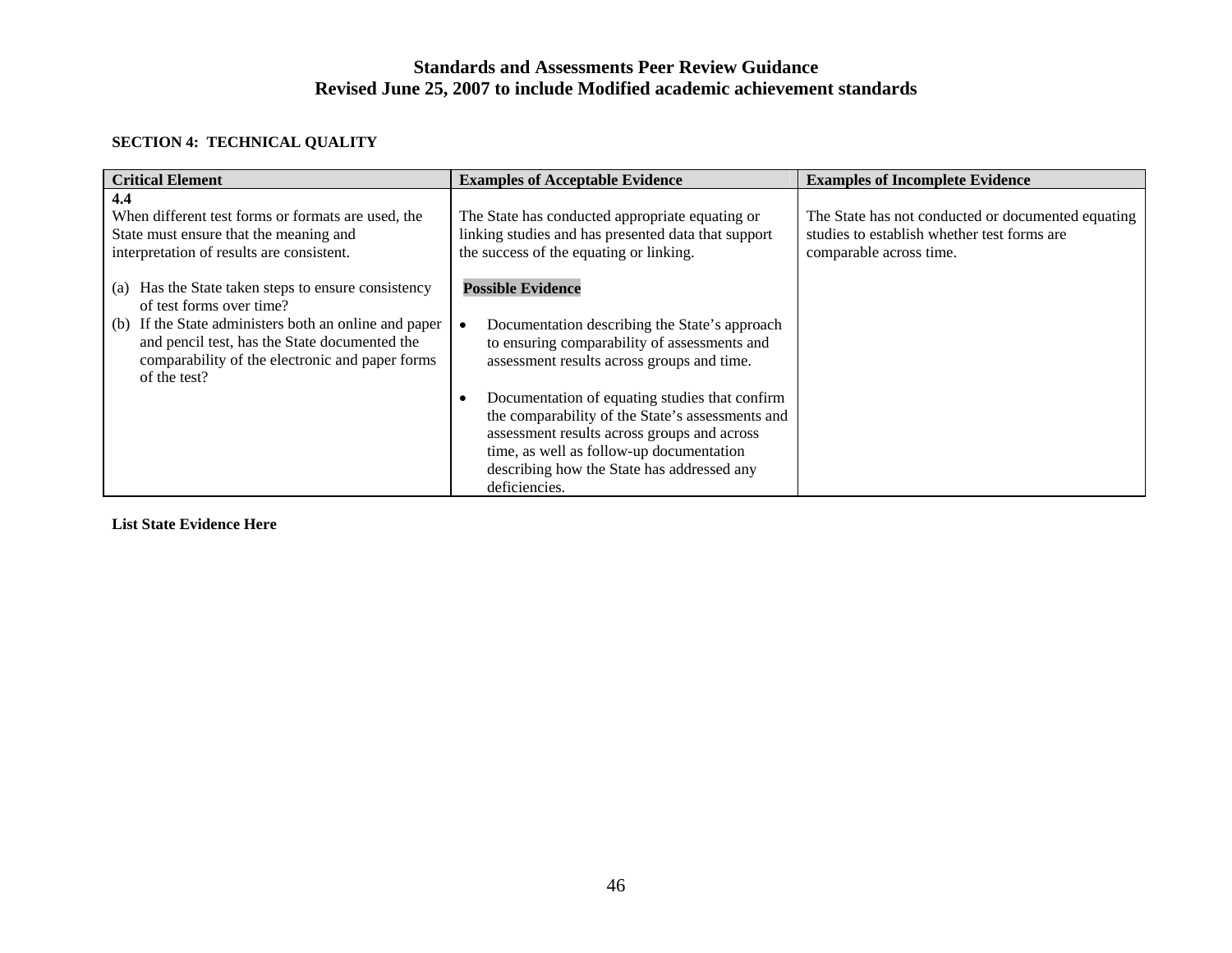## **SECTION 4: TECHNICAL QUALITY**

| <b>Critical Element</b>                                                                                                                                                                                                                                                                                        | <b>Examples of Acceptable Evidence</b>                                                                                                                                                                                                                                                                                                                                                                                                                                                                                                                                                                                                                                                                                                                                                                                                                                                                                                                                                                                                                                                                                                                                                                                                                                                                                                                      | <b>Examples of Incomplete Evidence</b>                                                                                                                                                                                                                                                                                                                                                                                                                                                                                                                                                                                               |
|----------------------------------------------------------------------------------------------------------------------------------------------------------------------------------------------------------------------------------------------------------------------------------------------------------------|-------------------------------------------------------------------------------------------------------------------------------------------------------------------------------------------------------------------------------------------------------------------------------------------------------------------------------------------------------------------------------------------------------------------------------------------------------------------------------------------------------------------------------------------------------------------------------------------------------------------------------------------------------------------------------------------------------------------------------------------------------------------------------------------------------------------------------------------------------------------------------------------------------------------------------------------------------------------------------------------------------------------------------------------------------------------------------------------------------------------------------------------------------------------------------------------------------------------------------------------------------------------------------------------------------------------------------------------------------------|--------------------------------------------------------------------------------------------------------------------------------------------------------------------------------------------------------------------------------------------------------------------------------------------------------------------------------------------------------------------------------------------------------------------------------------------------------------------------------------------------------------------------------------------------------------------------------------------------------------------------------------|
| 4.5<br>Has the State established clear criteria for the<br>administration, scoring, analysis, and reporting<br>components of its assessment system, including all<br>alternate assessments, and does the State have a<br>system for monitoring and improving the on-going<br>quality of its assessment system? | The State developed a set of management controls or<br>standards for each of these components and has<br>communicated these criteria to its contractor(s),<br>LEAs, and schools. It requires its contractor(s) to<br>provide specific information on the degree to which<br>each criterion is met.<br>The State uses an extensive system of training and<br>monitoring to ensure that each person who is<br>responsible for handling or administering any<br>portion of its assessments does so in a way that<br>protects the security of the assessments and<br>maintains equivalence of administration conditions<br>across students and schools.<br><b>Possible Evidence</b><br>The State's criteria for administration, scoring,<br>analysis, and reporting are communicated to its<br>contractor(s).<br>The State's test security policy and<br>$\bullet$<br>consequences for violation are communicated to<br>the public and to local educators.<br>Existing written documentation of the State's<br>$\bullet$<br>plan for training and monitoring assessment<br>administration conditions across the State, even<br>when its assessment system is comprised of<br>only local assessments.<br>Documentation that the tests clearly delineate<br>$\bullet$<br>which accommodations may be used for<br>specific sections of the test (e.g., specify the | The State does not have a test security policy.<br>The State does not train or monitor personnel at the<br>school, LEA, and State levels with regard to its test<br>administration procedures and security policy.<br>The State provides no criteria to its contractor(s)<br>regarding the quality control and security measures<br>it requires for its assessment system.<br>The State provides no criteria to its contractor(s) to<br>ensure that the procedures for scoring of open-ended<br>tasks meet industry standards for accuracy.<br>Assessments are scored locally with no independent<br>confirmation of score accuracy. |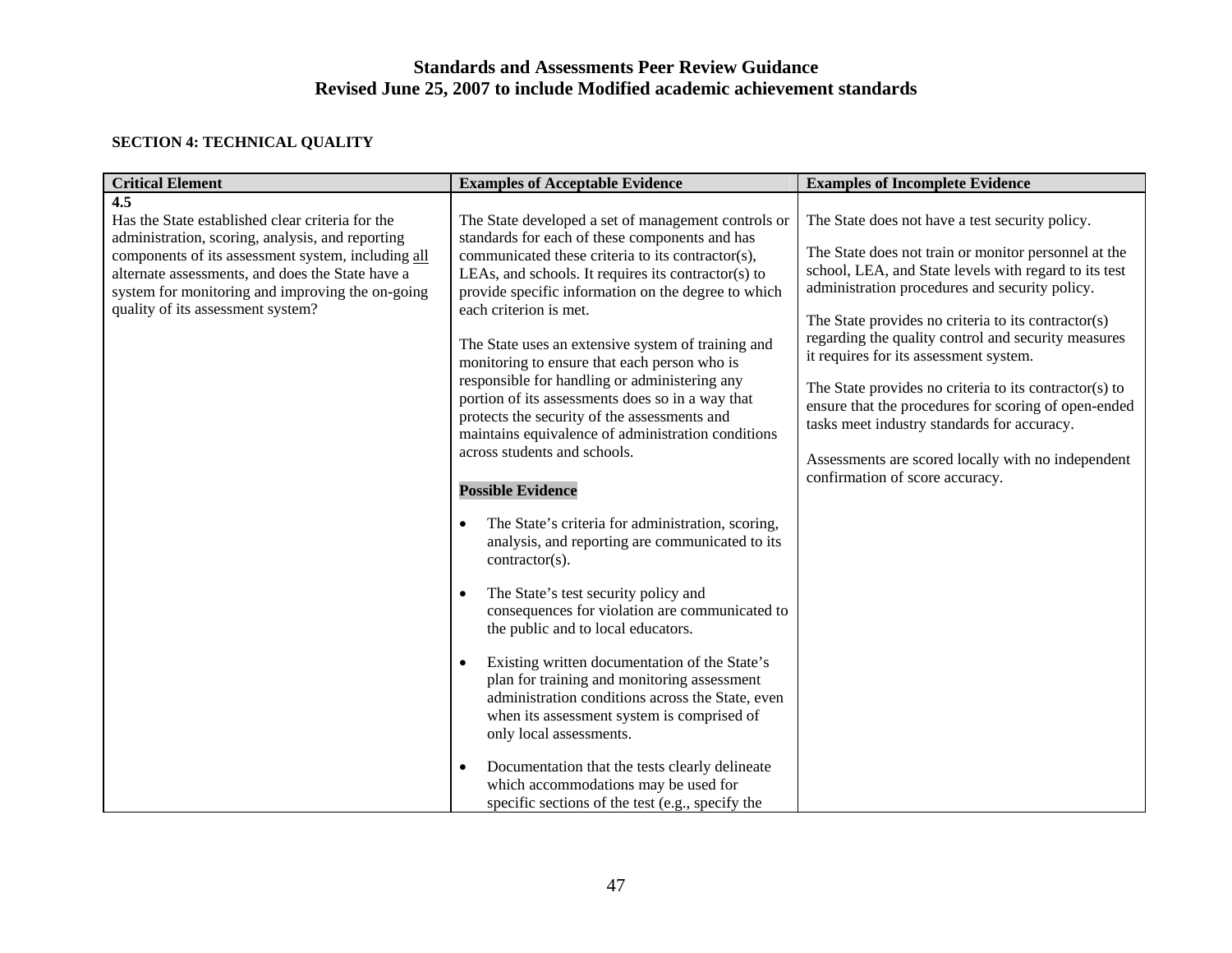| i calculator mav be<br>/section:<br>r which a<br>1tems<br>. for |  |
|-----------------------------------------------------------------|--|
| usec<br>d without invalidating the test).                       |  |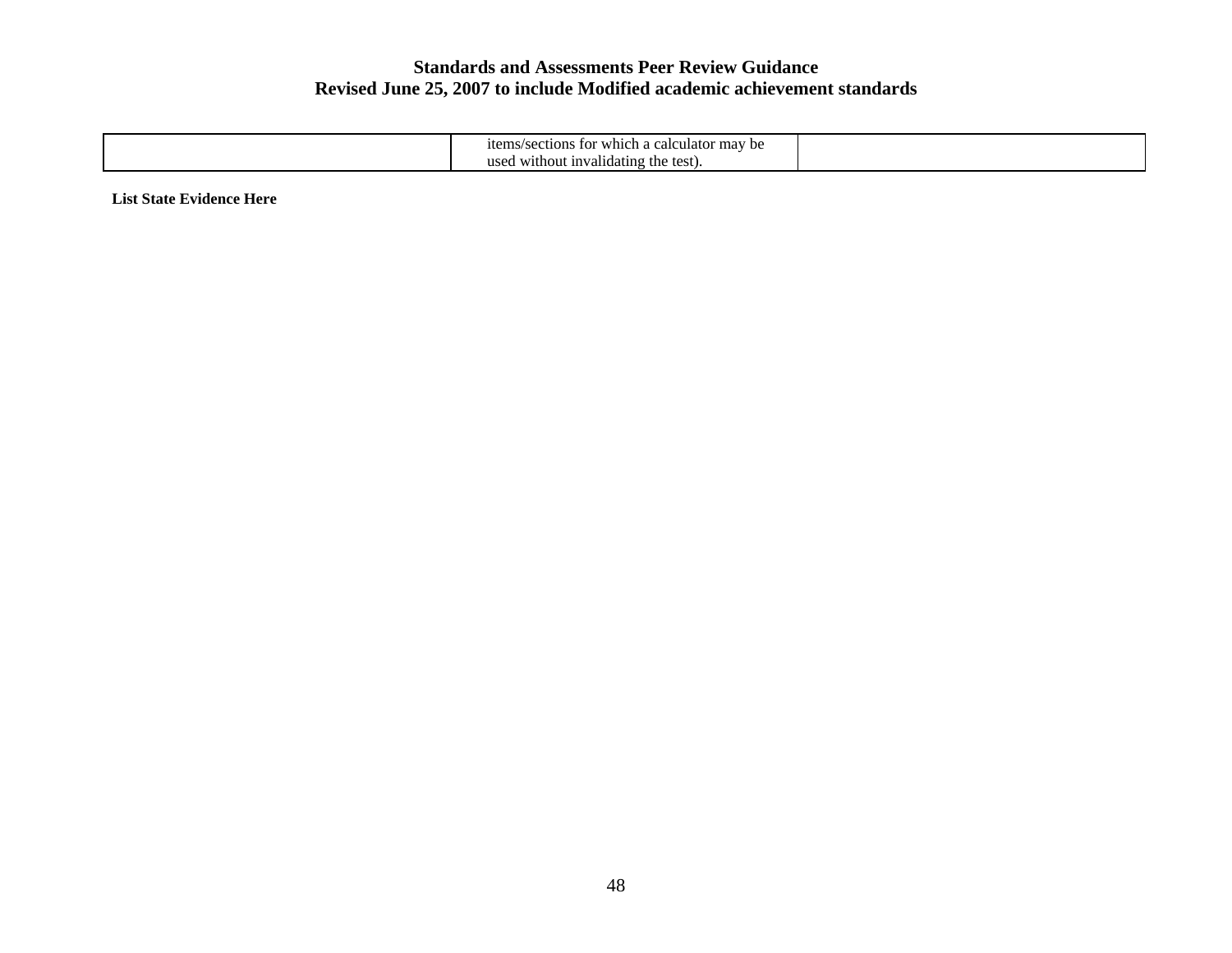## **SECTION 4: TECHNICAL QUALITY**

| <b>Critical Element</b>                             | <b>Examples of Acceptable Evidence</b>                                                              | <b>Examples of Incomplete Evidence</b>                                                               |
|-----------------------------------------------------|-----------------------------------------------------------------------------------------------------|------------------------------------------------------------------------------------------------------|
| 4.6                                                 |                                                                                                     |                                                                                                      |
| Has the State evaluated its use of accommodations?  | The State provides for the use of appropriate<br>accommodations and has conducted studies to ensure | No analyses have been carried out to determine<br>whether specific accommodations produce the effect |
| How has the State ensured that appropriate<br>(a)   | that scores based on accommodated administrations                                                   | intended.                                                                                            |
| accommodations are available to students with       | can be meaningfully combined with scores based on                                                   |                                                                                                      |
| disabilities and students covered by Section        | non-accommodated administrations.                                                                   | The State does not require that decisions about how                                                  |
| 504, and that these accommodations are used in      |                                                                                                     | students with disabilities will participate in the                                                   |
| a manner that is consistent with instructional      |                                                                                                     | assessment system be made on an individual basis or                                                  |
| approaches for each student, as determined by a     | <b>Possible Evidence</b>                                                                            | specify that these decisions must be consistent with                                                 |
| student's IEP or 504 plan?                          |                                                                                                     | the routine instructional approaches as identified by                                                |
| How has the State determined that scores for<br>(b) | The State has analyzed the use of specific<br>$\bullet$                                             | each student's IEP or 504 plan.                                                                      |
| students with disabilities that are based on        | accommodations for different groups of students                                                     |                                                                                                      |
| accommodated administration conditions will         | with disabilities and has provided training to                                                      | The State uses the same accommodations for limited                                                   |
| allow for valid inferences about these students'    | support sound decisions by IEP Teams.                                                               | English proficient students as it uses for students                                                  |
| knowledge and skills and can be combined            |                                                                                                     | with disabilities.                                                                                   |
| meaningfully with scores from non-                  | The State routinely monitors the extent to which<br>$\bullet$                                       |                                                                                                      |
| accommodated administration conditions?             | test accommodations are consistent with those                                                       |                                                                                                      |
| How has the State ensured that appropriate<br>(c)   | provided during instruction.                                                                        |                                                                                                      |
| accommodations are available to limited             |                                                                                                     |                                                                                                      |
| English proficient students and that these          | The State has analyzed the effect of specific<br>$\bullet$                                          |                                                                                                      |
| accommodations are used as necessary to yield       | accommodations for students with limited                                                            |                                                                                                      |
| accurate and reliable information about what        | English proficiency and has shared results with                                                     |                                                                                                      |
| limited English proficient students know and        | LEAs and schools.                                                                                   |                                                                                                      |
| can do?                                             |                                                                                                     |                                                                                                      |
| How has the State determined that scores for<br>(d) | $\bullet$<br>Documentation of the quality and consistency of                                        |                                                                                                      |
| limited English proficiency students that are       | the accommodations it offers for limited English                                                    |                                                                                                      |
| based on accommodated administration                | proficient students (e.g., training of translators,                                                 |                                                                                                      |
| circumstances will allow for valid inferences       | simplified English, standardized translation of                                                     |                                                                                                      |
| about these students' knowledge and skills and      | instructions for test administration that are                                                       |                                                                                                      |
| can be combined meaningfully with scores            | comparable to the general assessment).                                                              |                                                                                                      |
| from non-accommodated administration                |                                                                                                     |                                                                                                      |
| circumstances?                                      |                                                                                                     |                                                                                                      |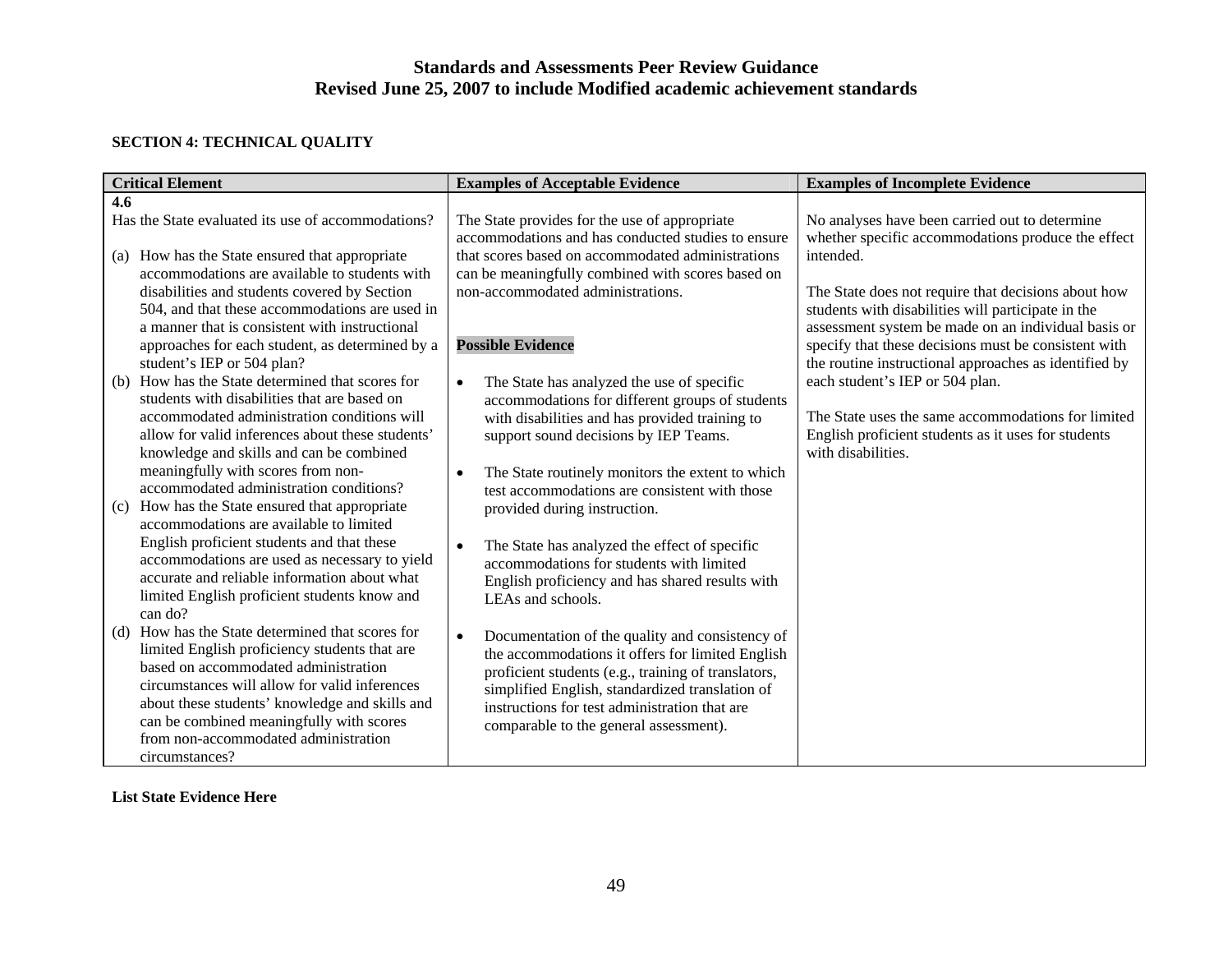| Section 5: Alignment of Academic Content Standards, Academic Achievement Standards, |  |
|-------------------------------------------------------------------------------------|--|
| and Assessments                                                                     |  |

| Reference in NCLB legislation:  | Sec. $1111(b)(1)$ and |
|---------------------------------|-----------------------|
|                                 | 1111(b)(3)            |
| Reference in final regulations: | Sec. 200.2 and 200.3  |

# **Overview**

A State's system of standards and assessments will provide useful information for valid accountability decisions and educational improvement only to the extent that all components of this system are aligned. If a State's assessments do not adequately measure the knowledge and skills specified in the State's academic content standards, or if they measure something other than what these standards specify, it will be difficult to determine whether students have achieved the intended knowledge and skills. As a result, it will be difficult to make appropriate policy, program, and instructional decisions meant to improve students' achievement. Further, if a State's assessments do not include items that cover the full range of the State's academic achievement standards, it may be difficult to determine whether students have reached the level of proficiency these standards describe.

Alignment encompasses several dimensions; demonstrating that an assessment system is aligned with a State's standards requires more than simply determining whether all the items on the assessment can be matched to one or more standards or whether each of the academic content standards can be matched to one or more items in the assessments. *Alignment is more than this two-way process.* To ensure that its standards and assessments are aligned, a State needs to consider whether the assessments--

- o Cover the full range of content specified in the State's academic content standards, meaning that all of the standards are represented legitimately in the assessments; *and*
- o Measure both the content (what students know) and the process (what students can do) aspects of the academic content standards; *and*
- o Reflect the same degree and pattern of emphasis apparent in the academic content standards (e.g., if the academic content standards place a lot of emphasis on operations then so should the assessments); *and*
- o Reflect the full range of cognitive complexity and level of difficulty of the concepts and processes described, and depth represented, in the State's academic content standards, meaning that the assessments are as demanding as the standards; *and*
- o Yield results that represent all achievement levels specified in the State's academic achievement standards.

In addition to considering each of these aspects of alignment through a systematic development and review process, the State needs to also develop strategies for communicating to its education stakeholders how its standards and assessment are aligned. Parents, educators, and other stakeholders need to know how assessment results are related to content-based expectations in order to understand and use test information effectively.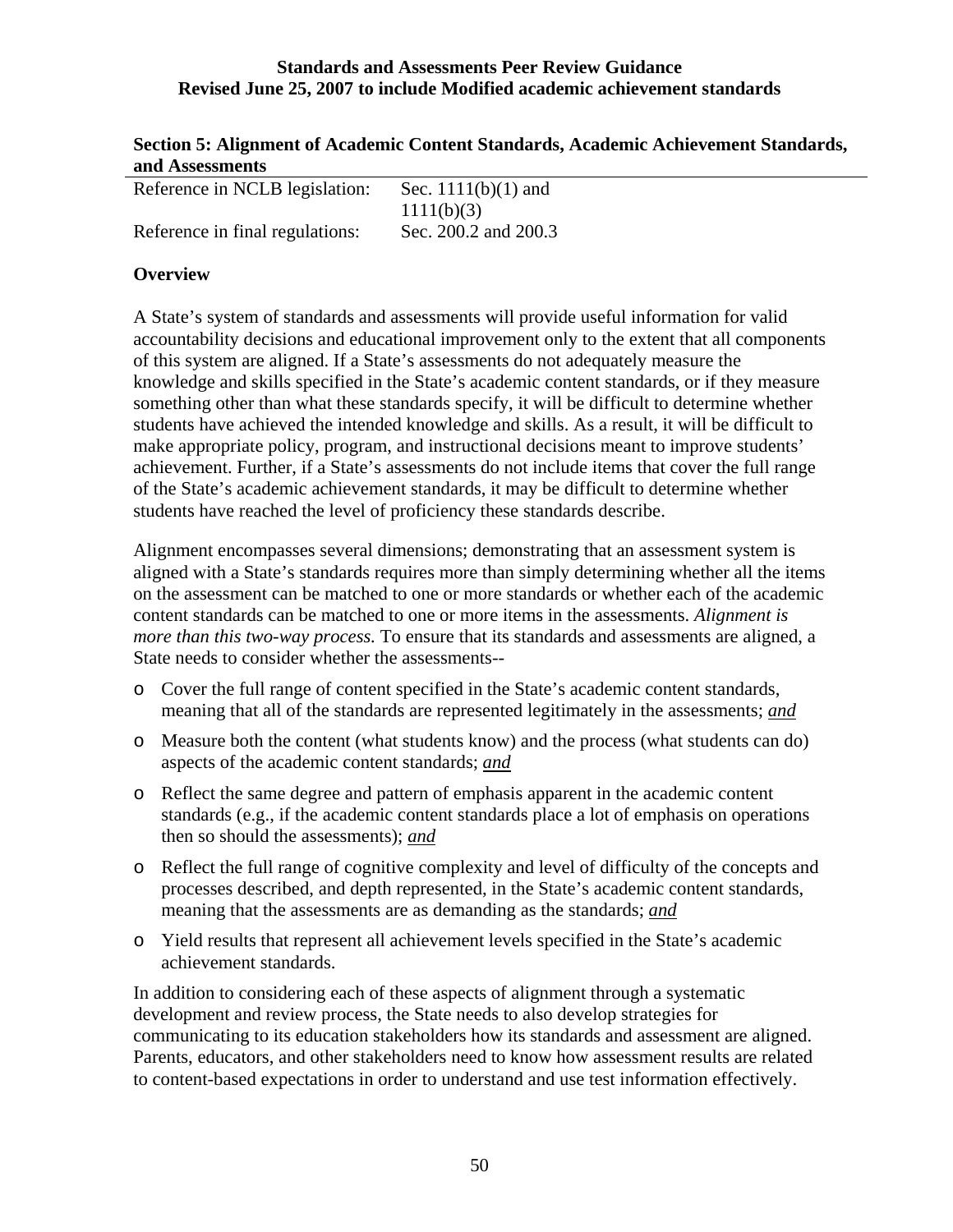Each State must present evidence that its assessment system is aligned to its standards. Some alignment evidence is generated in the test development process, and documentation of the steps taken to ensure that items were drafted to reflect the full range of the State standards is appropriate verification of efforts to attain alignment. In addition, final alignment of assessments and standards following full implementation should be confirmed using one of several procedures (for example, review and comment by external subjectmatter experts). Occasionally, documentation of alignment includes the process of reverification if changes in tests were made to improve alignment.

In recent years, several methods of evaluating alignment between standards and assessments have been developed. A summary and comparison of alignment models can be found on the Council of Chief State Officers website at:

# [http://www.ccsso.org/Projects/alignment\\_analysis/models/418.cfm](http://www.ccsso.org/Projects/alignment_analysis/models/418.cfm)

When documenting the comprehensive aspects of alignment between standards and the State assessment system, the State should describe--

- o The relationships between the structure of the standards and the structure of the assessments;
- o The rationale for the overall alignment strategy, including a rationale for any standards either not assessed or not reported as part of the State assessment;
- o The manner in which each standard is assessed, whether at the State, district, school, or classroom level;
- o The manner in which alternate assessments based on alternate achievement standards are linked to the State content standards; and
- o The type of information the State collects pertaining to each standard, and how the State monitors the quality of the assessment data collected at the local level, for all assessments that are part of the statewide system.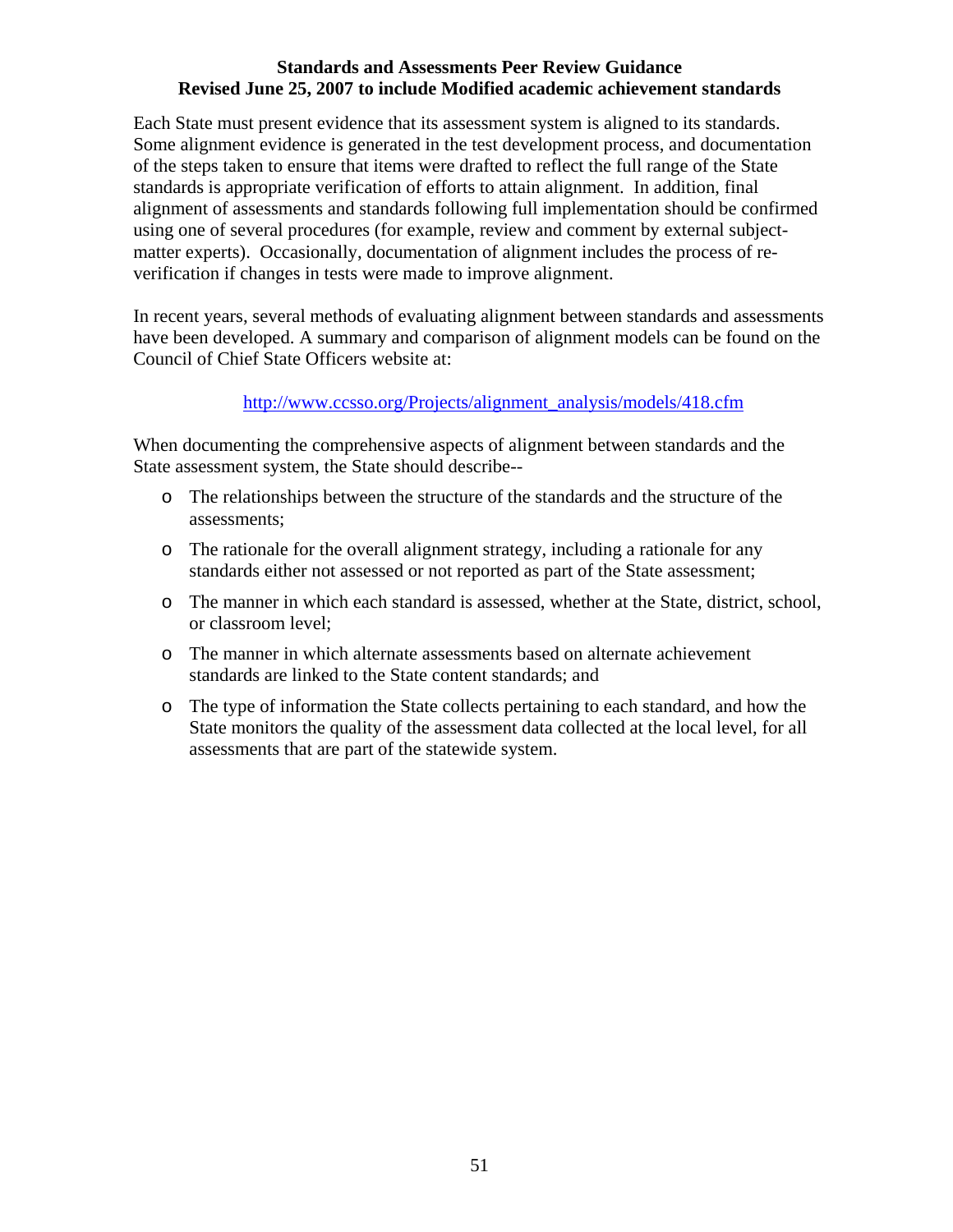#### **SECTION 5: ALIGNMENT**

| <b>Critical Element</b>                                                                                                                                                                                                                                                                                                                                                                                                                                                                                                                                                                                                                                                                                                                                                                                                                                                                                                          | <b>Examples of Acceptable Evidence</b>                                                                                                                                                                                                                                                                                                                                                                                                                                                                                                                                                                                                                                                                                                                                                                                                                                                                                                                                                                                                                                                              | <b>Examples of Incomplete Evidence</b>                                                                                                                                                                                                                                                                                                                                                                                                          |
|----------------------------------------------------------------------------------------------------------------------------------------------------------------------------------------------------------------------------------------------------------------------------------------------------------------------------------------------------------------------------------------------------------------------------------------------------------------------------------------------------------------------------------------------------------------------------------------------------------------------------------------------------------------------------------------------------------------------------------------------------------------------------------------------------------------------------------------------------------------------------------------------------------------------------------|-----------------------------------------------------------------------------------------------------------------------------------------------------------------------------------------------------------------------------------------------------------------------------------------------------------------------------------------------------------------------------------------------------------------------------------------------------------------------------------------------------------------------------------------------------------------------------------------------------------------------------------------------------------------------------------------------------------------------------------------------------------------------------------------------------------------------------------------------------------------------------------------------------------------------------------------------------------------------------------------------------------------------------------------------------------------------------------------------------|-------------------------------------------------------------------------------------------------------------------------------------------------------------------------------------------------------------------------------------------------------------------------------------------------------------------------------------------------------------------------------------------------------------------------------------------------|
| 5.1<br>Has the State outlined a coherent approach to<br>ensuring alignment between each of its assessments,<br>or combination of assessments, based on grade-level<br>achievement standards, and the academic content<br>standards and academic achievement standards the<br>assessment is designed to measure?<br>Has the State outlined a coherent approach to<br>ensuring alignment between each of its assessments,<br>or combination of assessments, based on modified<br>achievement standards and the academic content<br>standards and academic achievement standards the<br>assessment is designed to measure?<br>Has the State outlined a coherent approach to<br>ensuring alignment between each of its assessments,<br>or combination of assessments, based on alternate<br>achievement standards and the academic content<br>standards and academic achievement standards the<br>assessment is designed to measure? | The State has developed an assessment system<br>consistent with its academic content and<br>achievement standards and is implementing on-<br>going quality control reviews to ensure that the<br>system remains fully aligned over time.<br><b>Possible Evidence</b><br>Detailed assessment specifications and a<br>$\bullet$<br>description of the process used to ensure that<br>full alignment is achieved initially and<br>maintained over time through quality control<br>reviews.<br>Descriptions of the internal and external<br>$\bullet$<br>groups involved in the State's alignment<br>process.<br>Reports of independent alignment studies (i.e.,<br>$\bullet$<br>conducted by an entity other than the State or<br>its assessment contractor) and evidence of a<br>systematic process for addressing any gaps or<br>weaknesses identified in these studies.<br>"Extended" standards communicate the<br>$\bullet$<br>relationship between the State's academic<br>content standards and the content of the<br>alternate assessment based on alternate<br>academic achievement standards. | The State accepts its contractor's assurance as its<br>sole evidence of alignment.<br>The State has studied whether all of the items on its<br>assessments match its academic content standards<br>but has not conducted studies to ensure that all of its<br>academic content standards are reflected by items on<br>its assessments.<br>The State has conducted alignment studies for some,<br>but not all, of the assessments in its system. |
|                                                                                                                                                                                                                                                                                                                                                                                                                                                                                                                                                                                                                                                                                                                                                                                                                                                                                                                                  | If the State has multiple assessments within<br>$\bullet$<br>one grade level in reading/language arts or<br>mathematics, the State has tapped all content<br>sub-domains. The State is implementing a                                                                                                                                                                                                                                                                                                                                                                                                                                                                                                                                                                                                                                                                                                                                                                                                                                                                                               |                                                                                                                                                                                                                                                                                                                                                                                                                                                 |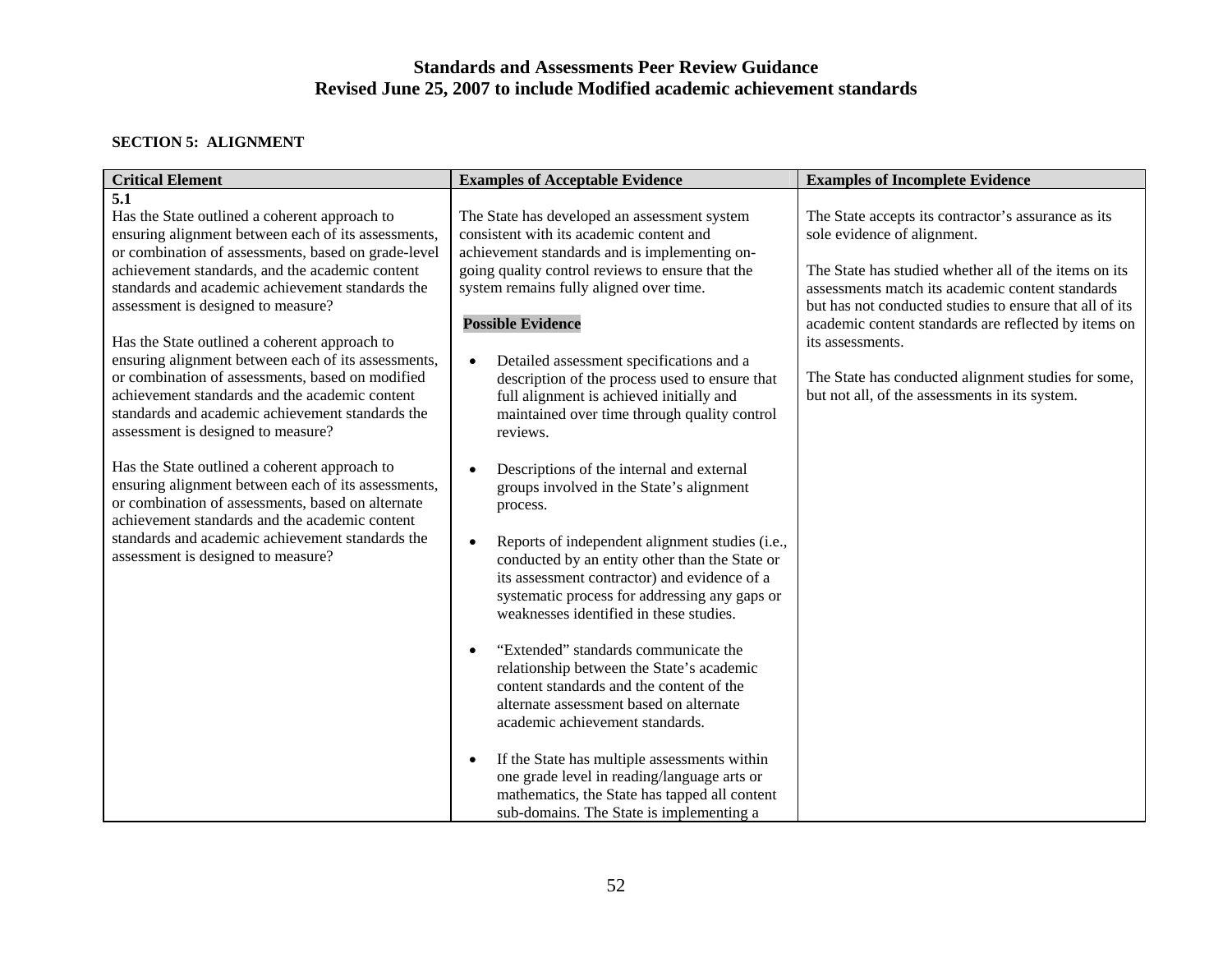| series of studies to ensure that this<br>combination is aligned to the full scope of the |  |
|------------------------------------------------------------------------------------------|--|
| c<br>domain.                                                                             |  |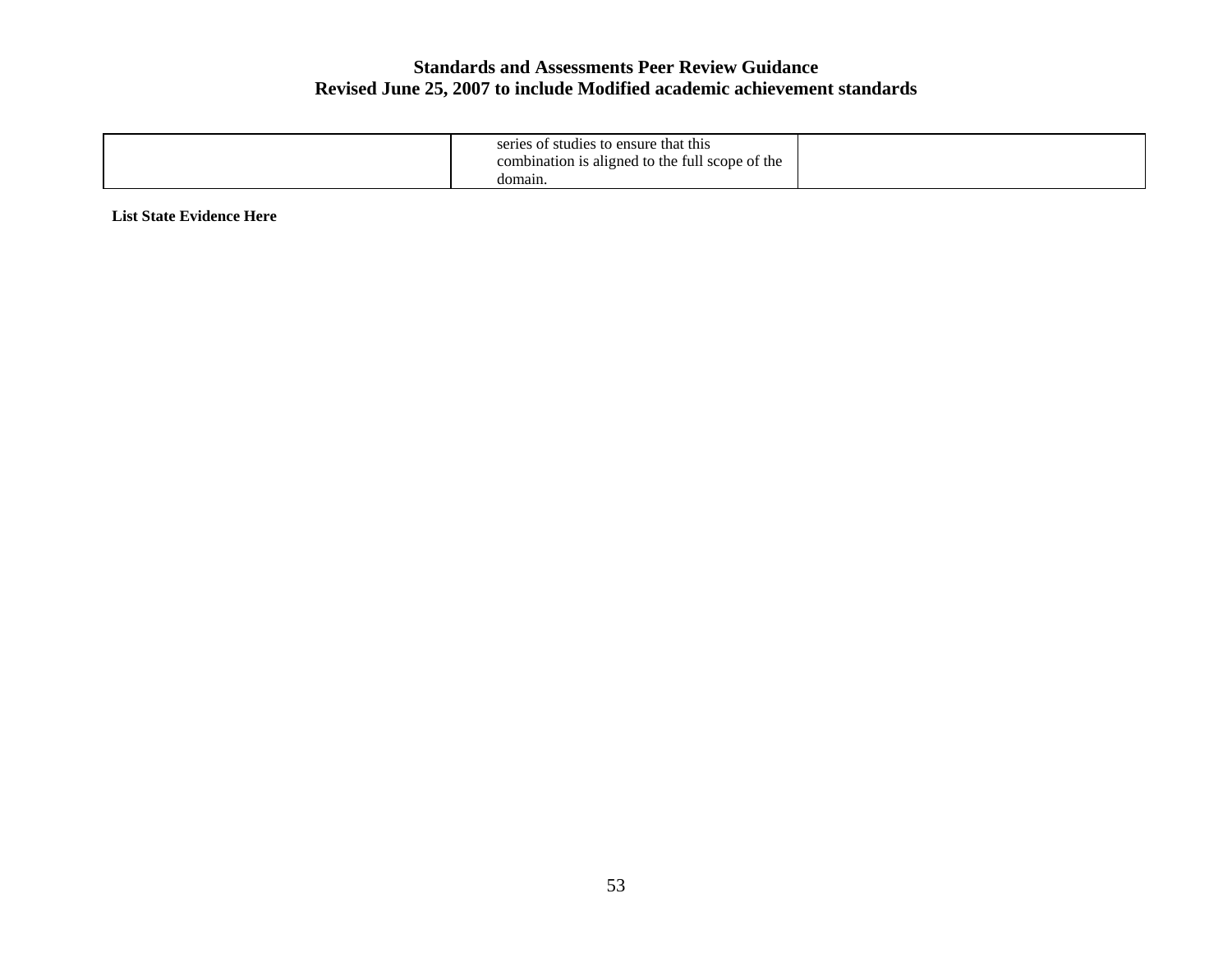#### **SECTION 5: ALIGNMENT**

| <b>Critical Element</b>                                                                                                                                                                                           | <b>Examples of Acceptable Evidence</b>                                                                                                                                                                                                                                          | <b>Examples of Incomplete Evidence</b>                                                                                                                               |
|-------------------------------------------------------------------------------------------------------------------------------------------------------------------------------------------------------------------|---------------------------------------------------------------------------------------------------------------------------------------------------------------------------------------------------------------------------------------------------------------------------------|----------------------------------------------------------------------------------------------------------------------------------------------------------------------|
| $\overline{5.2}$<br>Are the assessments and the standards aligned                                                                                                                                                 | The State's assessment plan, assessment blueprints,                                                                                                                                                                                                                             | The State makes an assertion of comprehensiveness                                                                                                                    |
| comprehensively, meaning that the assessments<br>reflect the full range of the State's academic content<br>standards? Are the assessments as cognitively                                                          | and/or item/task specifications describe how all<br>content standards are assessed and how the domain<br>is sampled to lead to valid inferences about student                                                                                                                   | without documentation matching both assessments<br>to standards and standards to assessments.                                                                        |
| challenging as the standards? Are the assessments<br>and standards aligned to measure the depth of the<br>standards? Does the assessment reflect the degree of                                                    | performance on the standards, individually and in<br>the aggregate. The State has evidence that (a) the<br>full scope of the standards and their differential                                                                                                                   | The State's assessments do not appear to measure<br>the more challenging aspects of its standards.                                                                   |
| cognitive complexity and level of difficulty of the<br>concepts and processes described in the standards?                                                                                                         | emphases are reflected in the plan/blueprints/<br>specifications and that (b) the assessments match<br>the plan/blueprints/specifications. Impartial experts                                                                                                                    | The State's assessment items measure higher-order<br>thinking, but do not measure all of the standards that<br>call for higher-order thinking.                       |
| If the State has implemented an alternate assessment<br>based on modified academic achievement standards.<br>does the assessment reflect the full range of the                                                    | were involved in this process.<br><b>Possible Evidence</b>                                                                                                                                                                                                                      | The State has developed modified academic<br>achievement standards in science, but the test on                                                                       |
| State's academic content standards for the grade(s)<br>tested? What changes in cognitive complexity or<br>difficulty, if any, have been made for assessments<br>based on modified academic achievement standards? | Detailed assessment specifications and a<br>$\bullet$<br>description of the process that was used to<br>ensure that the State's assessment system<br>reflects the full range of content and level of                                                                            | which they are based is not aligned with the State's<br>academic content standards in science for the grade<br>span tested.                                          |
| If the State has implemented an alternate assessment<br>based on alternate academic achievement standards,<br>does the assessment show a clear link to the content                                                | challenge specified in its academic content<br>standards as well as the range of performance<br>indicated in its academic achievement<br>standards.                                                                                                                             | The alternate assessment based on modified<br>academic achievement standards is aligned to<br>"extended standards" rather than the grade-level<br>content standards. |
| standards for the grade in which the students tested<br>are enrolled although the grade-level content may be<br>reduced in depth, breadth or complexity or modified<br>to reflect pre-requisite academic skills?  | For an alternate assessment based on modified<br>$\bullet$<br>academic achievement standards, the State<br>provides a comparison with the general<br>assessment to illustrate the similarity of content<br>covered and changes made to the cognitive<br>challenge of the items. | The alternate assessment based on alternate<br>academic achievement standards is limited to<br>kindergarten content.                                                 |
|                                                                                                                                                                                                                   | Reports of independent alignment studies and<br>$\bullet$<br>evidence of a systematic process for addressing<br>any gaps or weaknesses identified in these<br>studies.                                                                                                          |                                                                                                                                                                      |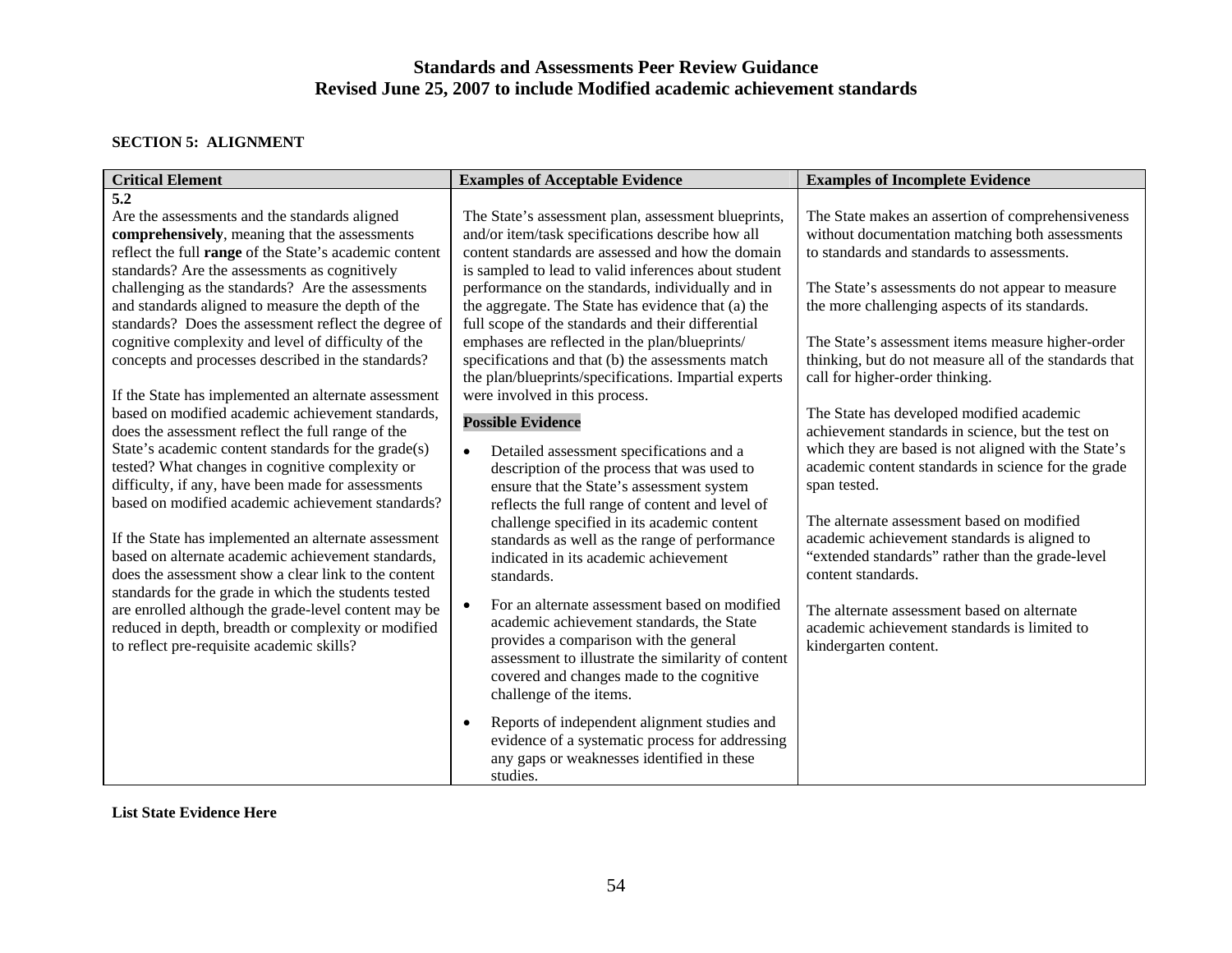#### **SECTION 5: ALIGNMENT**

| <b>Critical Element</b>                           | <b>Examples of Acceptable Evidence</b>               | <b>Examples of Incomplete Evidence</b>              |
|---------------------------------------------------|------------------------------------------------------|-----------------------------------------------------|
| 5.3                                               |                                                      |                                                     |
| Are the assessments and the standards aligned in  | The State's assessments reflect both the content and | Items on the State's assessments address only       |
| terms of both content (knowledge) and process     | the process dimensions of the academic content       | content dimensions of the State's standards and not |
| (how to do it), as necessary, meaning that the    | standards. These assessments are designed in a way   | the process or skill dimensions in these standards. |
| assessments measure what the standards state      | that will allow students to demonstrate content      |                                                     |
| students should both know and be able to do?      | knowledge through activities described in the        |                                                     |
|                                                   | standards.                                           |                                                     |
| What changes in test structure or format, if any, |                                                      |                                                     |
| have been made for assessments based on modified  | <b>Possible Evidence</b>                             |                                                     |
| academic achievement standards?                   |                                                      |                                                     |
|                                                   | Detailed assessment specifications and a             |                                                     |
|                                                   | description of the process used to ensure that its   |                                                     |
|                                                   | assessment system reflects both the content and      |                                                     |
|                                                   | the processes and skills specified in its            |                                                     |
|                                                   | academic content standards.                          |                                                     |
|                                                   |                                                      |                                                     |
|                                                   | Reports of independent alignment studies and         |                                                     |
|                                                   | evidence of a systematic process for addressing      |                                                     |
|                                                   | any gaps or weaknesses identified in these           |                                                     |
|                                                   | studies.                                             |                                                     |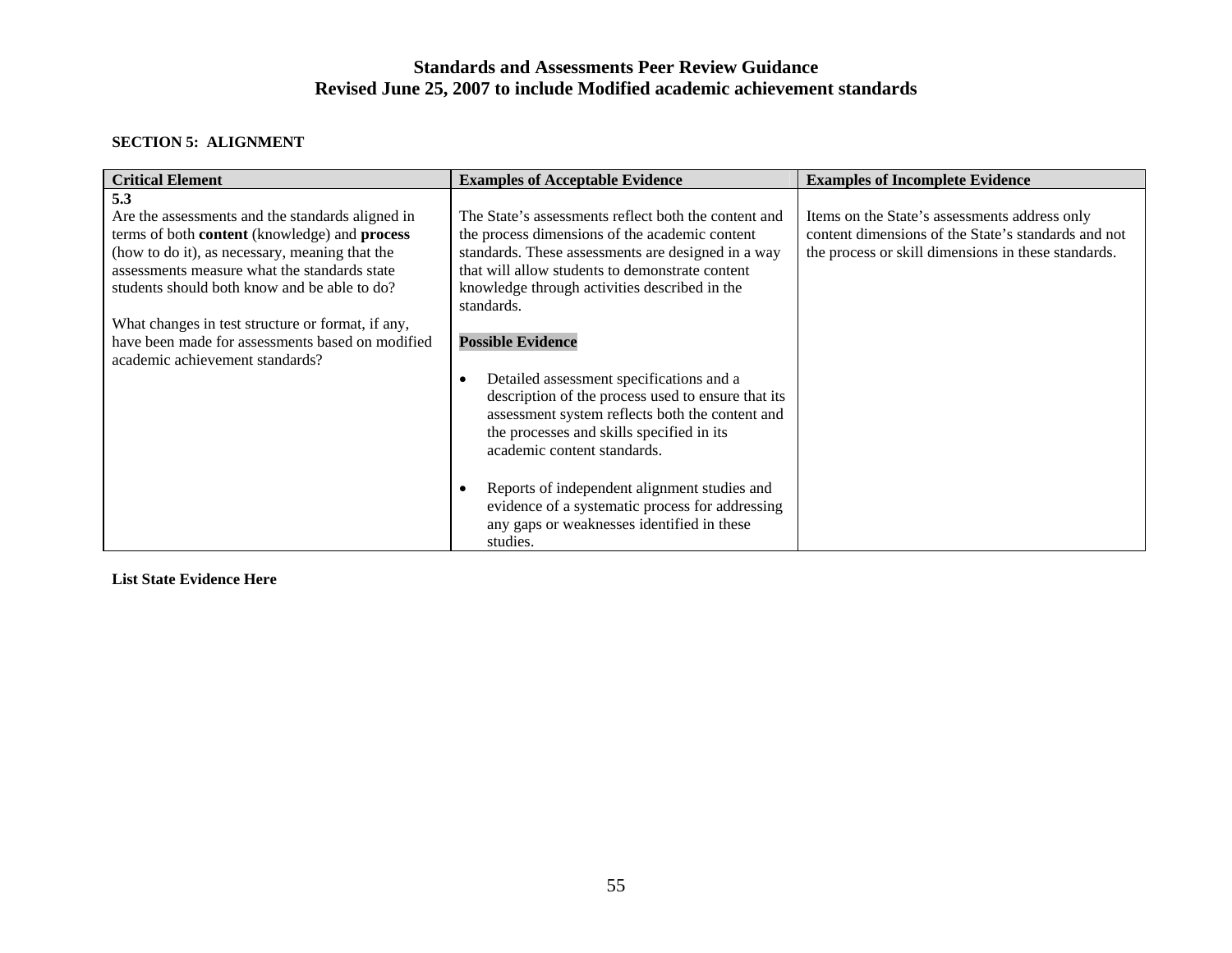#### **SECTION 5: ALIGNMENT**

| <b>Critical Element</b>                                                                                                                                                                                                                           | <b>Examples of Acceptable Evidence</b>                                                                                                                                                                                       | <b>Examples of Incomplete Evidence</b>                                                                                                     |
|---------------------------------------------------------------------------------------------------------------------------------------------------------------------------------------------------------------------------------------------------|------------------------------------------------------------------------------------------------------------------------------------------------------------------------------------------------------------------------------|--------------------------------------------------------------------------------------------------------------------------------------------|
| 5.4<br>Do the general assessments and alternate<br>assessments based on modified achievement<br>standards if any, reflect the same <b>degree and</b><br><b>pattern of emphasis</b> as are reflected in the State's<br>academic content standards? | The number of score points in content sub-domains<br>on the State's assessment is consistent with the<br>representation of these sub-domains in the State's<br>academic content standards.<br><b>Possible Evidence</b>       | One or more sub-domains in the State's academic<br>content standards are under- or over-represented by<br>score points on its assessments. |
|                                                                                                                                                                                                                                                   | Detailed assessment specifications and a<br>description of the process used to ensure that its<br>assessment system reflects the degree and<br>patterns of emphasis that are specified in its<br>academic content standards. |                                                                                                                                            |
|                                                                                                                                                                                                                                                   | Reports of independent alignment studies and<br>evidence of a systematic process for addressing<br>any gaps or weaknesses identified in these<br>studies.                                                                    |                                                                                                                                            |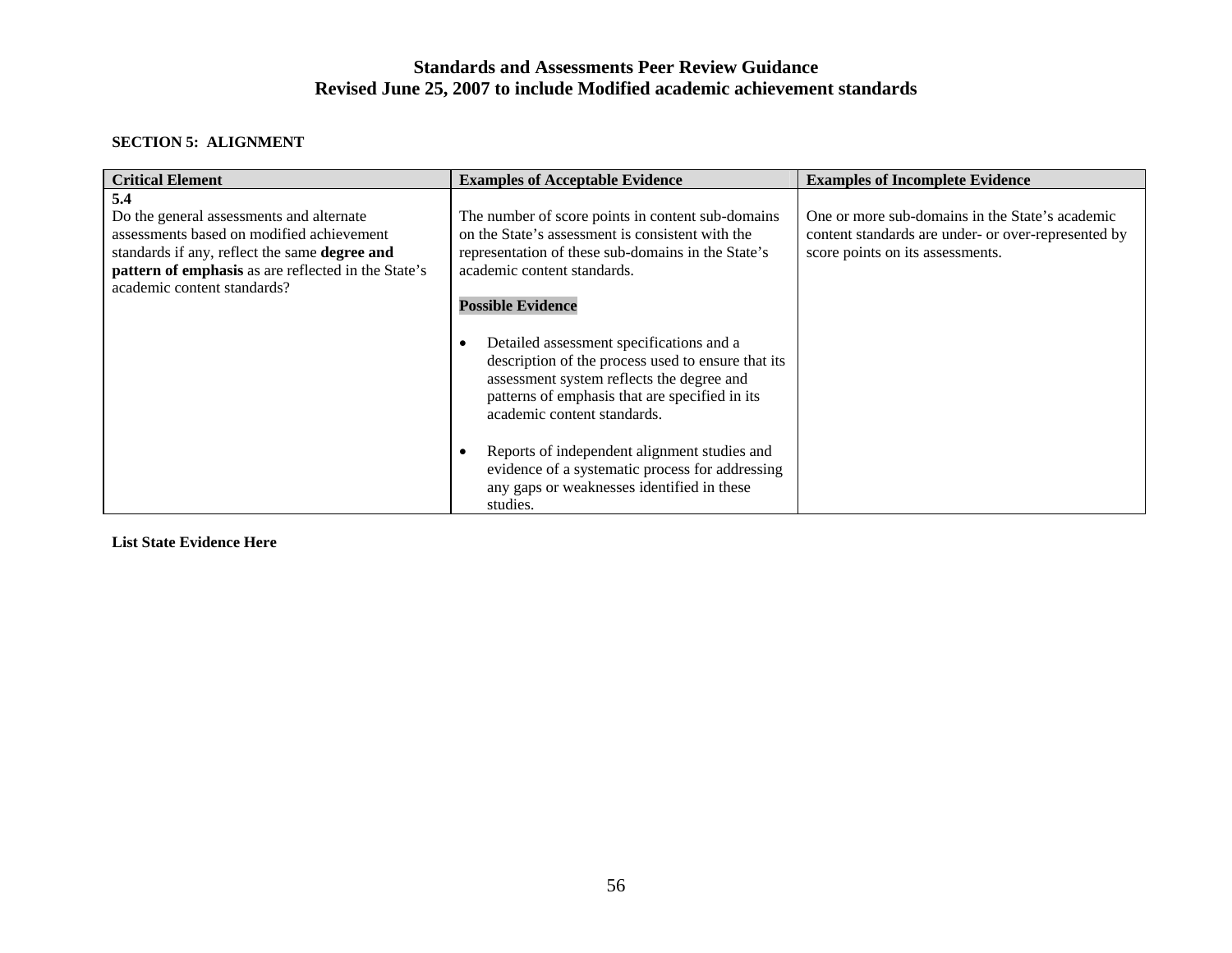#### **SECTION 5: ALIGNMENT**

| <b>Critical Element</b>                                                                                                                        | <b>Examples of Acceptable Evidence</b>                                                                                                                                                                                        | <b>Examples of Incomplete Evidence</b>                                                                              |
|------------------------------------------------------------------------------------------------------------------------------------------------|-------------------------------------------------------------------------------------------------------------------------------------------------------------------------------------------------------------------------------|---------------------------------------------------------------------------------------------------------------------|
| 5.5<br>Do the assessments yield scores that reflect the full<br>range of achievement implied by the State's<br>academic achievement standards? | The State's assessments have sufficient items at<br>each level to permit students to demonstrate the full<br>range of the State's academic achievement<br>standards.<br><b>Possible Evidence</b>                              | The items do not reflect the full range of<br>achievement implied by the State's academic<br>achievement standards. |
|                                                                                                                                                | Detailed assessment specifications and a<br>$\bullet$<br>description of the process used to ensure that its<br>assessment system reflects the full range of<br>achievement described in its academic<br>achievement standards |                                                                                                                     |
|                                                                                                                                                | Reports of independent alignment studies and<br>evidence of a systematic process for addressing<br>any gaps or weaknesses identified in these<br>studies.                                                                     |                                                                                                                     |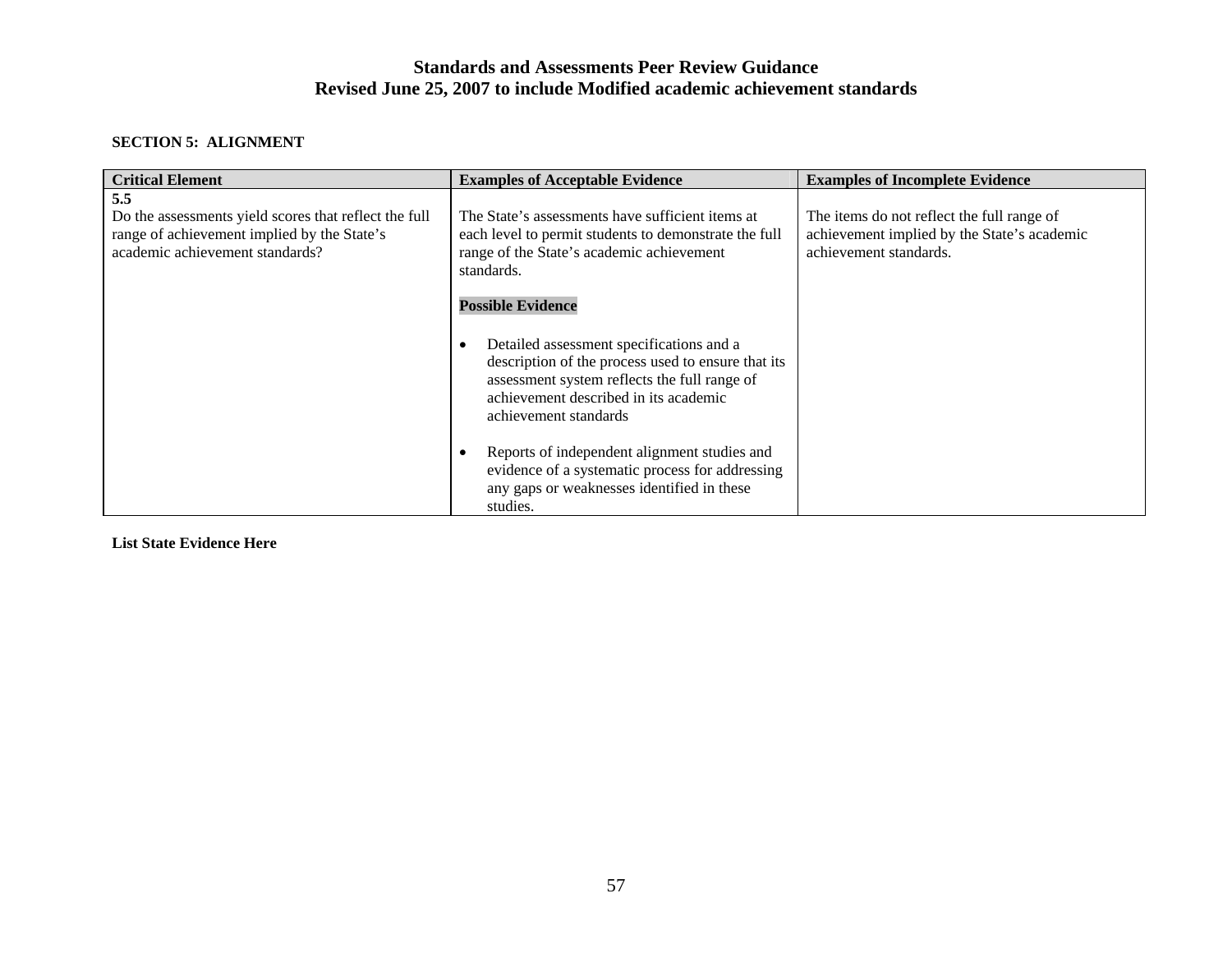#### **SECTION 5: ALIGNMENT**

| <b>Critical Element</b>                                                                                                        | <b>Examples of Acceptable Evidence</b>                                                                                                                                                                                      | <b>Examples of Incomplete Evidence</b>                                                                                                                           |
|--------------------------------------------------------------------------------------------------------------------------------|-----------------------------------------------------------------------------------------------------------------------------------------------------------------------------------------------------------------------------|------------------------------------------------------------------------------------------------------------------------------------------------------------------|
| 5.6<br>Assessment results must be expressed in terms of the<br>achievement standards, not just scale scores or<br>percentiles. | The State has designed reports and communicated<br>assessment results in terms of its achievement<br>standards.                                                                                                             | The State provides no information about the<br>alignment of its standards and assessments for<br>educators, parents, or the public. Results are                  |
|                                                                                                                                | The State's assessments yield scores that are clearly<br>aligned with the State's academic content standards                                                                                                                | expressed only as percentiles or normal curve<br>equivalents.                                                                                                    |
|                                                                                                                                | at the domain and/or sub-domain levels.<br><b>Possible Evidence</b>                                                                                                                                                         | The State indicates or implies that there really is no<br>easy way for teachers or the public to see whether or<br>how well the assessments are aligned with the |
|                                                                                                                                | Examples of existing documents, such as web<br>pages, brochures, guidelines, or media reports,<br>designed to communicate the alignment<br>between the standards and assessments to all<br>members of the school community. | standards.                                                                                                                                                       |
|                                                                                                                                | Brochure for parents explains the meaning of<br>modified academic achievement standards in<br>terms of the grade-level skills represented at<br>each achievement level.                                                     |                                                                                                                                                                  |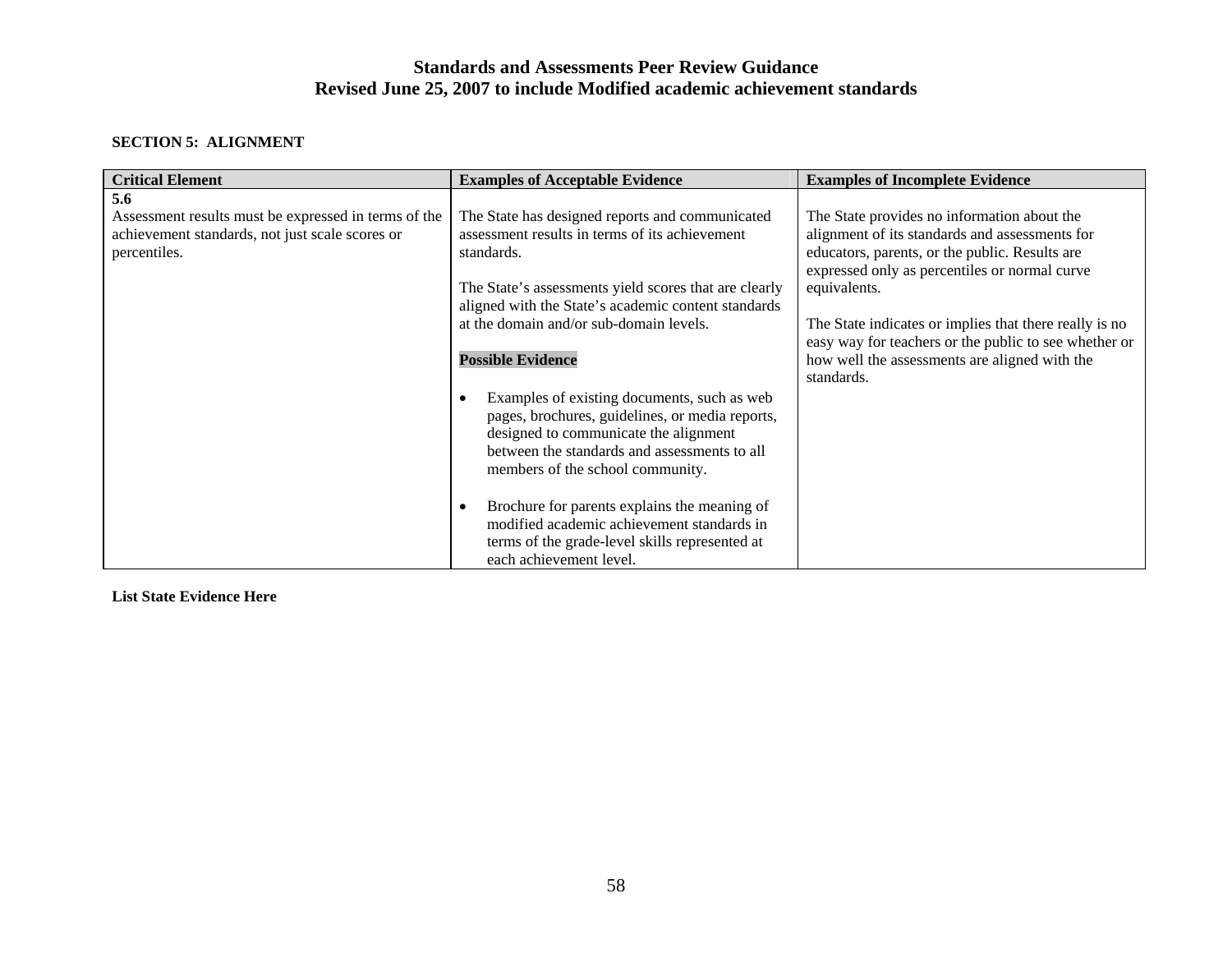#### **SECTION 5: ALIGNMENT**

| <b>Critical Element</b>                                                                                                                    | <b>Examples of Acceptable Evidence</b>                                                                                                                                                                                                               | <b>Examples of Incomplete Evidence</b>                                                                                                                                                                                                                           |
|--------------------------------------------------------------------------------------------------------------------------------------------|------------------------------------------------------------------------------------------------------------------------------------------------------------------------------------------------------------------------------------------------------|------------------------------------------------------------------------------------------------------------------------------------------------------------------------------------------------------------------------------------------------------------------|
| 5.7<br>What ongoing procedures does the State use to<br>maintain and improve alignment between the<br>assessments and standards over time? | The State has used the information gained through<br>its series of alignment studies to eliminate gaps and<br>weaknesses in alignment and is implementing a plan<br>for continuous quality review to maintain alignment<br>over time.                | The State has not implemented strategies, such as<br>adding items to the assessment, adding multiple<br>measures, adding a writing test, or adopting the<br>longer version of a test, to address the gaps and<br>weaknesses identified in its alignment studies. |
|                                                                                                                                            | <b>Possible Evidence</b><br>Documentation of independent alignment<br>studies.                                                                                                                                                                       |                                                                                                                                                                                                                                                                  |
|                                                                                                                                            | If any independent alignment studies reveal<br>gaps or weaknesses in the alignment of the<br>State's assessments and standards, existing<br>written documentation describing the State's<br>systematic process for addressing these<br>deficiencies. |                                                                                                                                                                                                                                                                  |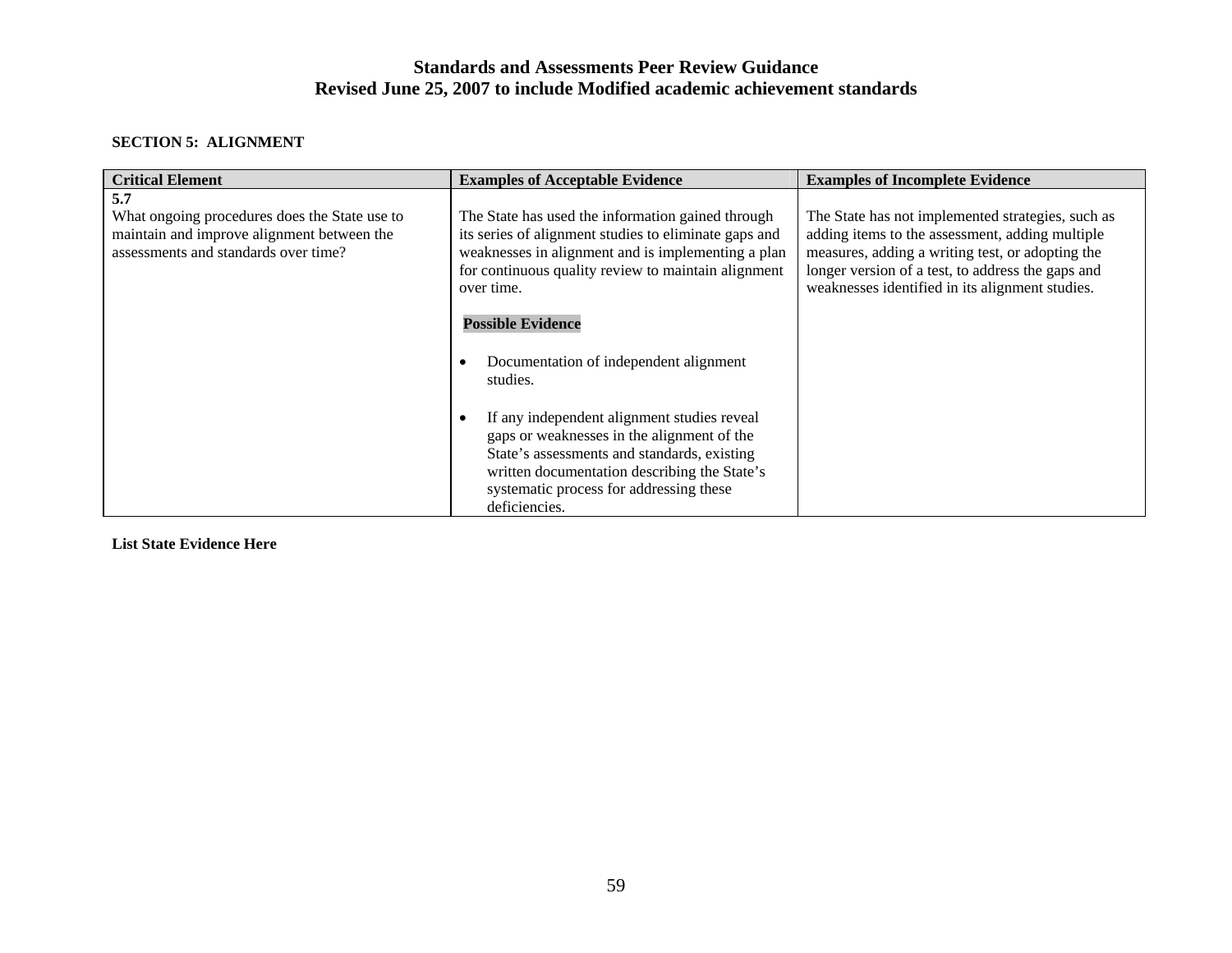<span id="page-62-0"></span>

|  | Section 6: Inclusion of all students in the assessment system |
|--|---------------------------------------------------------------|
|  |                                                               |

|                                 | Decubil vi microsión of an stauchos in the assessment t |
|---------------------------------|---------------------------------------------------------|
| Reference in NCLB legislation:  | Sec. $1111(b)(1)$ , (3)                                 |
| Reference in final regulations: | Sec. 200.1, 200.2, 200.6                                |

## **Overview**

 $\overline{a}$ 

Just as its title indicates, one of the fundamental principles of NCLB is the inclusion of *all* students in a State's system of standards, assessments, and accountability. By excluding any student or group of students from its assessment system, a State suggests that its high expectations apply only to some, but not all, students.

For some students with disabilities and for students who are not yet proficient in English, participation in the State's assessment system may require special considerations.<sup>[3](#page-62-0)</sup> In all cases, however, decisions must be made regarding how an individual student will participate in the assessment system, not whether the student will participate.

To ensure that all students can participate fully in its assessment system, a State must provide the following assessment options:

- o The general grade-level assessment (available to limited English proficient students and students with disabilities).
- o The general grade-level assessment with approved accommodations that support valid results (available to limited English proficient students and students with disabilities).
- o One or more alternate assessments, which may include any of the following:
	- An alternate assessment that is aligned with the State's academic content standards and based on grade-level academic achievement standards (available to limited English proficient students and students with disabilities).
	- An alternate assessment that is aligned with the States grade-level academic content standards and based on modified academic achievement standards (limited to students with disabilities who meet the State-defined eligibility criteria).
	- An alternate assessment that is based on alternate academic achievement standards (limited to students with the most significant cognitive disabilities).

Implementation of these options will require States to identify the needs of its special student populations so that it can appropriately address these needs. For example, for students who are visually- or hearing-impaired, the State needs to make available appropriate accommodations that will allow these students to demonstrate what they know and can do, as well as develop a system for ensuring that these accommodations are selected and used appropriately. For students with limited English proficiency, the State must offer accommodations including, to the extent practicable, native-language assessments designed

 $3$  For LEP students who have been in schools in the U.S. for less than 12 months, regulations permit the State to substitute participation in the State's English proficiency test for participation in the grade-level reading/language arts test for one year only. (72 FR 54188, (Sept. 13, 2006)).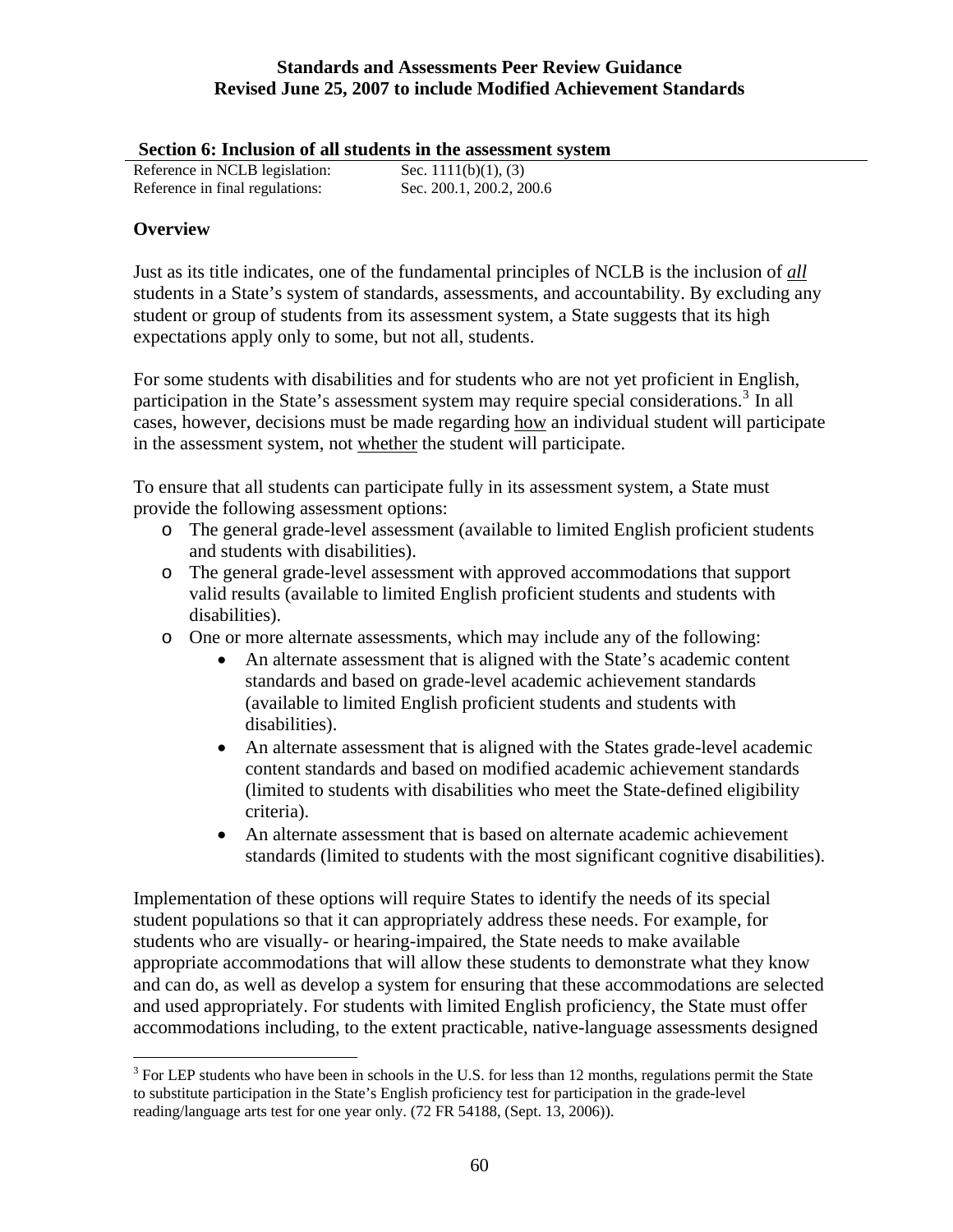to ensure that these students have an opportunity to demonstrate their academic knowledge and skills based on grade-level standards.

In addition to addressing the needs of students with disabilities and students with limited English proficiency, a State must take steps to ensure the participation of all migrant, otherwise mobile, and homeless students in its assessment system. This includes the accurate identification of migrant students and policies requiring assessment of all students, regardless of how long these students have been enrolled in the State.

It is important to note that, as States continue to improve alignment between standards and assessments, the use of universal design principles holds great promise for designing and aligning standards, curriculum, instructional materials and strategies. Assessments that are designed to be valid and accessible for the widest possible range of students may help all students, particularly students with cognitive disabilities, and would reduce the need for accommodations.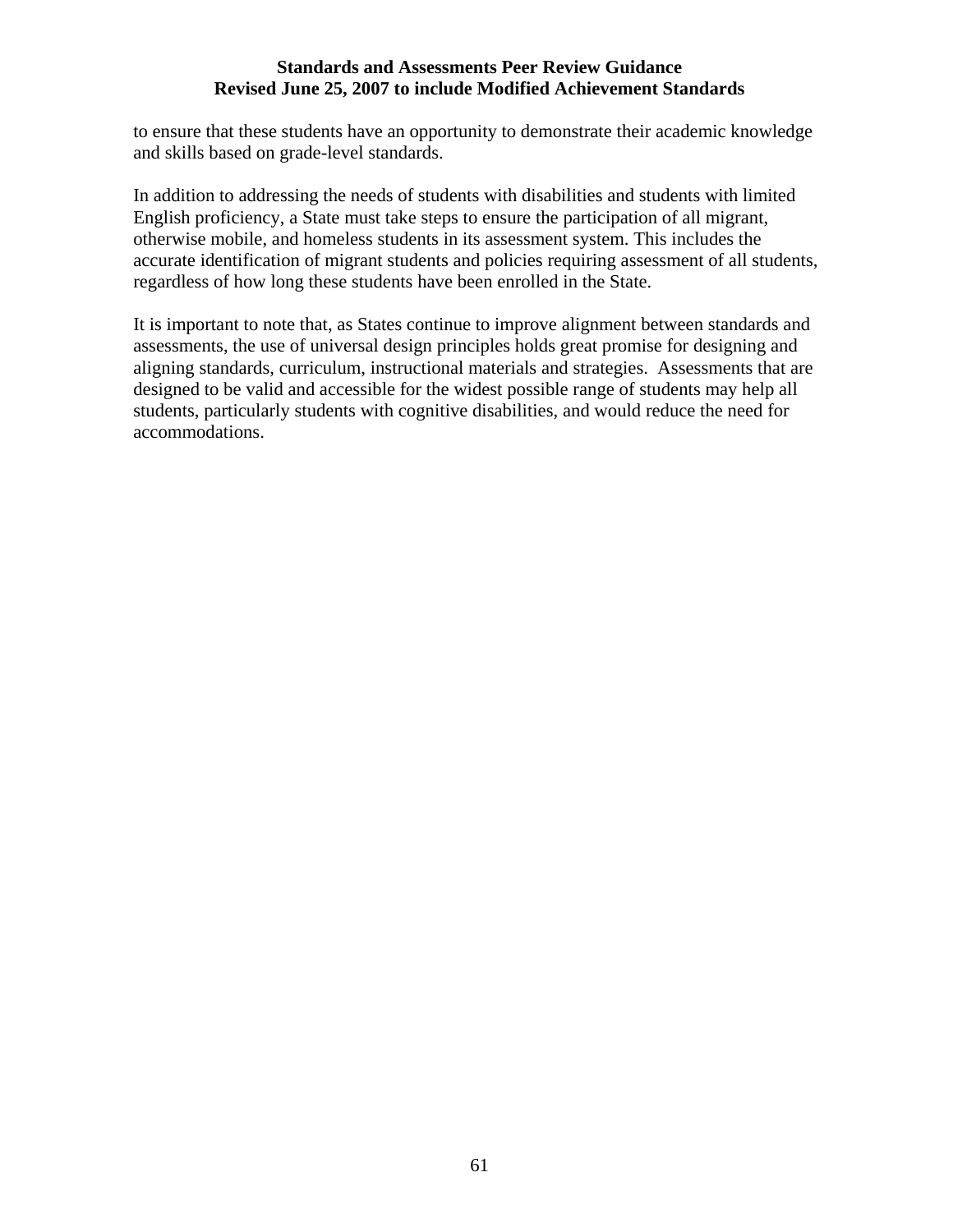#### **SECTION 6: INCLUSION**

| <b>Critical Element</b>                                                                                                                                                                                                                                                                                                                                                                                                                                        | <b>Examples of Acceptable Evidence</b>                                                                                                                                                                                                                                                                                                                                                                                                                                                                                                                                                                                                                             | <b>Examples of Incomplete Evidence</b>                                                                                                                           |
|----------------------------------------------------------------------------------------------------------------------------------------------------------------------------------------------------------------------------------------------------------------------------------------------------------------------------------------------------------------------------------------------------------------------------------------------------------------|--------------------------------------------------------------------------------------------------------------------------------------------------------------------------------------------------------------------------------------------------------------------------------------------------------------------------------------------------------------------------------------------------------------------------------------------------------------------------------------------------------------------------------------------------------------------------------------------------------------------------------------------------------------------|------------------------------------------------------------------------------------------------------------------------------------------------------------------|
| 6.1<br>1. Do the State's participation data indicate that all<br>students in the tested grade levels or grade ranges<br>are included in the assessment system (e.g., students<br>with disabilities, students with limited English<br>proficiency, economically disadvantaged students,<br>race/ethnicity, migrant students, homeless students,<br>$etc.$ )?                                                                                                    | The State has documented its total and subgroup<br>enrollments in each of the required grade levels or<br>grade ranges and calculates its participation rates as<br>a proportion of students assessed to students<br>enrolled during the test administration period.<br><b>Possible Evidence</b>                                                                                                                                                                                                                                                                                                                                                                   | The State does not offer participation data for all<br>students.<br>The State provides participation data for assessments<br>that do not meet NCLB requirements. |
| 2. Does the State report separately the number and<br>percent of students with disabilities assessed on the<br>regular assessment without accommodations, on the<br>regular assessment with accommodations, on an<br>alternate assessment against grade-level standards,<br>and, if applicable, on an alternate assessment against<br>alternate achievement standards and/or on an<br>alternate assessment against modified academic<br>achievement standards? | Reports that specify the participation rates and<br>$\bullet$<br>the method of calculations for all students and<br>for each subgroup in the assessment system.<br>Report that shows that 100% of students with<br>$\bullet$<br>disabilities are taking the general assessment or<br>an alternate assessment.<br>Curriculum guides that inform educators about<br>$\bullet$<br>the inclusion of students with disabilities in<br>general assessments, with or without<br>accommodations, or alternate assessments based<br>on grade-level standards, or, if the State allows<br>it, alternate assessments based on alternate or<br>modified achievement standards. |                                                                                                                                                                  |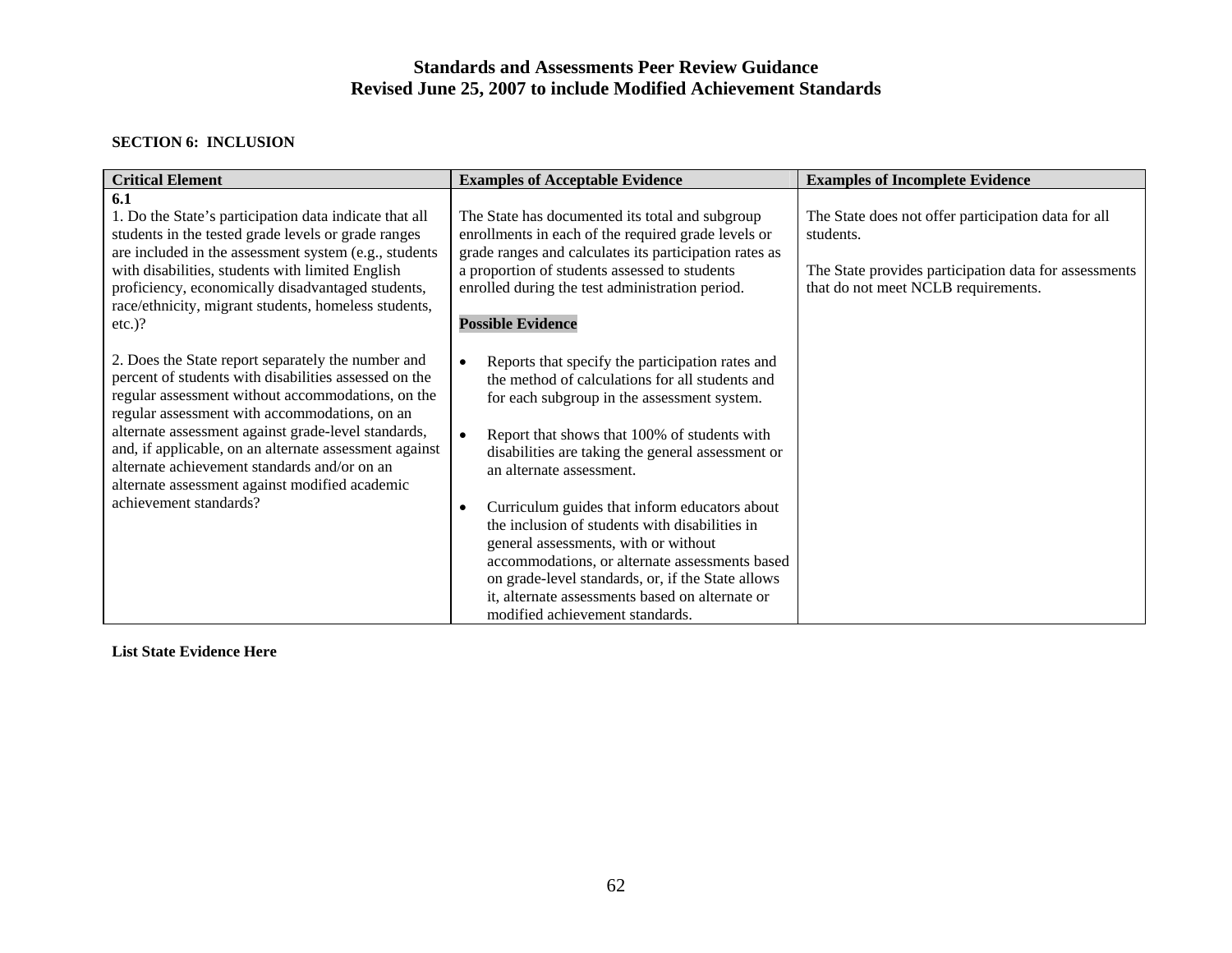#### **SECTION 6: INCLUSION**

| <b>Critical Element</b>                                                                                                                                                                                                                                                                                                                                                                                                                                                                                                                                                                                                                                                                                                                                                                                                                                       | <b>Examples of Acceptable Evidence</b>                                                                                                                                                                                                                                                                                                                                                                                                                                                                                                                                                                                                                                                                                                                                                                                                               | <b>Examples of Incomplete Evidence</b>                                                                                                                                                                                                                                            |
|---------------------------------------------------------------------------------------------------------------------------------------------------------------------------------------------------------------------------------------------------------------------------------------------------------------------------------------------------------------------------------------------------------------------------------------------------------------------------------------------------------------------------------------------------------------------------------------------------------------------------------------------------------------------------------------------------------------------------------------------------------------------------------------------------------------------------------------------------------------|------------------------------------------------------------------------------------------------------------------------------------------------------------------------------------------------------------------------------------------------------------------------------------------------------------------------------------------------------------------------------------------------------------------------------------------------------------------------------------------------------------------------------------------------------------------------------------------------------------------------------------------------------------------------------------------------------------------------------------------------------------------------------------------------------------------------------------------------------|-----------------------------------------------------------------------------------------------------------------------------------------------------------------------------------------------------------------------------------------------------------------------------------|
| 6.2                                                                                                                                                                                                                                                                                                                                                                                                                                                                                                                                                                                                                                                                                                                                                                                                                                                           |                                                                                                                                                                                                                                                                                                                                                                                                                                                                                                                                                                                                                                                                                                                                                                                                                                                      |                                                                                                                                                                                                                                                                                   |
| 1. What guidelines does the State have in place for<br>including all students with disabilities in the<br>assessment system?<br>(a) Has the State developed, disseminated<br>information on, and promoted use of<br>appropriate accommodations to increase the<br>number of students with disabilities who are<br>tested against academic achievement standards<br>for the grade in which they are enrolled?<br>Has the State ensured that general and special<br>(b)<br>education teachers and other appropriate staff<br>know how to administer assessments, including<br>making use of accommodations, for students<br>with disabilities and students covered under<br>Section 504?                                                                                                                                                                        | The State provides clear, written guidelines to all<br>LEAs concerning how to appropriately include <i>all</i><br>students with disabilities in the assessment system.<br>This statement specifies that decisions about how to<br>include students with disabilities (i.e., whether a<br>student takes the general assessment without<br>accommodations, the general assessment with<br>accommodations, an alternate assessment based on<br>grade-level achievement standards, an alternate<br>assessment based on modified achievement<br>standards, or an alternate assessment based on<br>alternate achievement standards) must be made on<br>an individual basis. Further, decisions about how a<br>student will participate must be consistent with the<br>routine instructional approaches as identified by<br>each student's IEP or 504 plan. | The State does not provide clear, written guidelines<br>to all LEAs on how to maximize inclusion of<br>students with disabilities in its assessment system.<br>The State allows some students with disabilities to<br>be exempted from participating in the assessment<br>system. |
| 2. If the State has approved/adopted modified or<br>alternate academic achievement standards for certain<br>students with disabilities, what guidelines does the<br>State have in place for placing those students in the<br>appropriate assessment?<br>(a) Has the State developed clear guidelines for IEP<br>Teams to apply in determining which students<br>with disabilities are eligible to be assessed<br>based on modified or alternate academic<br>achievement standards?<br>Has the State informed IEP Teams that students<br>(b)<br>eligible to be assessed based on alternate or<br>modified academic achievement standards may<br>be from any of the disability categories listed in<br>the IDEA?<br>Has the State provided IEP Teams with a clear<br>(c)<br>explanation of the differences between<br>assessments based on grade-level academic | <b>Possible Evidence</b><br>The State's guidelines, as communicated to<br>$\bullet$<br>LEAs, provide for the inclusion of all students<br>with disabilities in the assessment system,<br>consistent with the requirements listed in this<br>element.<br>State guidelines that include all required<br>components for implementation of modified or<br>alternate achievement standards have been<br>disseminated to LEAs.                                                                                                                                                                                                                                                                                                                                                                                                                             |                                                                                                                                                                                                                                                                                   |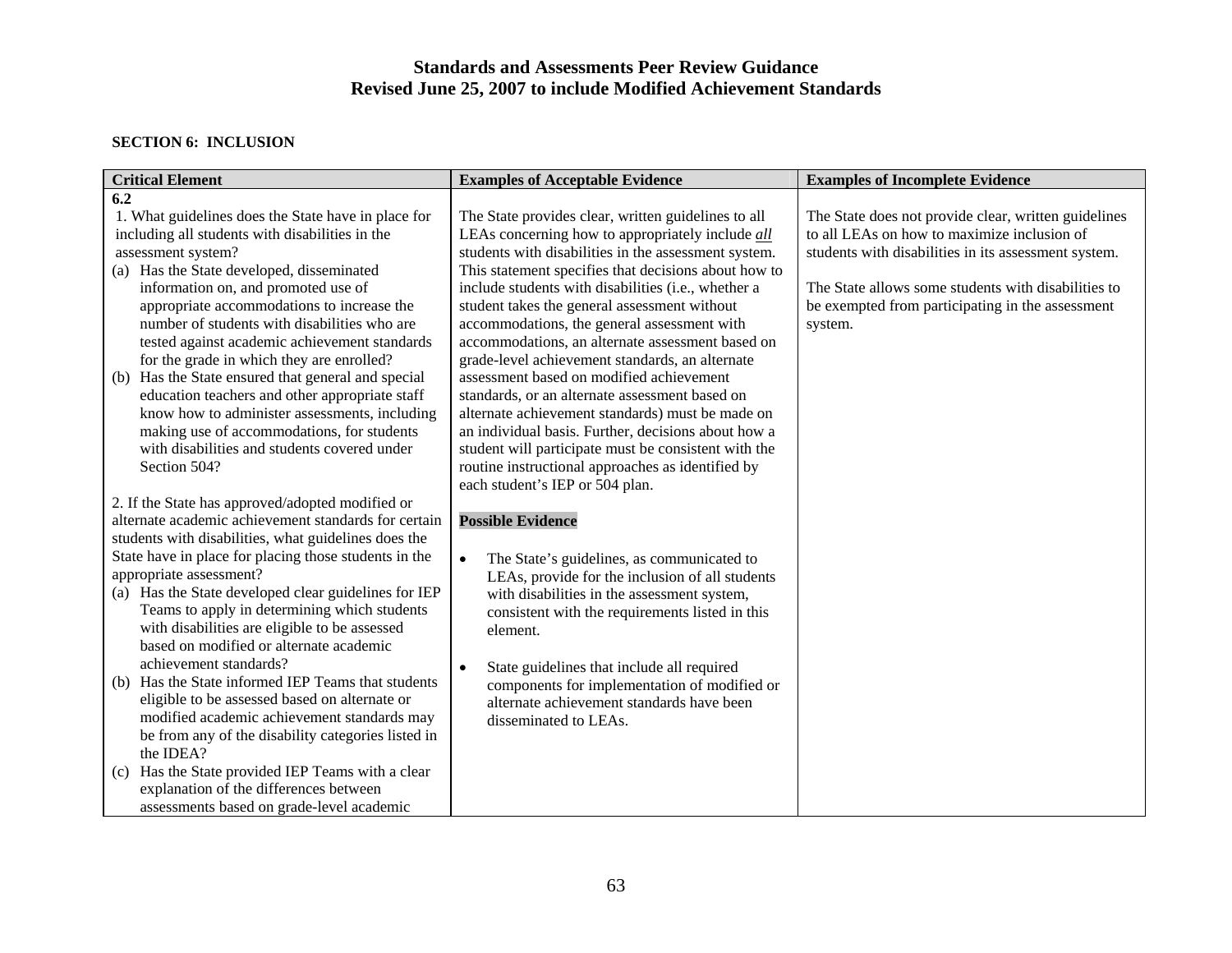| achievement standards and those based on<br>modified or alternate academic achievement<br>standards, including any effects of State and<br>local policies on the student's education<br>resulting from taking an alternate based on<br>alternate or modified standards?<br>Has the State ensured that parents are informed<br>(d)<br>that their child's achievement will be based on<br>modified or alternate academic achievement<br>standards and of any possible consequences<br>resulting from LEA or State policy (e.g.,<br>ineligibility for a regular high school diploma)?                                                                                                                                                                                                                                                                                  |  |
|---------------------------------------------------------------------------------------------------------------------------------------------------------------------------------------------------------------------------------------------------------------------------------------------------------------------------------------------------------------------------------------------------------------------------------------------------------------------------------------------------------------------------------------------------------------------------------------------------------------------------------------------------------------------------------------------------------------------------------------------------------------------------------------------------------------------------------------------------------------------|--|
| 3. If the State has adopted modified academic<br>achievement standards, do the guidelines include all<br>required components?                                                                                                                                                                                                                                                                                                                                                                                                                                                                                                                                                                                                                                                                                                                                       |  |
| (a) Criteriafor IEP Teams to use to determine<br>which students with disabilities are eligible to<br>be assessed based on modified academic<br>achievement standards that include, at a<br>minimum, each of the following?<br>The student's disability has precluded the<br>student from achieving grade-level<br>proficiency as demonstrated by objective<br>evidence of the student's academic<br>performance; and<br>The student's progress to date in response<br>to appropriate instruction, including special<br>education and related services designed to<br>address the student's individual needs, is<br>such that, even if significant growth occurs,<br>the IEP Team is reasonably certain that the<br>student will not achieve grade-level<br>proficiency within the year covered by the<br>student's IEP; and<br>The student's IEP goals for subjects |  |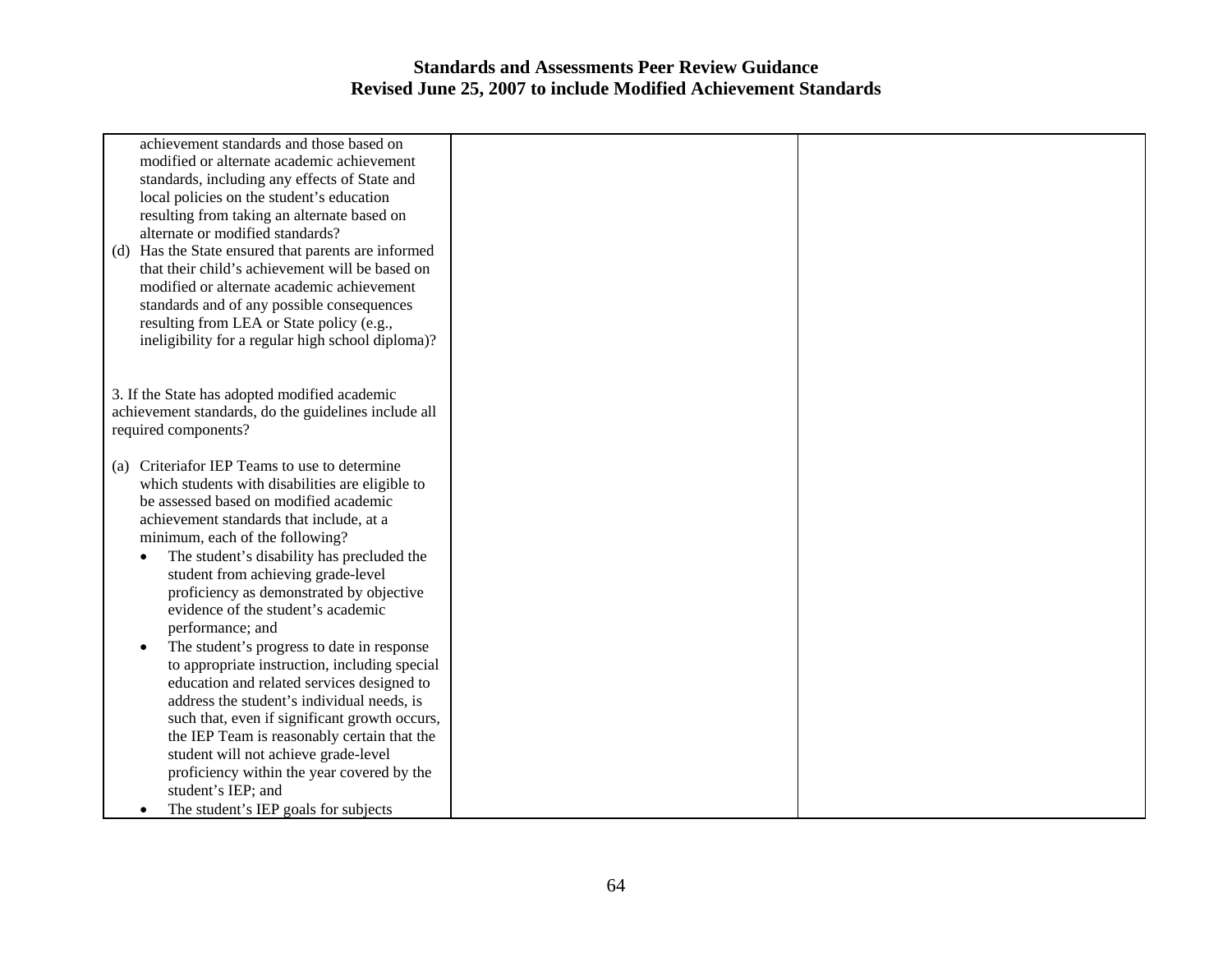| assessed by the statewide system are based             |  |
|--------------------------------------------------------|--|
| on the academic content standards for the              |  |
| grade in which the student is enrolled.                |  |
| (b) Has the State informed IEP Teams that a student    |  |
| may be assessed based on modified academic             |  |
| achievement standards in one or more subjects?         |  |
| Has the State established and monitored<br>(c)         |  |
| implementation of clear and appropriate                |  |
| guidelines for developing IEPs that include            |  |
| goals based on content standards for the grade         |  |
| in which a student is enrolled?                        |  |
| Has the State ensured that students who are<br>(d)     |  |
| assessed based on modified academic                    |  |
| achievement standards have access to the               |  |
| curriculum, including instruction, for the grade       |  |
| in which the students are enrolled?                    |  |
| Has the State ensured that students who take an<br>(e) |  |
| alternate assessment based on modified                 |  |
| academic achievement standards are not                 |  |
| precluded from attempting State diploma                |  |
| requirements?                                          |  |
| Has the State ensured annual IEP Team review<br>(f)    |  |
| of assessment decisions?                               |  |
|                                                        |  |
| 4. Has the State documented that students with the     |  |
| most significant cognitive disabilities are, to the    |  |
| extent possible, included in the general curriculum?   |  |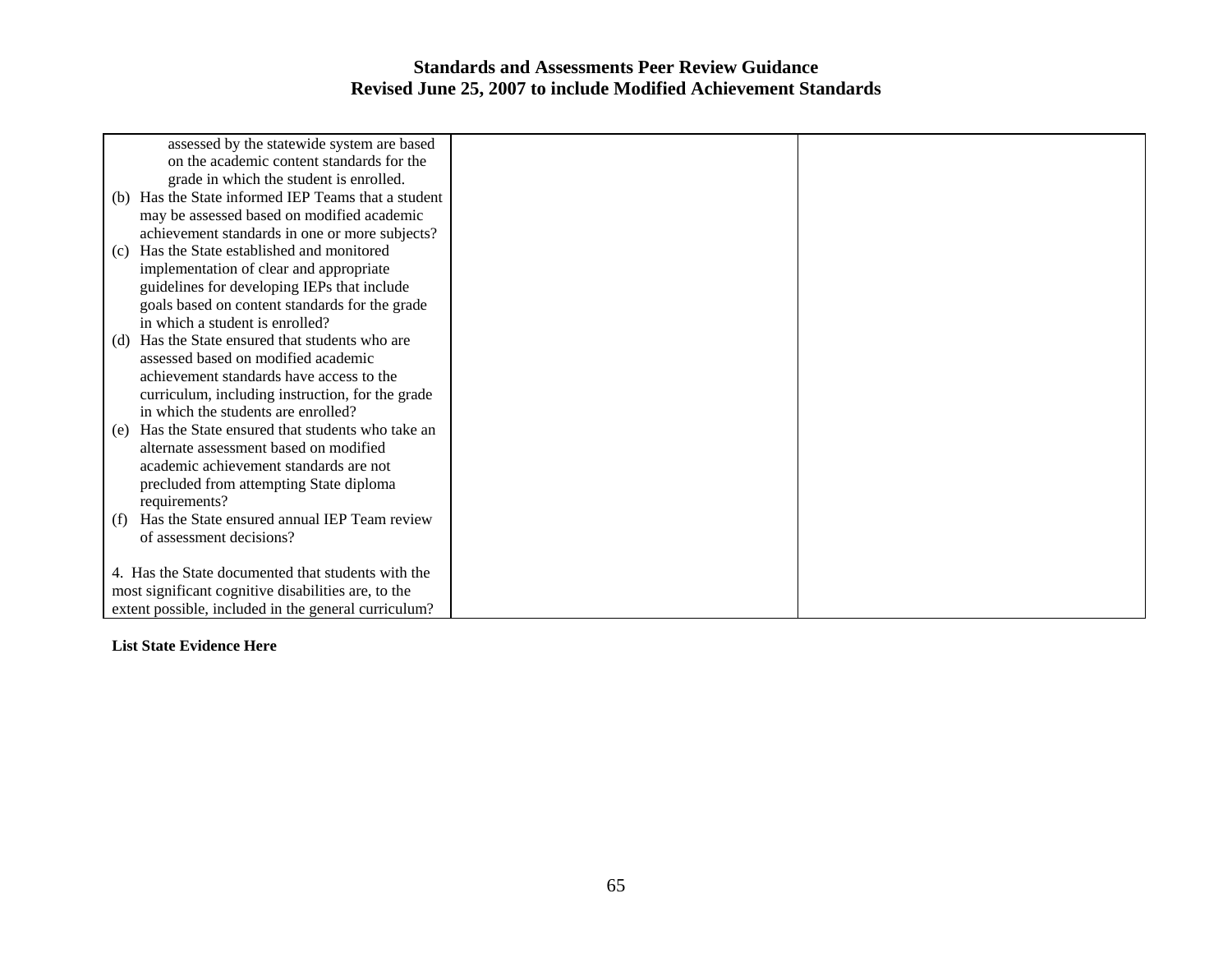#### **SECTION 6: INCLUSION**

| <b>Critical Element</b>                                                                                                                                                                                    | <b>Examples of Acceptable Evidence</b>                                                                                                                                                                                    | <b>Examples of Incomplete Evidence</b>                                                                                                                                                                        |
|------------------------------------------------------------------------------------------------------------------------------------------------------------------------------------------------------------|---------------------------------------------------------------------------------------------------------------------------------------------------------------------------------------------------------------------------|---------------------------------------------------------------------------------------------------------------------------------------------------------------------------------------------------------------|
| 6.3                                                                                                                                                                                                        |                                                                                                                                                                                                                           |                                                                                                                                                                                                               |
| What guidelines does the State have in place for<br>including all students with limited English<br>proficiency in the tested grades in the assessment<br>system?                                           | The State provides clear, written guidelines to all<br>LEAs concerning how to include <i>all</i> limited English<br>proficient students in the assessment system. These<br>guidelines specify that decisions about how to | The State does not provide clear, written guidelines<br>to all LEAs on how <i>all</i> limited English proficient<br>students are to be included in its assessment system.                                     |
| Has the State made available assessments, to the<br>(a)<br>extent practicable, in the language and form<br>most likely to yield accurate and reliable<br>information on what these students know and       | include limited English proficient students (i.e.,<br>whether a student takes the general assessment<br>without accommodations, or the general assessment<br>with accommodations) must be made on an<br>individual basis. | The State allows some limited English proficient<br>students who have attended schools in the US for<br>more than 12 months to be exempted from<br>participating in the assessment system.                    |
| can do?<br>Does the State require the participation of every<br>(b)<br>limited English proficient student in the<br>assessment system, unless a student has<br>attended schools in the US for less than 12 | The State provides an alternate assessment in<br>English aligned with grade-level standards for<br>limited English proficient students who have not yet<br>acquired a level of proficiency in English that would          | The State allows limited English proficient students<br>who have not been enrolled in its school system for<br>at least one year to be categorically exempted from<br>participation in the assessment system. |
| months, in which case the student may be<br>exempt from one administration of the State's<br>reading/language arts assessment?                                                                             | allow them to participate in the general assessment,<br>even with accommodations.<br><b>Possible Evidence</b>                                                                                                             | The State does not require decisions about how<br>limited English proficient students will participate in<br>the assessment system to be made on an individual                                                |
| Has the State adopted policies requiring limited<br>(c)<br>English proficient students to be assessed in<br>reading/language arts in English if they have                                                  | The State's guidelines, as communicated to<br>$\bullet$<br>LEAs, call for the inclusion of all limited<br>English proficient students in the State's                                                                      | basis.<br>The State does not offer assessments for limited                                                                                                                                                    |
| been enrolled in US schools for three<br>consecutive years or more?                                                                                                                                        | assessment system.                                                                                                                                                                                                        | English proficient students who have not yet<br>acquired a level of proficiency in English that would                                                                                                         |
|                                                                                                                                                                                                            | Existing written documentation describing the<br>form and content of any alternate assessments<br>for limited English proficient students, the                                                                            | allow them to participate in the general assessments,<br>even with accommodation.                                                                                                                             |
|                                                                                                                                                                                                            | process by which these assessments were<br>developed, and the process by which the State                                                                                                                                  |                                                                                                                                                                                                               |
|                                                                                                                                                                                                            | has ascertained the alignment of these<br>assessments with its academic content standards                                                                                                                                 |                                                                                                                                                                                                               |
|                                                                                                                                                                                                            | and academic achievement standards and                                                                                                                                                                                    |                                                                                                                                                                                                               |
|                                                                                                                                                                                                            | comparability of results with the general test.                                                                                                                                                                           |                                                                                                                                                                                                               |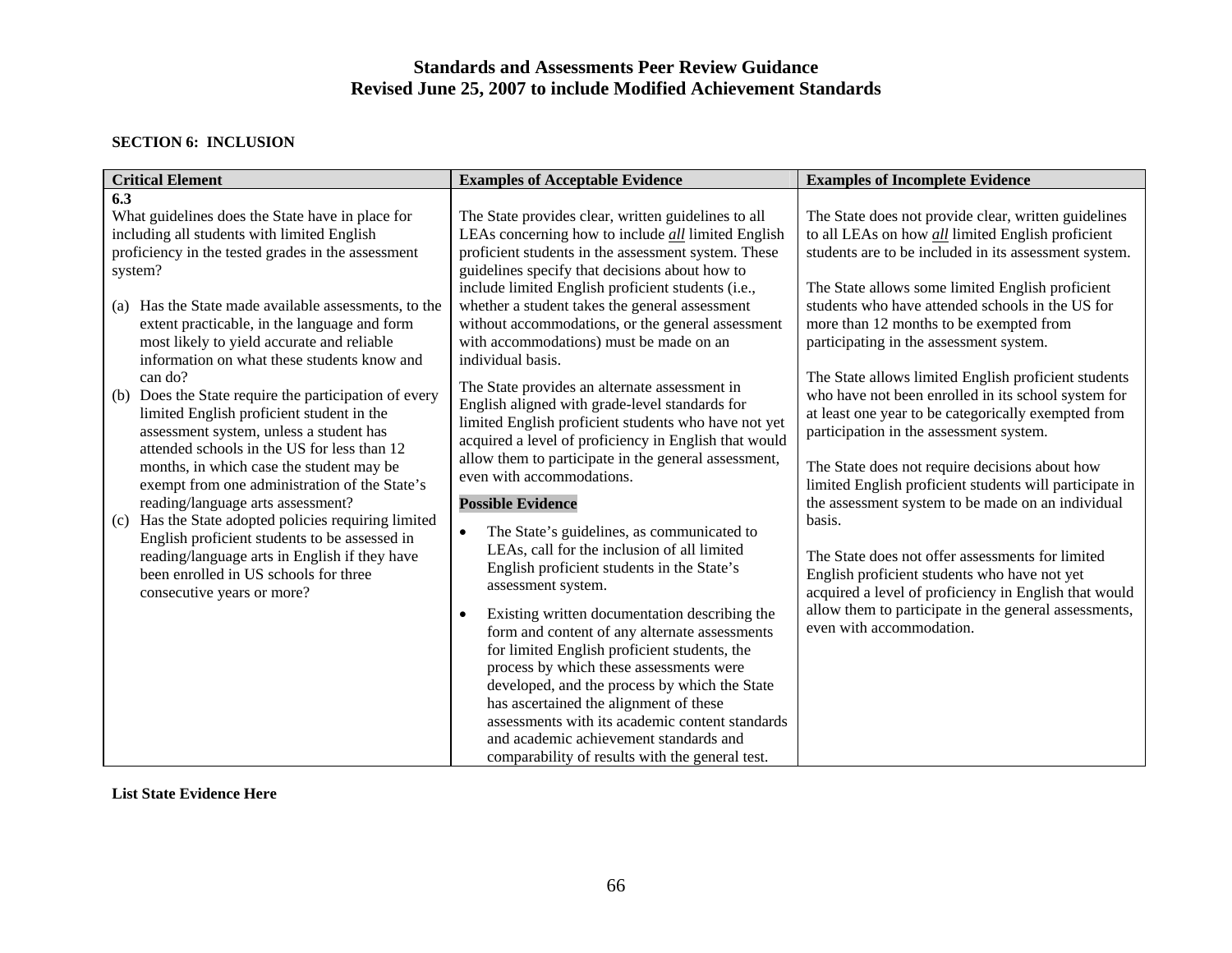#### **SECTION 6: INCLUSION**

| <b>Critical Element</b>                                                                                                                                                                                 | <b>Examples of Acceptable Evidence</b>                                                                                                                                                               | <b>Examples of Incomplete Evidence</b>                                                                                                                                                                               |
|---------------------------------------------------------------------------------------------------------------------------------------------------------------------------------------------------------|------------------------------------------------------------------------------------------------------------------------------------------------------------------------------------------------------|----------------------------------------------------------------------------------------------------------------------------------------------------------------------------------------------------------------------|
| 6.4<br>What policies and practices does the State have in<br>place to ensure the identification and inclusion of<br>migrant and other mobile students in the tested<br>grades in the assessment system? | The State provides clear, written guidelines to all<br>LEAs concerning how to identify and include all<br>migrant and other mobile students in its assessment<br>system.<br><b>Possible Evidence</b> | The State allows some migrant or other mobile<br>students to be exempted from participating in its<br>assessment system.<br>The State does not have a valid and reliable method<br>for identifying migrant students. |
|                                                                                                                                                                                                         | The State's guidelines, as communicated to<br>LEAs, for the inclusion of all migrant and other<br>mobile students in its assessment system.                                                          |                                                                                                                                                                                                                      |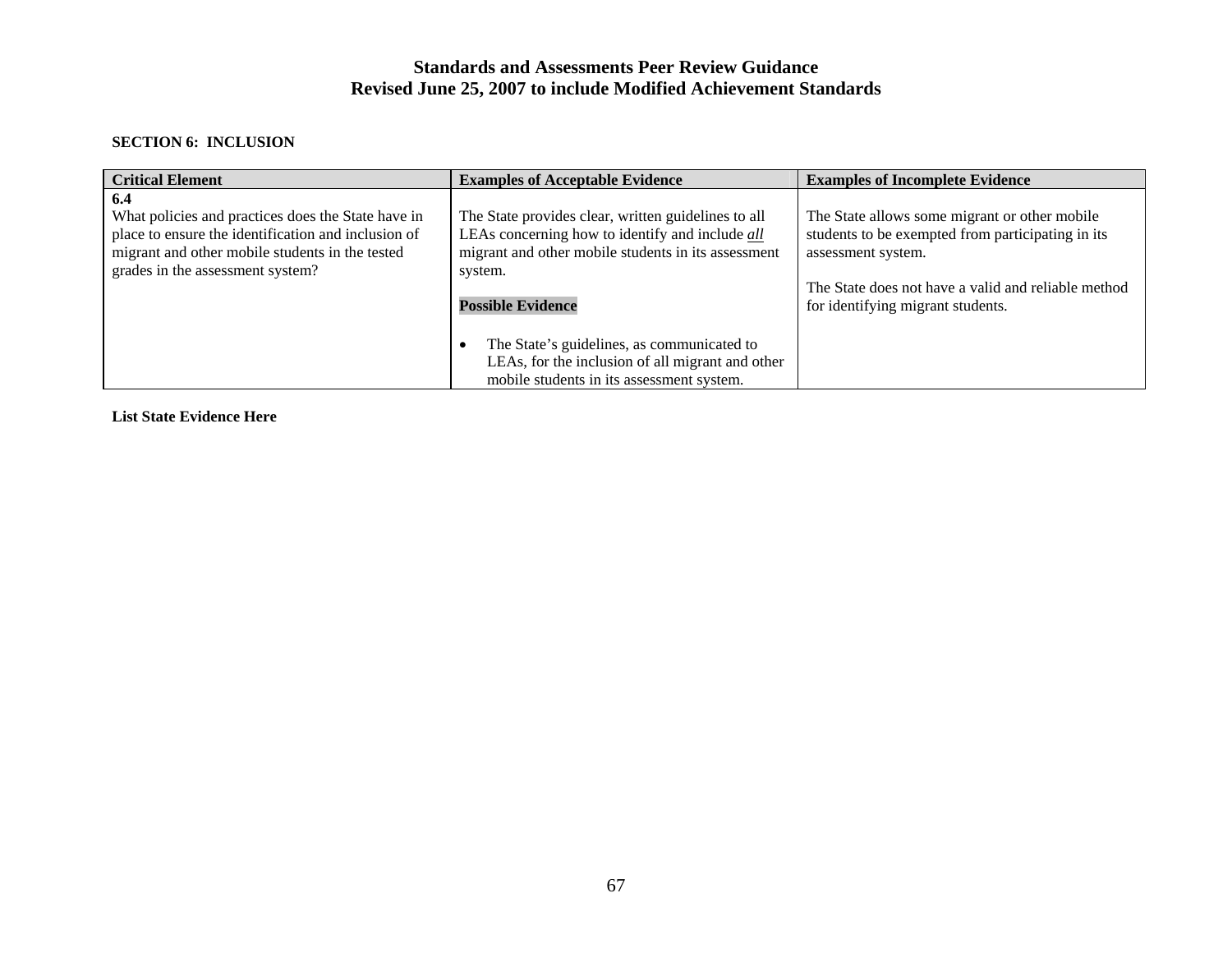| Section 7: An effective system of assessment reports |                   |
|------------------------------------------------------|-------------------|
| Reference in NCLB legislation:                       | Sec. $1111(b)(3)$ |
| Reference in final regulations:                      | Sec. 200.8        |

### **Overview**

A State's assessment reports represent the culmination of all other aspects of its standards and assessment system. In these reports, a parent, educator, or other stakeholder should find answers to questions about how well a student or group of students is achieving, as well as important information on how to improve achievement in the future.

NCLB requires States to produce reports at the individual student, school, LEA, and State levels. At each of these levels, reports must include scores that are aligned with the State's academic content standards. Also, total test scores must be reported in relation to the performance levels defined in the State's academic achievement standards

Each of a State's reports should be produced and disseminated as soon as possible after each assessment administration. The individual student reports, at least, also need to be accompanied by interpretive guidance that will help parents and educators understand and be able to use the information the reports provide. States must ensure that this guidance is accessible to all parents.

States must carefully protect the data files containing student-level information that are produced following each assessment administration. When the State allows access to this information, it must do so in a way that maintains the confidentiality of each student's records.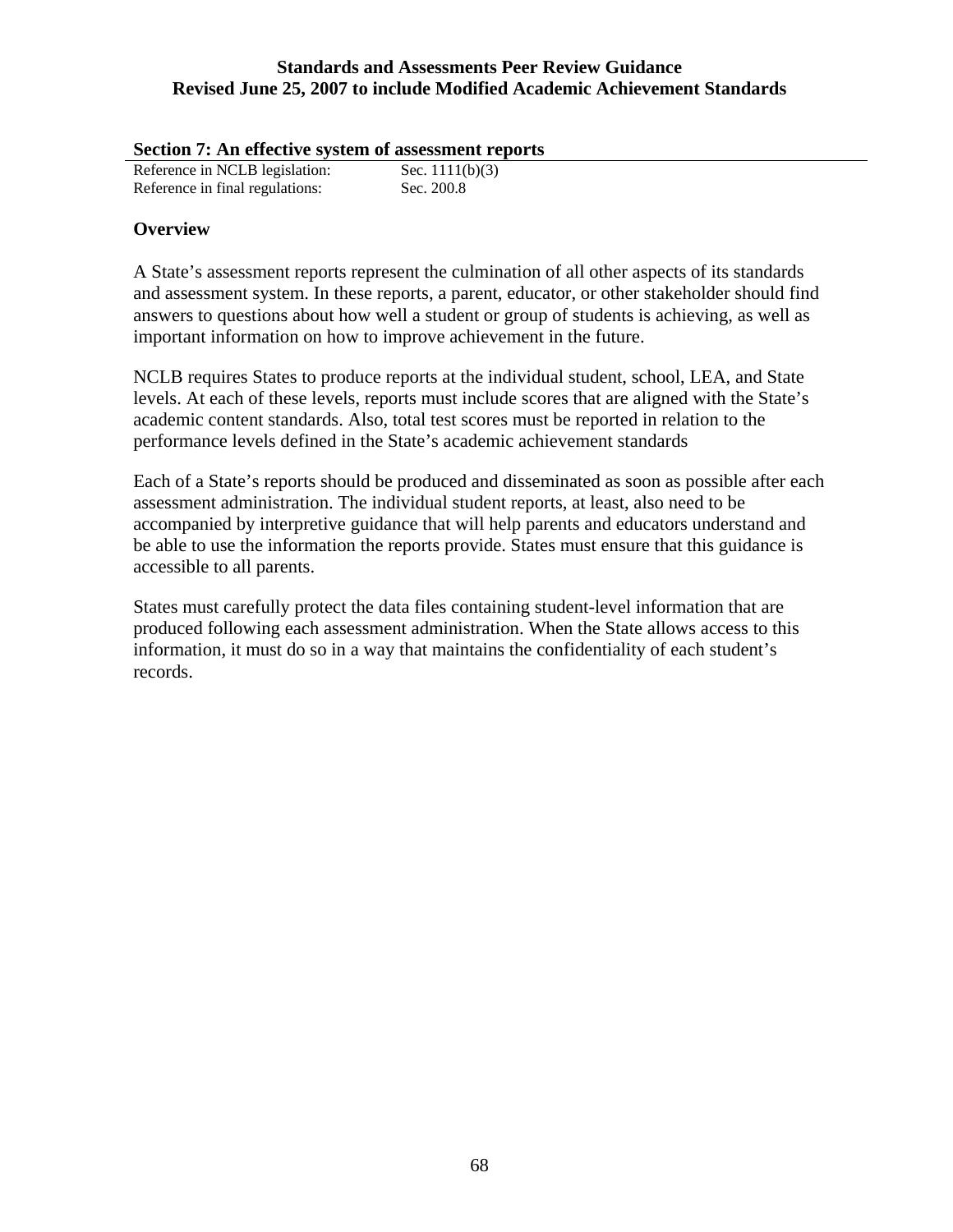#### **SECTION 7: ASSESSMENT REPORTS**

| <b>Critical Element</b>                                                                                                                        | <b>Examples of Acceptable Evidence</b>                                                                                                                                                                                                                                                                                                                                                                                                                                                                                                                                                                                                                                                                                                                                                                                                                                                                                                                                                                                                                                                                                                                 | <b>Examples of Incomplete Evidence</b>                                                                                                                                                                                                                                                                                                                                             |
|------------------------------------------------------------------------------------------------------------------------------------------------|--------------------------------------------------------------------------------------------------------------------------------------------------------------------------------------------------------------------------------------------------------------------------------------------------------------------------------------------------------------------------------------------------------------------------------------------------------------------------------------------------------------------------------------------------------------------------------------------------------------------------------------------------------------------------------------------------------------------------------------------------------------------------------------------------------------------------------------------------------------------------------------------------------------------------------------------------------------------------------------------------------------------------------------------------------------------------------------------------------------------------------------------------------|------------------------------------------------------------------------------------------------------------------------------------------------------------------------------------------------------------------------------------------------------------------------------------------------------------------------------------------------------------------------------------|
| 7.1<br>Does the State's reporting system facilitate<br>appropriate, credible, and defensible interpretation<br>and use of its assessment data? | The State's reporting system includes supporting<br>information to facilitate accurate interpretation of<br>data for those who will receive and use its reports,<br>such as information about the content and structure<br>of its assessments, and how the assessments are<br>related to its standards. The State uses a variety of<br>ways to publicize this information, such as manuals,<br>bulletins, reports of results, and websites.<br><b>Possible Evidence</b><br>Examples of the State's score reports at the<br>$\bullet$<br>individual student, school, LEA, and State<br>levels.<br>Examples of the interpretive guides that<br>accompany reports.<br>Descriptions of the State's system for training<br>$\bullet$<br>educators on the appropriate interpretation and<br>use of assessment results. State training<br>materials include: the purpose and content of<br>the assessments, the reliability of the assessment<br>scores, and sufficient information to allow use<br>of the assessment results in making sound<br>educational decisions or for conducting<br>scientifically based research to improve<br>educational outcomes. | The State's reporting system does not include<br>training for those who will receive and use its<br>reports on the appropriate interpretation and use of<br>its assessment results.<br>The State does not include interpretive guidance<br>within or attached to each of its assessment reports<br>or this guidance is not easy for stakeholders to<br>access, understand and use. |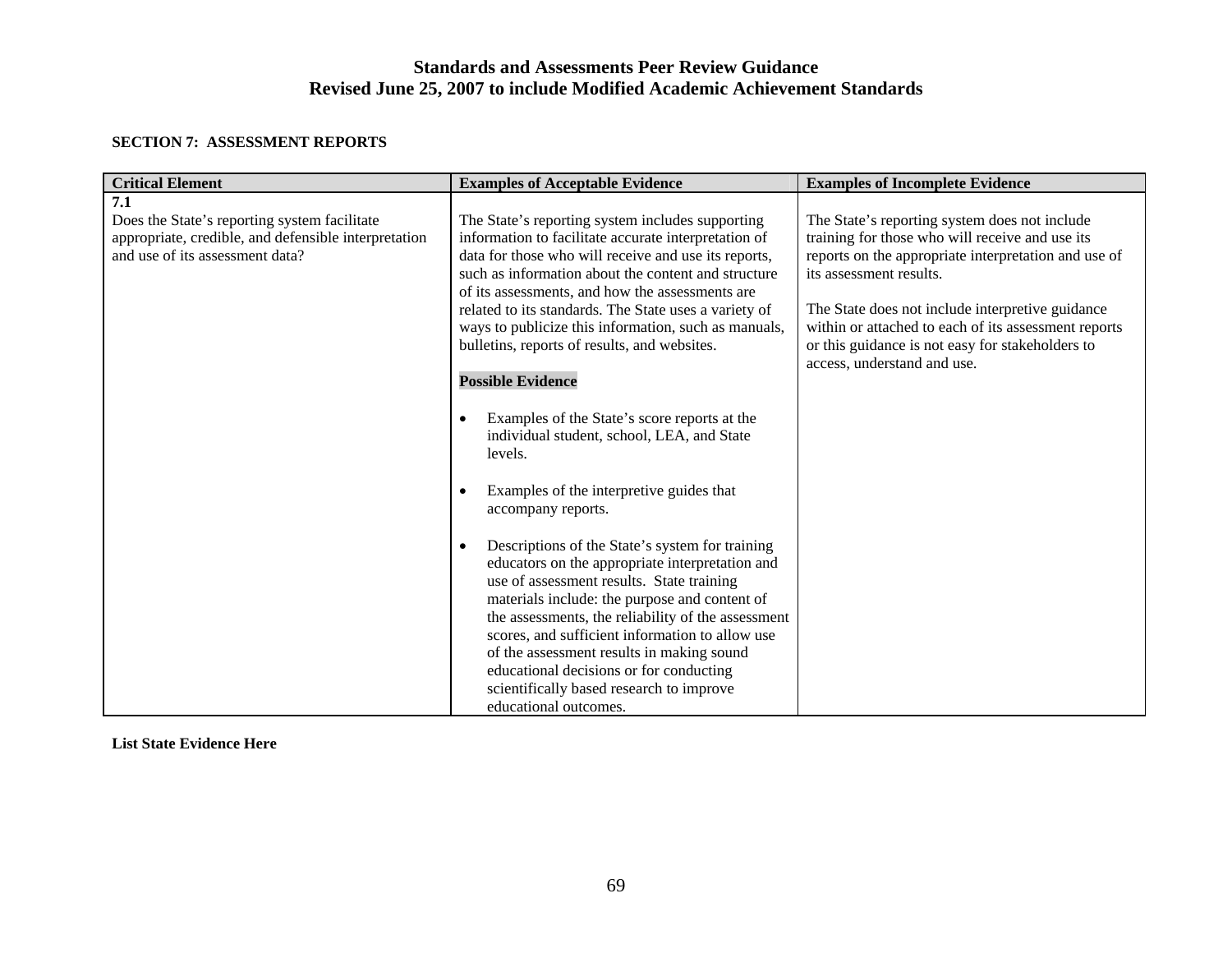#### **SECTION 7: ASSESSMENT REPORTS**

| <b>Critical Element</b>                                                                                                                                                                                                                                                                                                                                                                                                        | <b>Examples of Acceptable Evidence</b>                                                                                                                                                                                                                                                                                                                                                                                                                                                  | <b>Examples of Incomplete Evidence</b>                                                                                                                                                                                 |
|--------------------------------------------------------------------------------------------------------------------------------------------------------------------------------------------------------------------------------------------------------------------------------------------------------------------------------------------------------------------------------------------------------------------------------|-----------------------------------------------------------------------------------------------------------------------------------------------------------------------------------------------------------------------------------------------------------------------------------------------------------------------------------------------------------------------------------------------------------------------------------------------------------------------------------------|------------------------------------------------------------------------------------------------------------------------------------------------------------------------------------------------------------------------|
| 7.2<br>Does the State report participation and assessment<br>results for all students and for each of the required<br>subgroups in its reports at the school, LEA, and<br>State levels? In these assessment reports, how has<br>the State ensured that assessment results are not<br>reported for any group or subgroup when these<br>results would reveal personally identifiable<br>information about an individual student? | The State reports participation and performance<br>results for all students and for each required<br>subgroup at the school, LEA, and State levels. The<br>State has established and justified the minimum<br>number and minimum and maximum proportions of<br>students necessary to allow reporting of scores for<br>any group or subgroup to ensure that personally<br>identifiable information about any individual student<br>is not reported publicly.<br><b>Possible Evidence</b> | The State does not disaggregate and report scores for<br>one or more required subgroups even when these<br>subgroups are relatively large.<br>The State reports all scores, regardless of the size of<br>the subgroup. |
|                                                                                                                                                                                                                                                                                                                                                                                                                                | For all assessments, including those based on<br>$\bullet$<br>alternate and modified academic achievement<br>standards, the State provides examples of<br>assessment score reports that include all<br>required components at the school, LEA, and<br>State levels.                                                                                                                                                                                                                     |                                                                                                                                                                                                                        |
|                                                                                                                                                                                                                                                                                                                                                                                                                                | Documentation describing the State's rules for<br>$\bullet$<br>determining whether data are reported for a<br>group or subgroup as well as a description of<br>how these rules are implemented and<br>monitored.                                                                                                                                                                                                                                                                        |                                                                                                                                                                                                                        |
|                                                                                                                                                                                                                                                                                                                                                                                                                                | Documentation that electronic student files from<br>the SEA are available to LEAs.                                                                                                                                                                                                                                                                                                                                                                                                      |                                                                                                                                                                                                                        |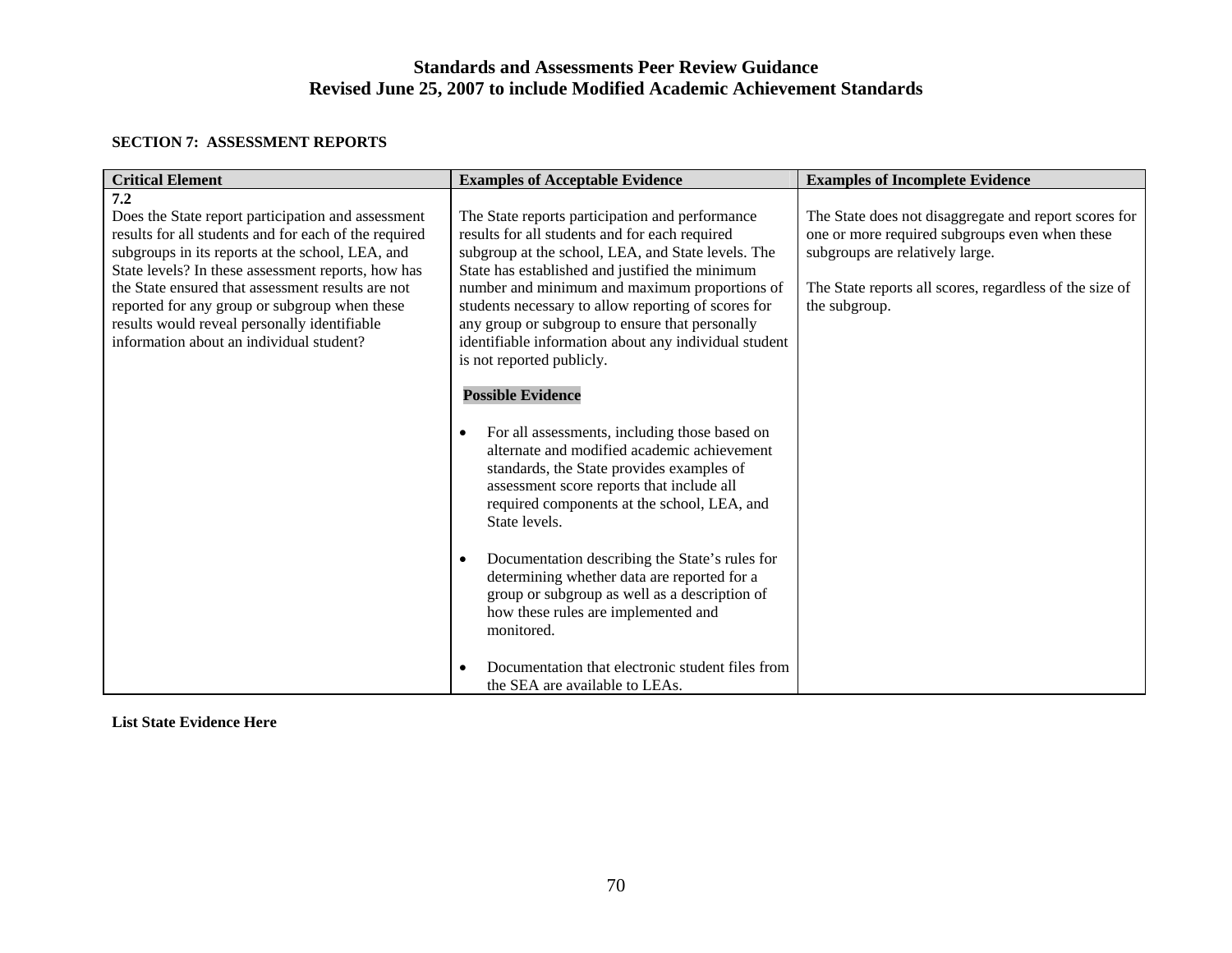### **SECTION 7: ASSESSMENT REPORTS**

| <b>Critical Element</b>                                                                   | <b>Examples of Acceptable Evidence</b>                                                                          | <b>Examples of Incomplete Evidence</b>                                                            |
|-------------------------------------------------------------------------------------------|-----------------------------------------------------------------------------------------------------------------|---------------------------------------------------------------------------------------------------|
| 7.3                                                                                       |                                                                                                                 |                                                                                                   |
| How has the State provided for the production of                                          | For each student who participates in the assessment                                                             | The State does not provide individual student reports                                             |
| individual interpretive, descriptive, and diagnostic                                      | system, including students assessed on the basis of                                                             | for each participating student following each                                                     |
| reports following each administration of its                                              | alternate or modified academic achievement                                                                      | administration of its assessments.                                                                |
| assessments?                                                                              | standards, the State disseminates two or more copies                                                            |                                                                                                   |
|                                                                                           | of an individual student report to the student's                                                                | Scores on the State's individual student reports are                                              |
| Do these individual student reports provide<br>(a)                                        | school as soon as possible after each assessment                                                                | reported only at the total test level or otherwise are                                            |
| valid and reliable information regarding<br>achievement on the assessments in relation to | administration. One of these copies is sent to the                                                              | not aligned with the domains and subdomains<br>defined in the State's academic content standards. |
| the State's academic content and achievement                                              | student's home by the school and at least one copy is<br>kept in the student's files. The scores in this report |                                                                                                   |
| standards?                                                                                | reflect performance in domains and subdomains                                                                   | Scores on the State's individual student reports                                                  |
| Do these individual student reports provide<br>(b)                                        | defined in the State's academic content standards                                                               | reflect only overall means or percentile ranks or are                                             |
| information for parents, teachers, and principals                                         | and indicate which of the achievement levels the                                                                | otherwise not directly associated with the State's                                                |
| to help them understand and address a student's                                           | student's scores correspond to. The State includes                                                              | academic achievement standards.                                                                   |
| specific academic needs? Is this information                                              | interpretive guidance with each of the individual                                                               |                                                                                                   |
| displayed in a format and language that is                                                | student reports and supports local efforts to translate                                                         | The State does not include information about the                                                  |
| understandable to parents, teachers, and                                                  | this guidance as needed to make it accessible to                                                                | reliability of the scores reported in the individual                                              |
| principals and are the reports accompanied by                                             | parents who do not read English. The guidance                                                                   | student reports in the guidance that accompanies                                                  |
| interpretive guidance for these audiences?                                                | includes information about the reliability of the                                                               | these reports.                                                                                    |
| How has the State ensured that these individual<br>(c)                                    | scores that are reported.                                                                                       |                                                                                                   |
| student reports will be delivered to parents,                                             |                                                                                                                 | The State does not provide adequate interpretive                                                  |
| teachers, and principals as soon as possible after                                        | <b>Possible Evidence</b>                                                                                        | guidance to accompany its individual score reports                                                |
| the assessment is administered?                                                           |                                                                                                                 | or this guidance is overly complex or not accessible                                              |
|                                                                                           | Examples of the State's individual student<br>$\bullet$                                                         | to parents who do not read English.                                                               |
|                                                                                           | reports for each grade and content area                                                                         |                                                                                                   |
|                                                                                           | combination.                                                                                                    | The report formats for assessments based on<br>modified or alternate achievement standards do not |
|                                                                                           |                                                                                                                 | clearly explain the meaning of the results.                                                       |
|                                                                                           | Examples of the interpretive guidance that is<br>$\bullet$<br>designed to accompany student reports,            |                                                                                                   |
|                                                                                           | including reports based on alternate or modified                                                                | The State's individual student reports are not                                                    |
|                                                                                           | academic achievement standards, that contain                                                                    | delivered to parents, teachers, or principals as soon                                             |
|                                                                                           | information about how this guidance is made                                                                     | as possible following each administration of its                                                  |
|                                                                                           | accessible to all parents.                                                                                      | assessments.                                                                                      |
|                                                                                           |                                                                                                                 |                                                                                                   |
|                                                                                           | Documentation of the scoring and reporting<br>$\bullet$                                                         | Student results are available only through electronic                                             |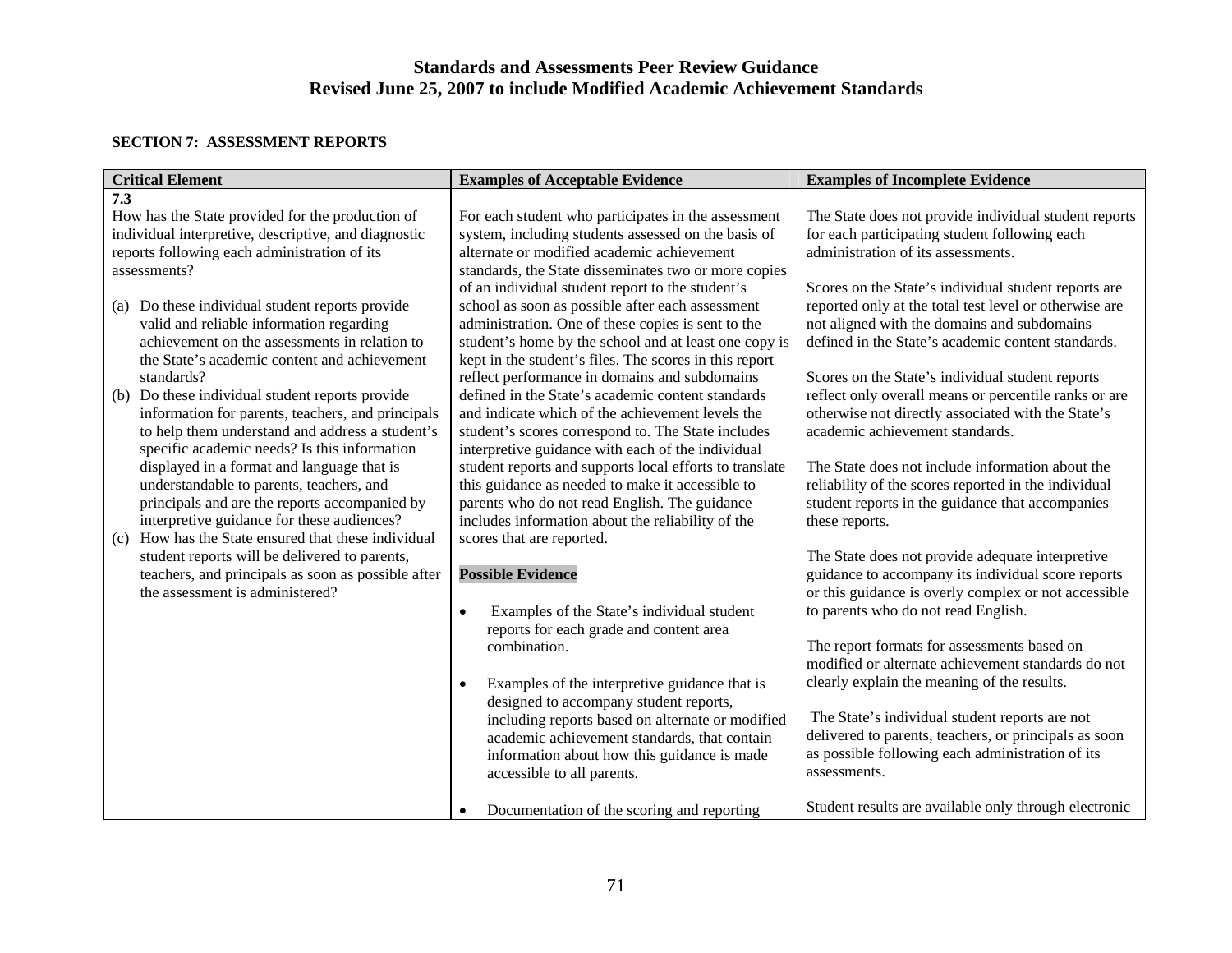| <del>מרו</del> י<br>eline<br>CO.<br>∍aer<br>sment.<br>ame.<br>. н.<br>.<br>- 61. | яn<br>2.0333<br>readily<br>ailable<br>etore.<br>.ne<br>no<br>megia<br>то ап<br>$\alpha$ |
|----------------------------------------------------------------------------------|-----------------------------------------------------------------------------------------|
|                                                                                  | parents                                                                                 |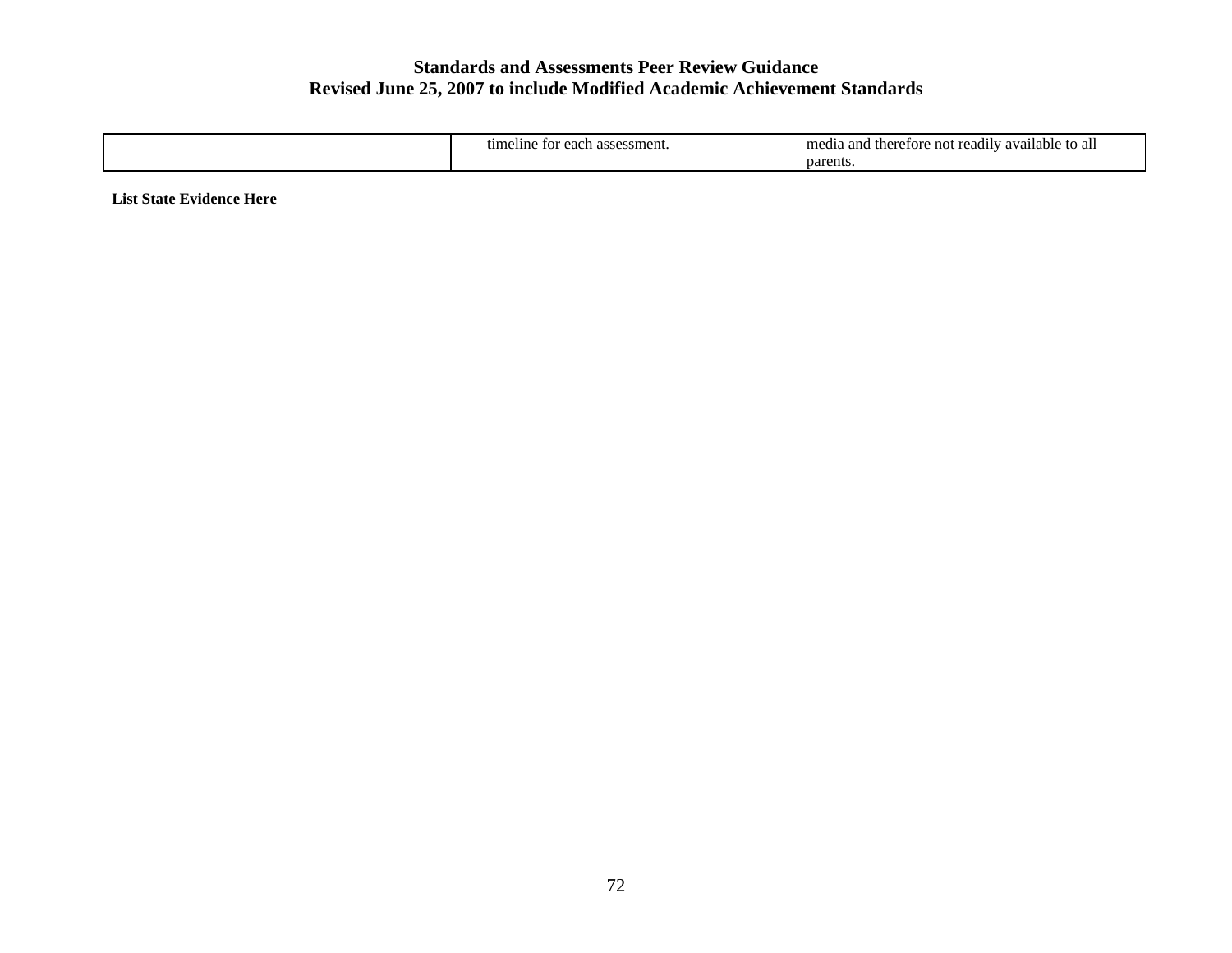#### **SECTION 7: ASSESSMENT REPORTS**

| <b>Critical Element</b>                                                                                                               | <b>Examples of Acceptable Evidence</b>                                                                                                                                                                             | <b>Examples of Incomplete Evidence</b>                                                                                                                                        |
|---------------------------------------------------------------------------------------------------------------------------------------|--------------------------------------------------------------------------------------------------------------------------------------------------------------------------------------------------------------------|-------------------------------------------------------------------------------------------------------------------------------------------------------------------------------|
| 7.4<br>How has the State ensured that student-level<br>assessment data are maintained securely to protect<br>student confidentiality? | The State has a clear policy and detailed procedures<br>for allowing access to its student-level assessment<br>data. The State stores these data in a manner that is<br>secure both physically and electronically. | The State posts student-level data on an unsecured<br>website.<br>The State allows liberal access to its student-level<br>assessment data or retains students' names or other |
|                                                                                                                                       | <b>Possible Evidence</b><br>Documentation of the State's policies and<br>procedures for allowing access to its student-<br>level data files.                                                                       | variables that could be used to identify a particular<br>student in the files that it allows to be used for<br>research or evaluation purposes.                               |